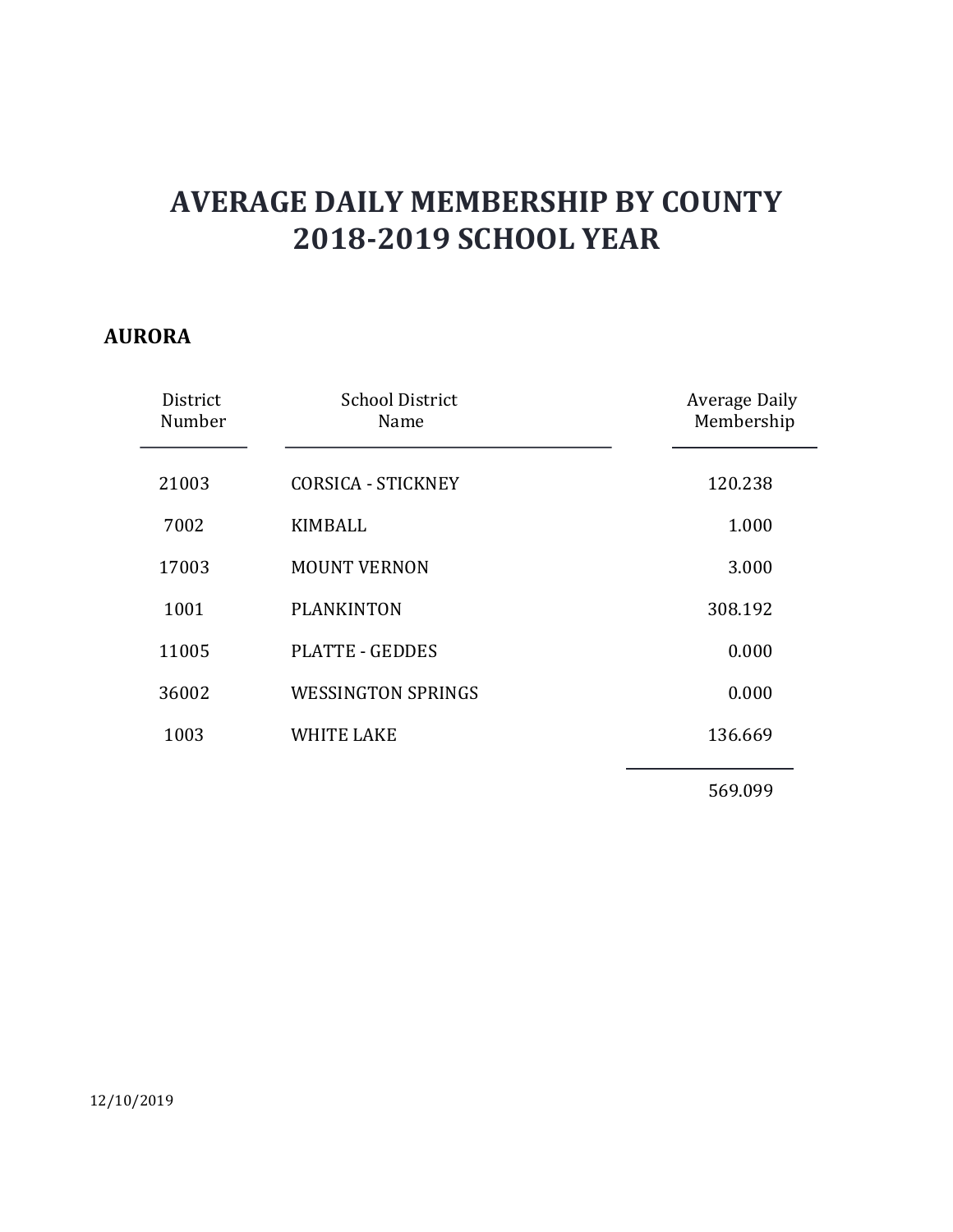#### BEADLE

| <b>School District</b><br><b>Average Daily</b><br>District<br>Membership<br>Number<br>Name<br>3.970<br>56002<br><b>DOLAND</b><br>56006<br>HITCHCOCK - TULARE<br>10.000<br>2002<br>3,211.446<br><b>HURON</b><br>2003<br><b>IROQUOIS</b><br>199.764<br>29004<br><b>MILLER AREA</b><br>48.851<br><b>WESSINGTON SPRINGS</b><br>0.000<br>36002<br>15.000<br>12003<br><b>WILLOW LAKE</b><br><b>WOLSEY - WESSINGTON</b><br>2006<br>257.428<br>3,746.459 |            | <b>AVERAGE DAILY MEMBERSHIP BY COUNTY</b><br><b>2018-2019 SCHOOL YEAR</b> |  |
|--------------------------------------------------------------------------------------------------------------------------------------------------------------------------------------------------------------------------------------------------------------------------------------------------------------------------------------------------------------------------------------------------------------------------------------------------|------------|---------------------------------------------------------------------------|--|
|                                                                                                                                                                                                                                                                                                                                                                                                                                                  | <b>DLE</b> |                                                                           |  |
|                                                                                                                                                                                                                                                                                                                                                                                                                                                  |            |                                                                           |  |
|                                                                                                                                                                                                                                                                                                                                                                                                                                                  |            |                                                                           |  |
|                                                                                                                                                                                                                                                                                                                                                                                                                                                  |            |                                                                           |  |
|                                                                                                                                                                                                                                                                                                                                                                                                                                                  |            |                                                                           |  |
|                                                                                                                                                                                                                                                                                                                                                                                                                                                  |            |                                                                           |  |
|                                                                                                                                                                                                                                                                                                                                                                                                                                                  |            |                                                                           |  |
|                                                                                                                                                                                                                                                                                                                                                                                                                                                  |            |                                                                           |  |
|                                                                                                                                                                                                                                                                                                                                                                                                                                                  |            |                                                                           |  |
|                                                                                                                                                                                                                                                                                                                                                                                                                                                  |            |                                                                           |  |
|                                                                                                                                                                                                                                                                                                                                                                                                                                                  |            |                                                                           |  |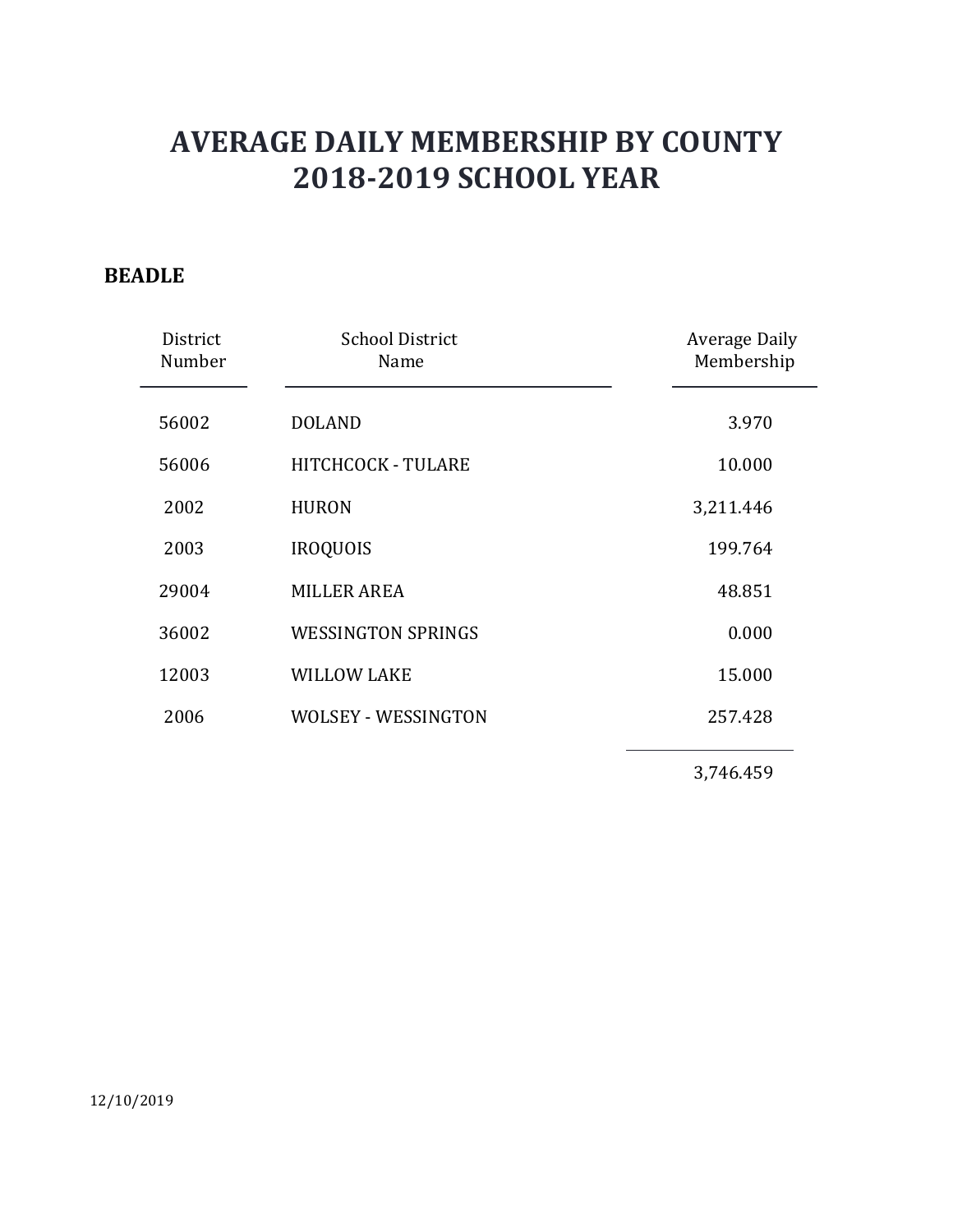### **BENNETT**

| <b>AVERAGE DAILY MEMBERSHIP BY COUNTY</b> |                                                                |                                    |
|-------------------------------------------|----------------------------------------------------------------|------------------------------------|
| <b>NETT</b><br>District<br>Number         | <b>2018-2019 SCHOOL YEAR</b><br><b>School District</b><br>Name | <b>Average Daily</b><br>Membership |
| 3001                                      | <b>BENNETT COUNTY</b>                                          | 711.268<br>711.268                 |

12/10/2019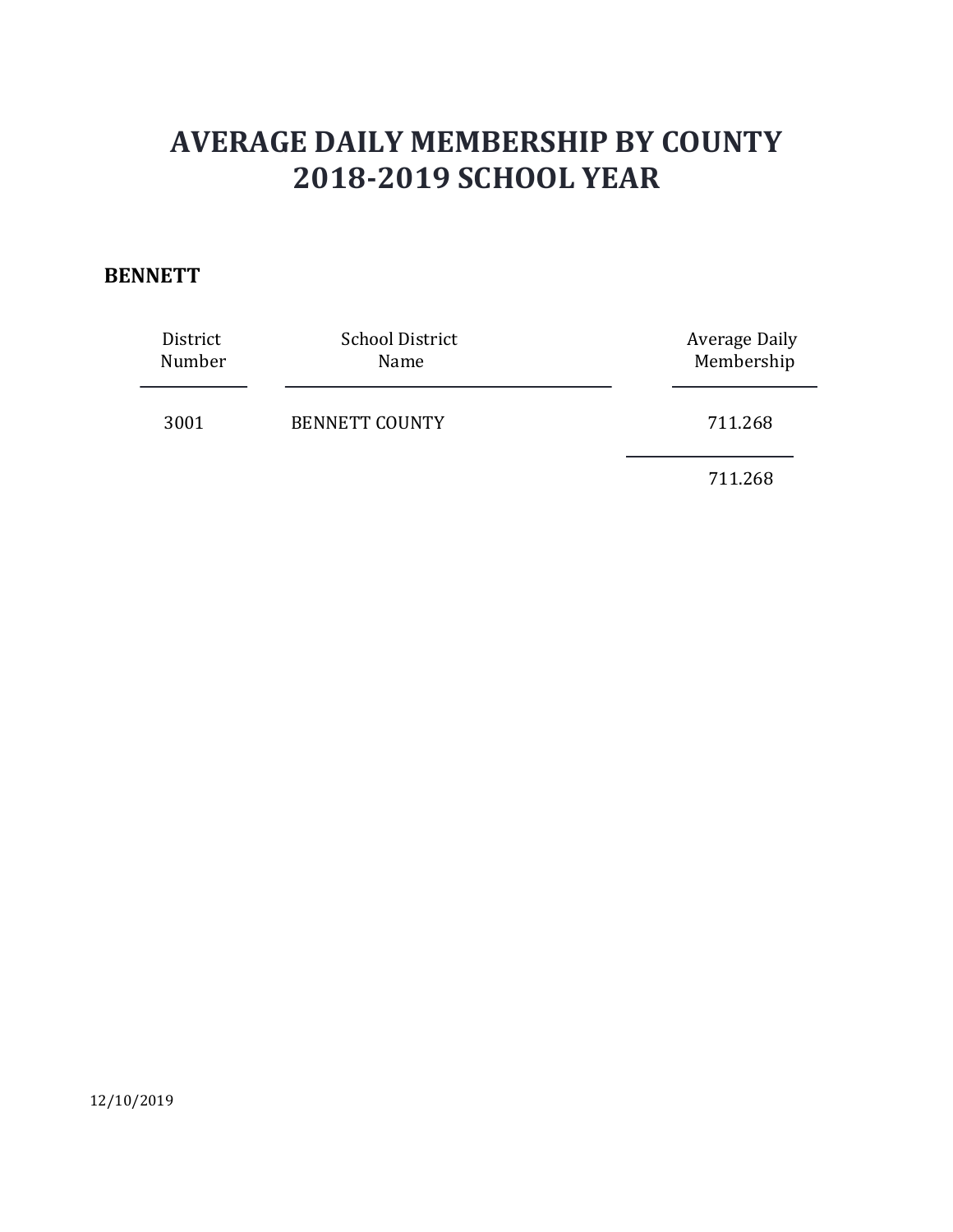### BON HOMME

|                    |                                | <b>AVERAGE DAILY MEMBERSHIP BY COUNTY</b> |
|--------------------|--------------------------------|-------------------------------------------|
|                    | <b>2018-2019 SCHOOL YEAR</b>   |                                           |
| <b>N HOMME</b>     |                                |                                           |
|                    |                                |                                           |
| District<br>Number | <b>School District</b><br>Name | <b>Average Daily</b><br>Membership        |
| 4001               | <b>AVON</b>                    | 217.650                                   |
| 4002               | <b>BON HOMME</b>               | 559.549                                   |
| 4003               | <b>SCOTLAND</b>                | 267.069                                   |
| 33005              | TRIPP - DELMONT                | 1.000                                     |
|                    |                                |                                           |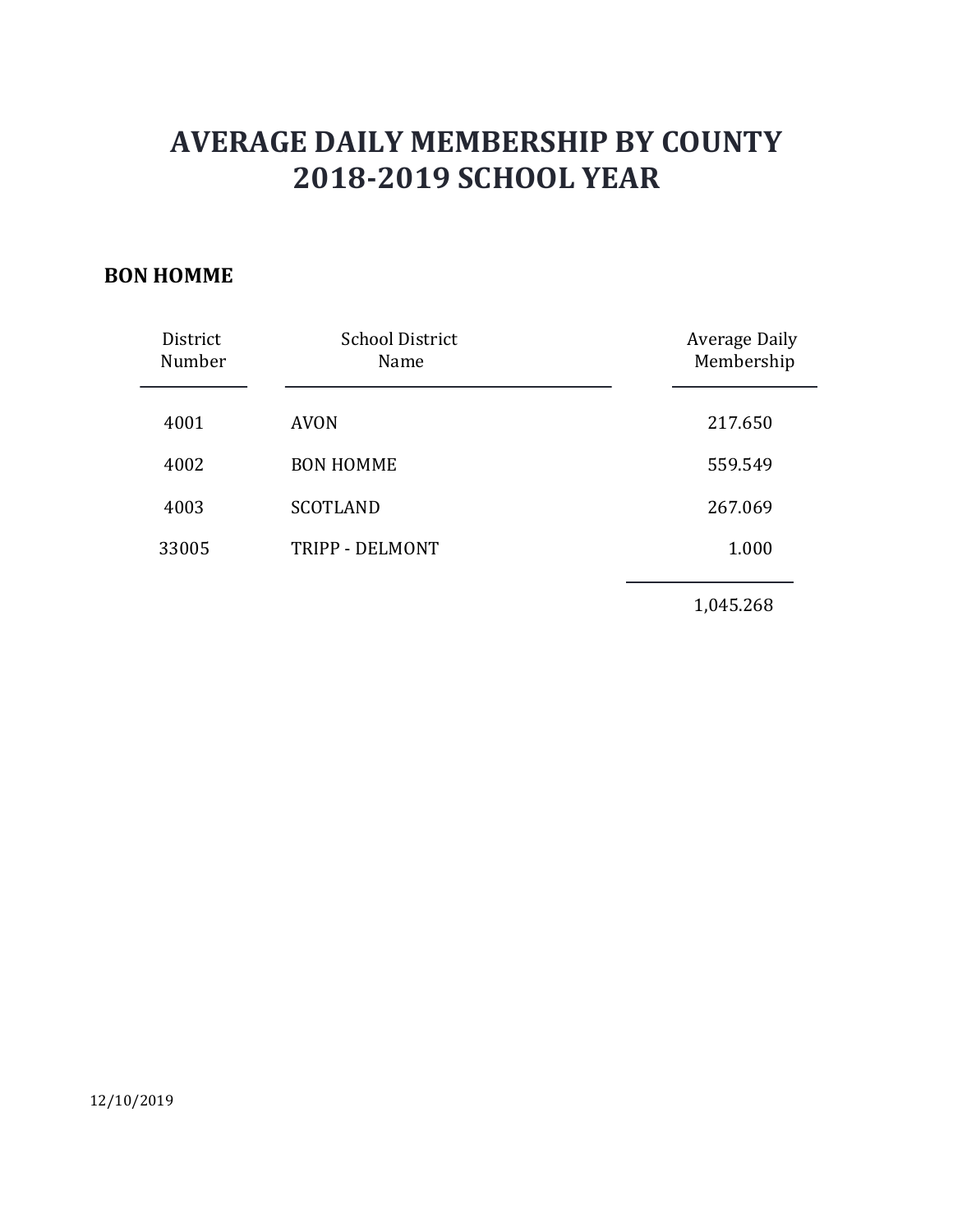### BROOKINGS

|                    | <b>AVERAGE DAILY MEMBERSHIP BY COUNTY</b><br><b>2018-2019 SCHOOL YEAR</b> |                             |
|--------------------|---------------------------------------------------------------------------|-----------------------------|
| <b>DOKINGS</b>     |                                                                           |                             |
| District<br>Number | <b>School District</b><br>Name                                            | Average Daily<br>Membership |
| 38001              | <b>ARLINGTON</b>                                                          | 3.900                       |
| 5001               | <b>BROOKINGS</b>                                                          | 3,504.406                   |
| 5006               | DEUBROOK AREA                                                             | 278.735                     |
| 5003               | <b>ELKTON</b>                                                             | 326.129                     |
| 28002              | <b>ESTELLINE</b>                                                          | 6.975                       |
| 5005               | <b>SIOUX VALLEY</b>                                                       | 693.894                     |
|                    |                                                                           | 4,814.039                   |
|                    |                                                                           |                             |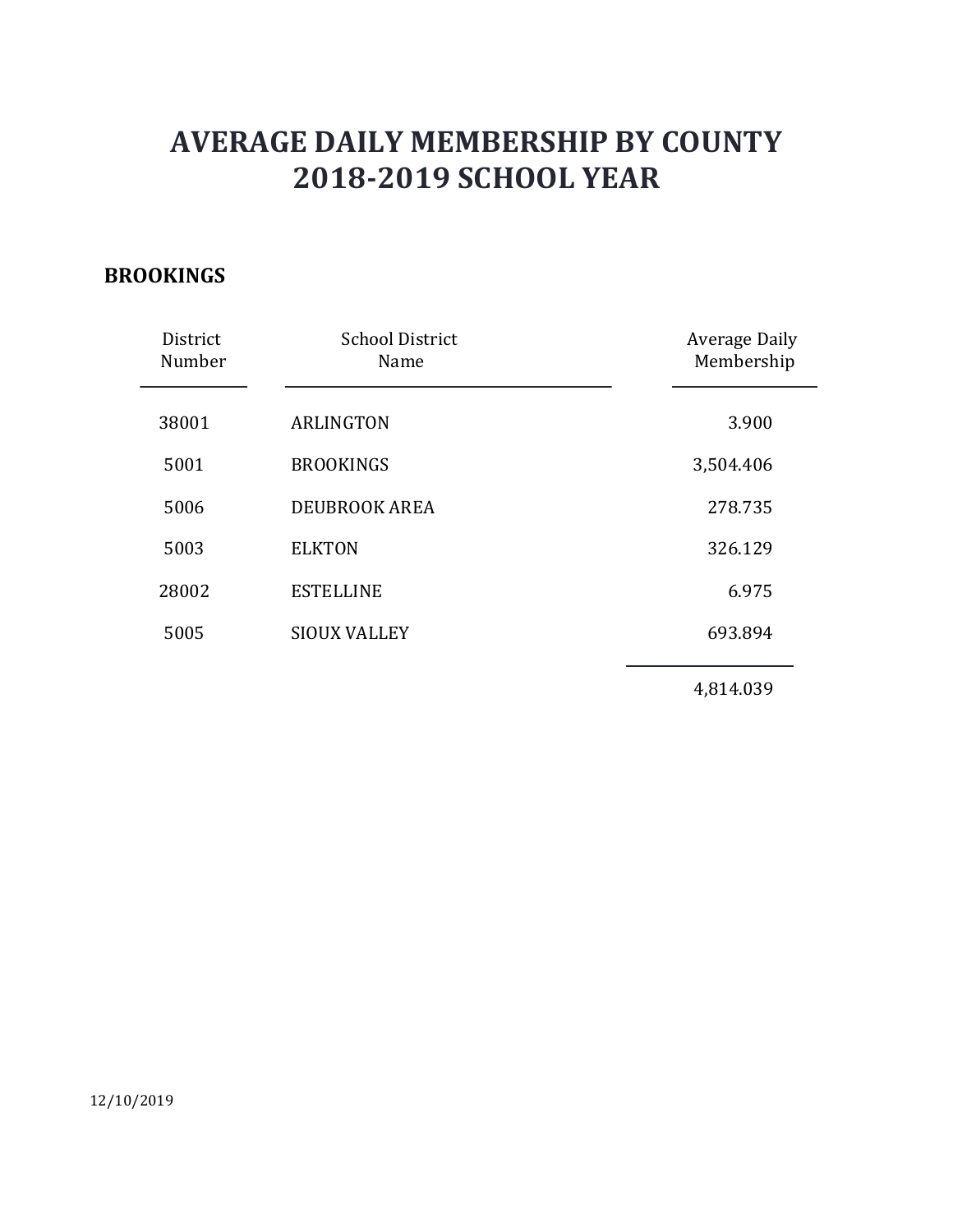#### BROWN

|                    | <b>AVERAGE DAILY MEMBERSHIP BY COUNTY</b><br><b>2018-2019 SCHOOL YEAR</b> |                             |
|--------------------|---------------------------------------------------------------------------|-----------------------------|
| <b>WN</b>          |                                                                           |                             |
| District<br>Number | <b>School District</b><br>Name                                            | Average Daily<br>Membership |
| 6001               | <b>ABERDEEN</b>                                                           | 5,397.517                   |
| 45004              | <b>BRITTON - HECLA</b>                                                    | 2.000                       |
| 6002               | <b>FREDERICK AREA</b>                                                     | 131.359                     |
| 6006               | <b>GROTON AREA</b>                                                        | 540.855                     |
| 45005              | <b>LANGFORD AREA</b>                                                      | 20.000                      |
| 56007              | NORTHWESTERN AREA                                                         | 26.486                      |
| 6005               | <b>WARNER</b>                                                             | 254.149                     |
|                    |                                                                           | 6,372.366                   |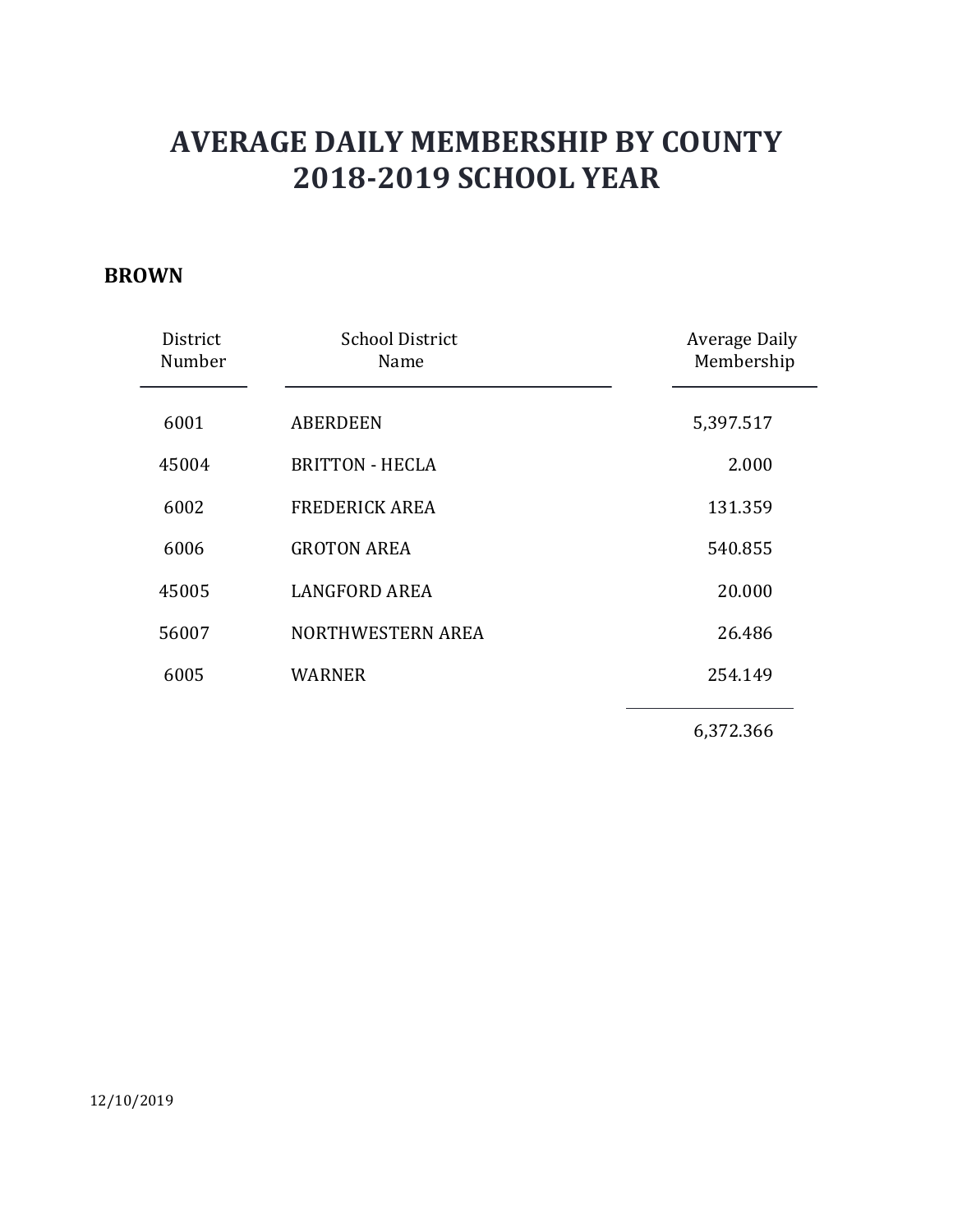### BRULE

| <b>AVERAGE DAILY MEMBERSHIP BY COUNTY</b><br><b>2018-2019 SCHOOL YEAR</b> |                                |                             |
|---------------------------------------------------------------------------|--------------------------------|-----------------------------|
| <b>ULE</b>                                                                |                                |                             |
| District<br>Number                                                        | <b>School District</b><br>Name | Average Daily<br>Membership |
| 7001                                                                      | CHAMBERLAIN                    | 1,052.081                   |
| 7002                                                                      | <b>KIMBALL</b>                 | 260.508                     |
| 11005                                                                     | <b>PLATTE - GEDDES</b>         | 12.000                      |
| 36002                                                                     | <b>WESSINGTON SPRINGS</b>      | 0.000                       |
| 1003                                                                      | <b>WHITE LAKE</b>              | 0.000                       |
|                                                                           |                                | 1,324.590                   |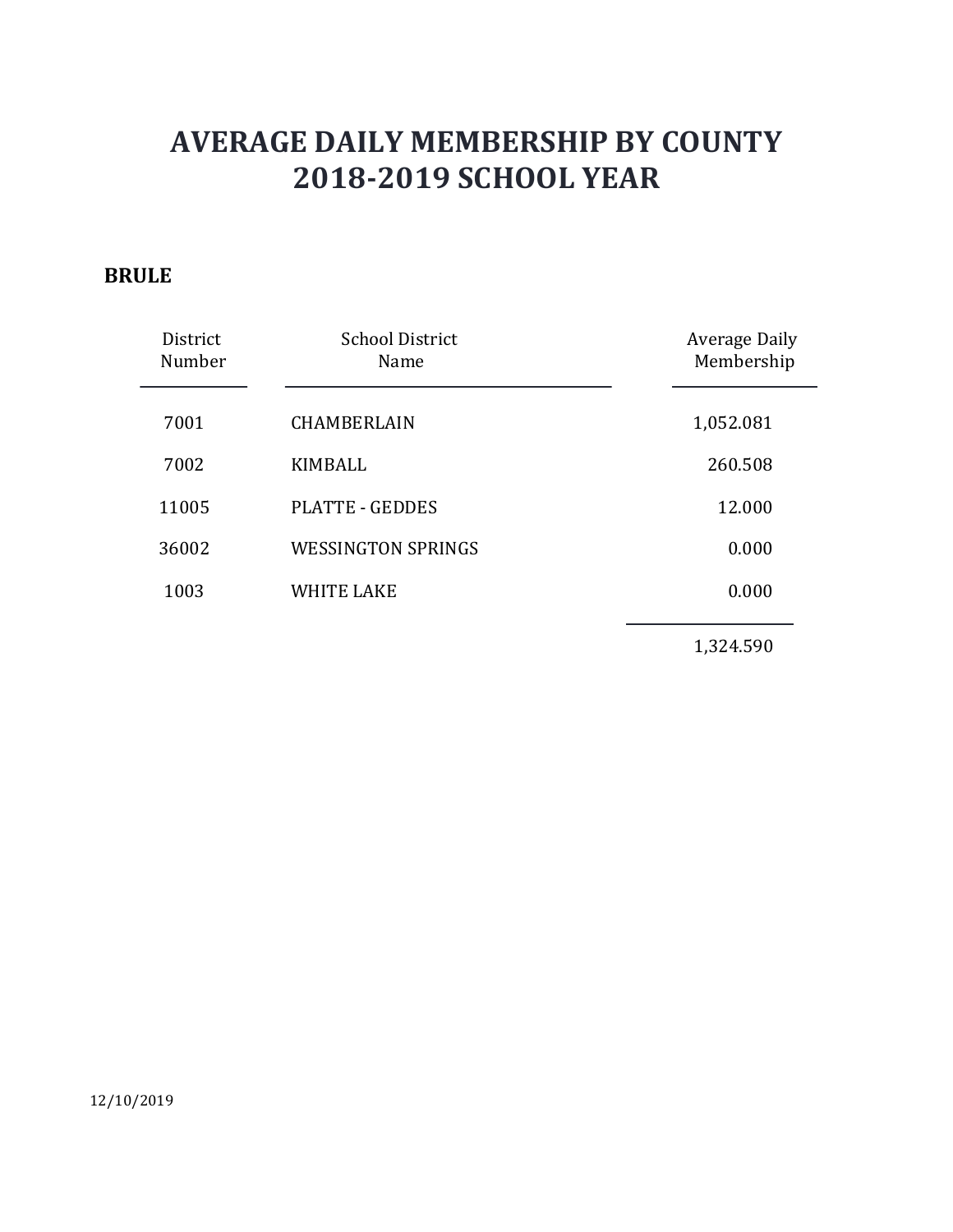### BUFFALO

|                    | <b>AVERAGE DAILY MEMBERSHIP BY COUNTY</b> |                             |
|--------------------|-------------------------------------------|-----------------------------|
|                    | <b>2018-2019 SCHOOL YEAR</b>              |                             |
| FALO               |                                           |                             |
| District<br>Number | <b>School District</b><br>Name            | Average Daily<br>Membership |
| 7001               | CHAMBERLAIN                               | 342.492                     |
| 7002               | <b>KIMBALL</b>                            | 0.000                       |
| 29004              | <b>MILLER AREA</b>                        | 0.000                       |
| 36002              | <b>WESSINGTON SPRINGS</b>                 | 2.000                       |
|                    |                                           |                             |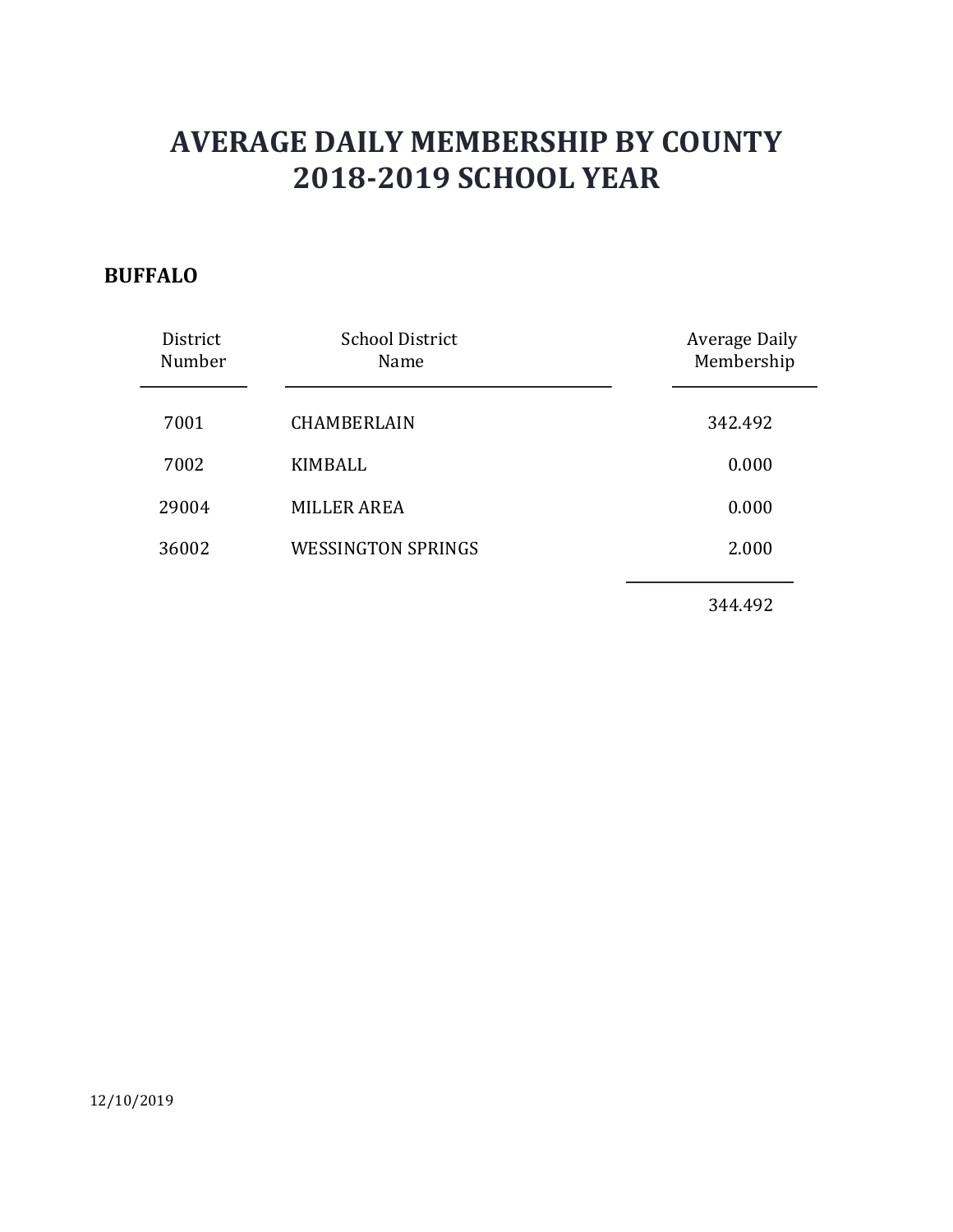### **BUTTE**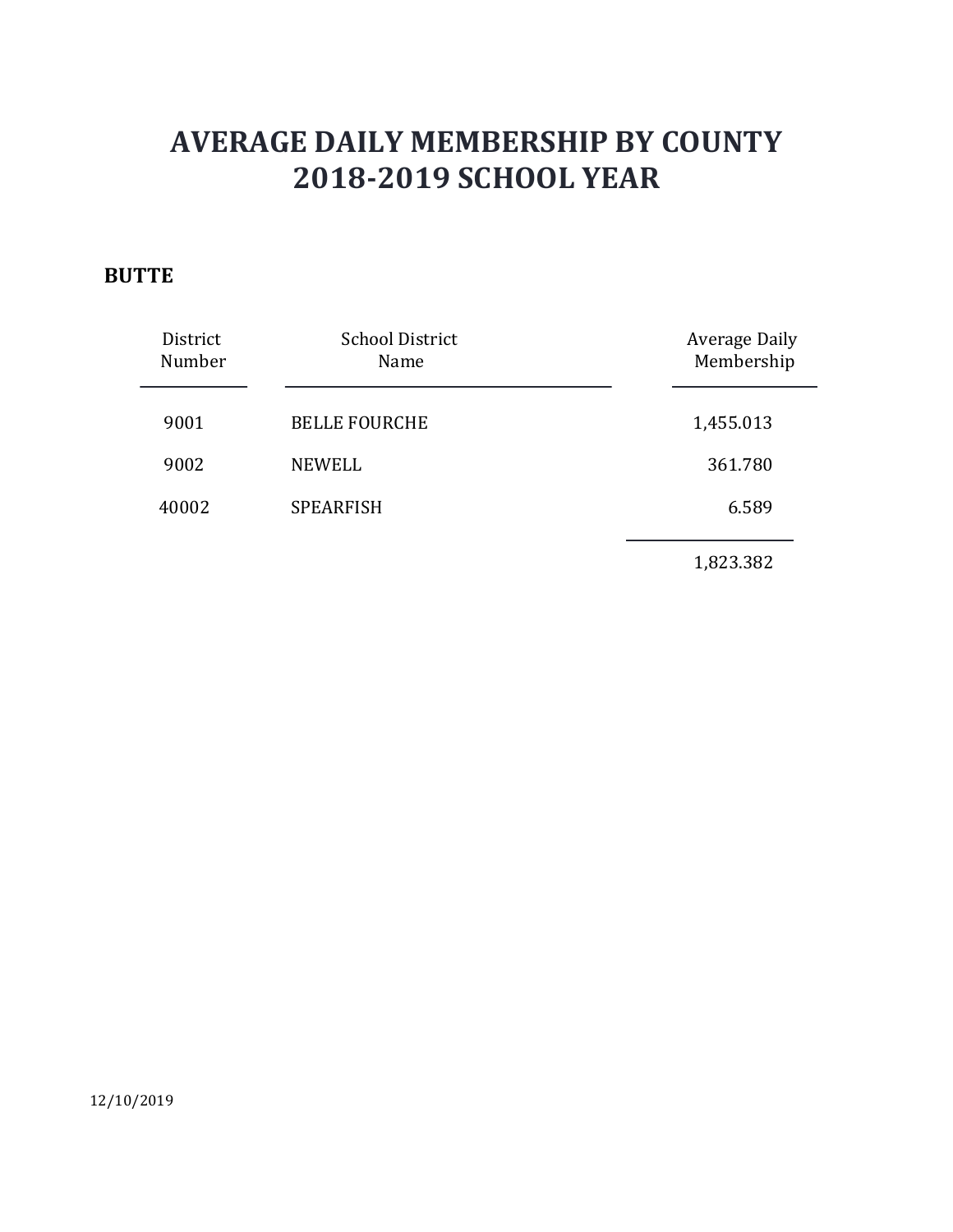### **CAMPBELL**

| <b>AVERAGE DAILY MEMBERSHIP BY COUNTY</b><br><b>2018-2019 SCHOOL YEAR</b> |                                |                             |
|---------------------------------------------------------------------------|--------------------------------|-----------------------------|
| <b>IPBELL</b>                                                             |                                |                             |
| District<br>Number                                                        | <b>School District</b><br>Name | Average Daily<br>Membership |
| 22001                                                                     | <b>BOWDLE</b>                  | 0.000                       |
| 44001                                                                     | <b>EUREKA</b>                  | 1.000                       |
| 10001                                                                     | <b>HERREID</b>                 | 97.730                      |
| 62006                                                                     | MOBRIDGE - POLLOCK             | 20.932                      |
| 62005                                                                     | <b>SELBY AREA</b>              | 3.000                       |
|                                                                           |                                | 122.662                     |
|                                                                           |                                |                             |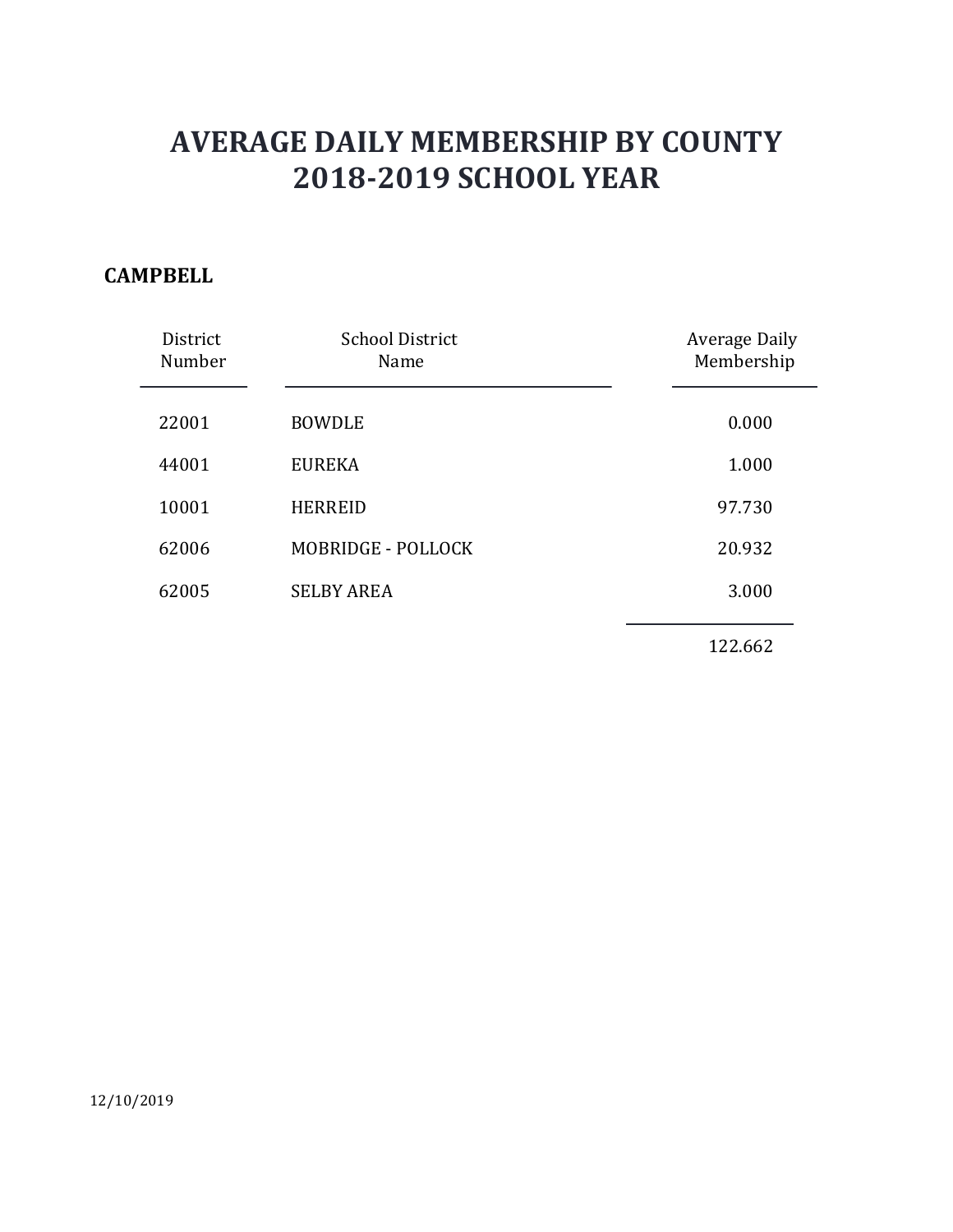### CHARLES MIX

|                    | <b>AVERAGE DAILY MEMBERSHIP BY COUNTY</b><br><b>2018-2019 SCHOOL YEAR</b> |                             |
|--------------------|---------------------------------------------------------------------------|-----------------------------|
| <b>RLES MIX</b>    |                                                                           |                             |
| District<br>Number | <b>School District</b><br>Name                                            | Average Daily<br>Membership |
| 11001              | <b>ANDES CENTRAL</b>                                                      | 459.193                     |
| 21001              | <b>ARMOUR</b>                                                             | 0.000                       |
| 4001               | <b>AVON</b>                                                               | 7.000                       |
| 11005              | <b>PLATTE - GEDDES</b>                                                    | 540.864                     |
| 33005              | TRIPP - DELMONT                                                           | 0.000                       |
| 11004              | <b>WAGNER COMMUNITY</b>                                                   | 919.306                     |
|                    |                                                                           | 1,926.363                   |
|                    |                                                                           |                             |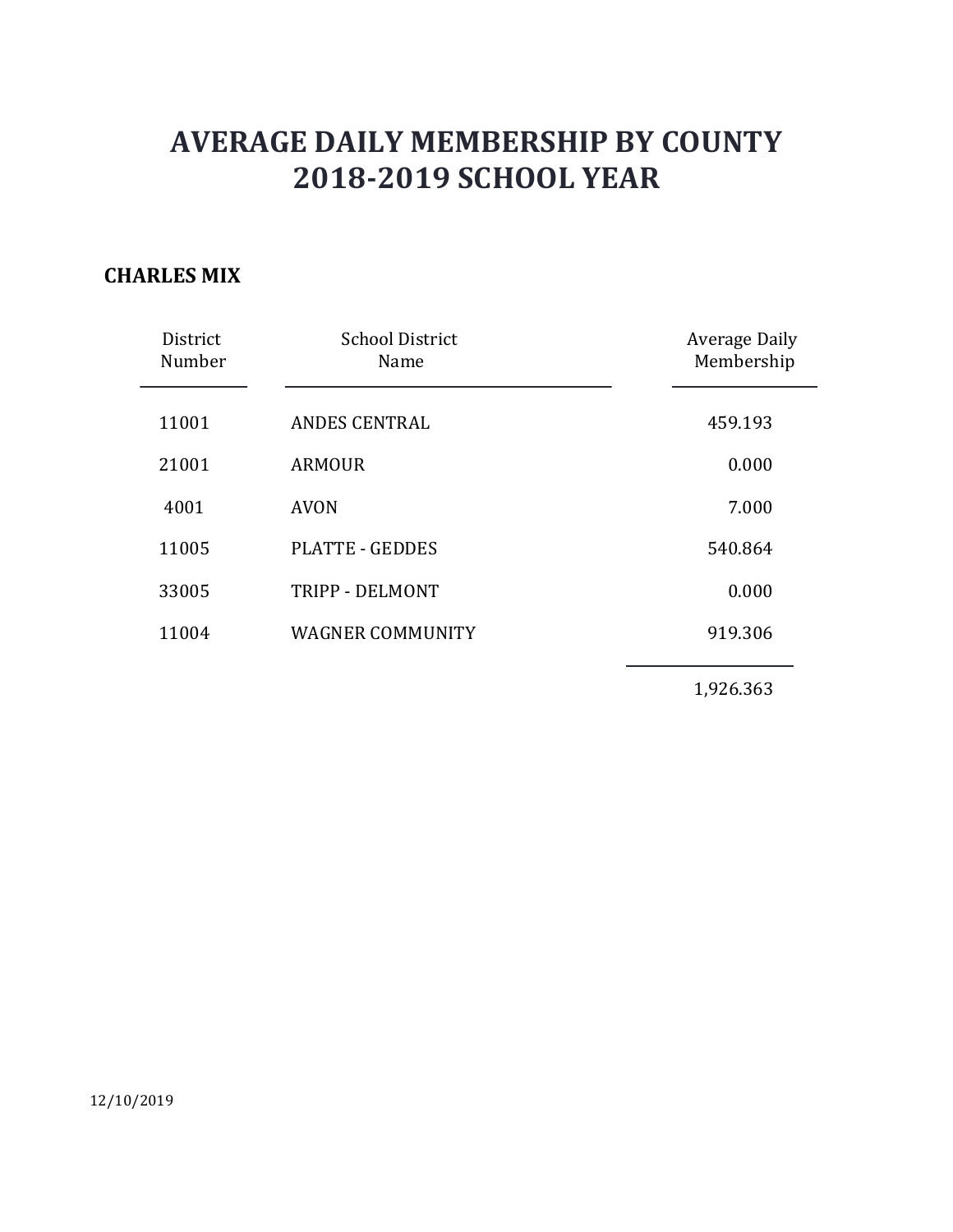### CLARK

|                    | <b>AVERAGE DAILY MEMBERSHIP BY COUNTY</b> |                                    |
|--------------------|-------------------------------------------|------------------------------------|
|                    | <b>2018-2019 SCHOOL YEAR</b>              |                                    |
| <b>RK</b>          |                                           |                                    |
| District<br>Number | <b>School District</b><br>Name            | <b>Average Daily</b><br>Membership |
| 12002              | <b>CLARK</b>                              | 416.170                            |
| 38002              | DE SMET                                   | 1.000                              |
| 56002              | <b>DOLAND</b>                             | 0.000                              |
| 6006               | <b>GROTON AREA</b>                        | 0.000                              |
| 28003              | <b>HAMLIN</b>                             | 16.000                             |
| 14002              | <b>HENRY</b>                              | 1.000                              |
| 18005              | <b>WEBSTER AREA</b>                       | 20.526                             |
| 12003              | <b>WILLOW LAKE</b>                        | 195.798                            |
|                    |                                           | 650.494                            |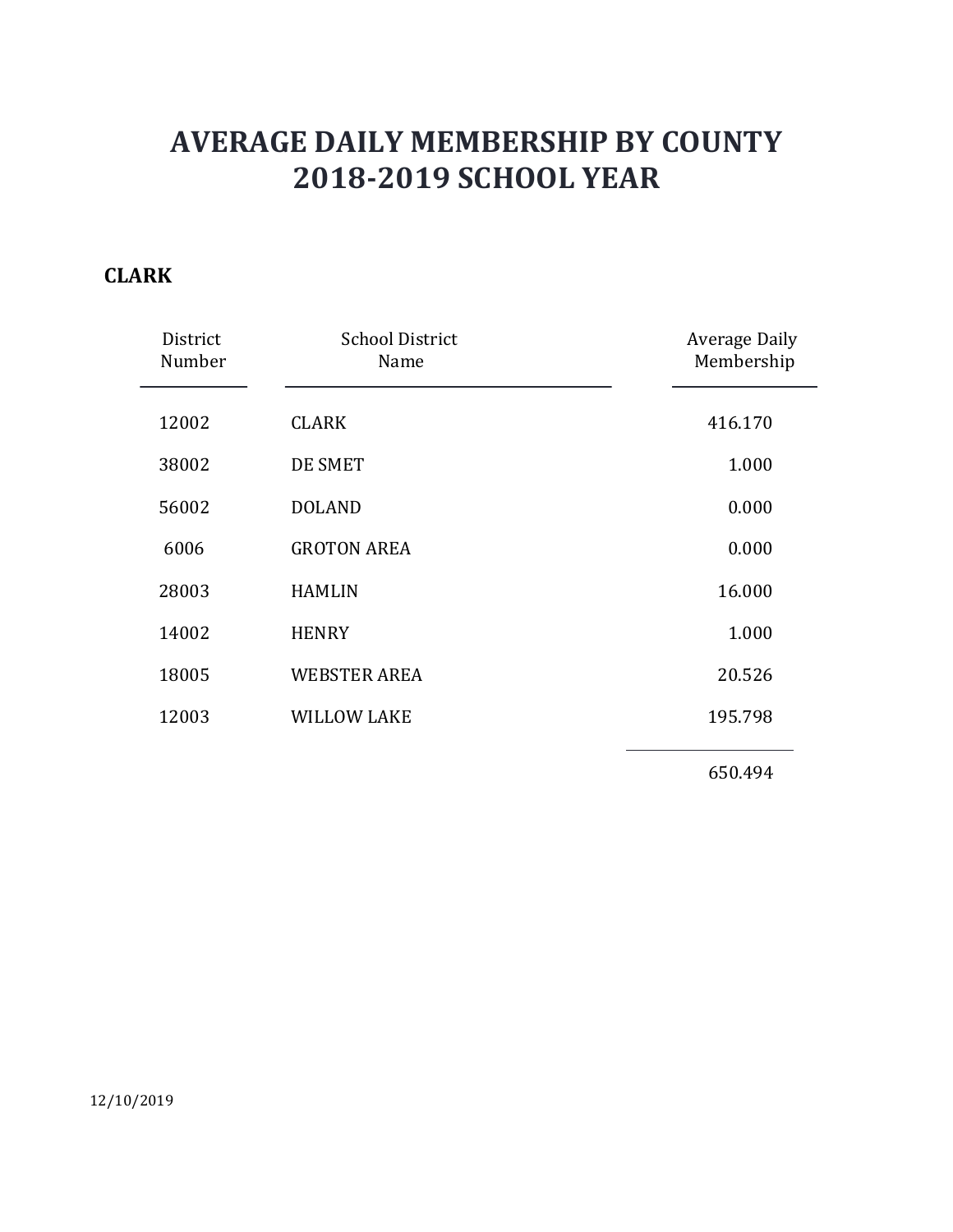### **CLAY**

|                    | <b>AVERAGE DAILY MEMBERSHIP BY COUNTY</b><br><b>2018-2019 SCHOOL YEAR</b> |                             |
|--------------------|---------------------------------------------------------------------------|-----------------------------|
| Y                  |                                                                           |                             |
| District<br>Number | <b>School District</b><br>Name                                            | Average Daily<br>Membership |
| 61002              | <b>BERESFORD</b>                                                          | 55.490                      |
| 60001              | <b>CENTERVILLE</b>                                                        | 33.467                      |
| 63001              | <b>GAYVILLE-VOLIN</b>                                                     | 12.277                      |
| 13003              | <b>IRENE - WAKONDA</b>                                                    | 204.192                     |
| 13001              | <b>VERMILLION</b>                                                         | 1,352.771                   |
| 60006              | <b>VIBORG - HURLEY</b>                                                    | 9.000                       |
|                    |                                                                           | 1,667.196                   |
|                    |                                                                           |                             |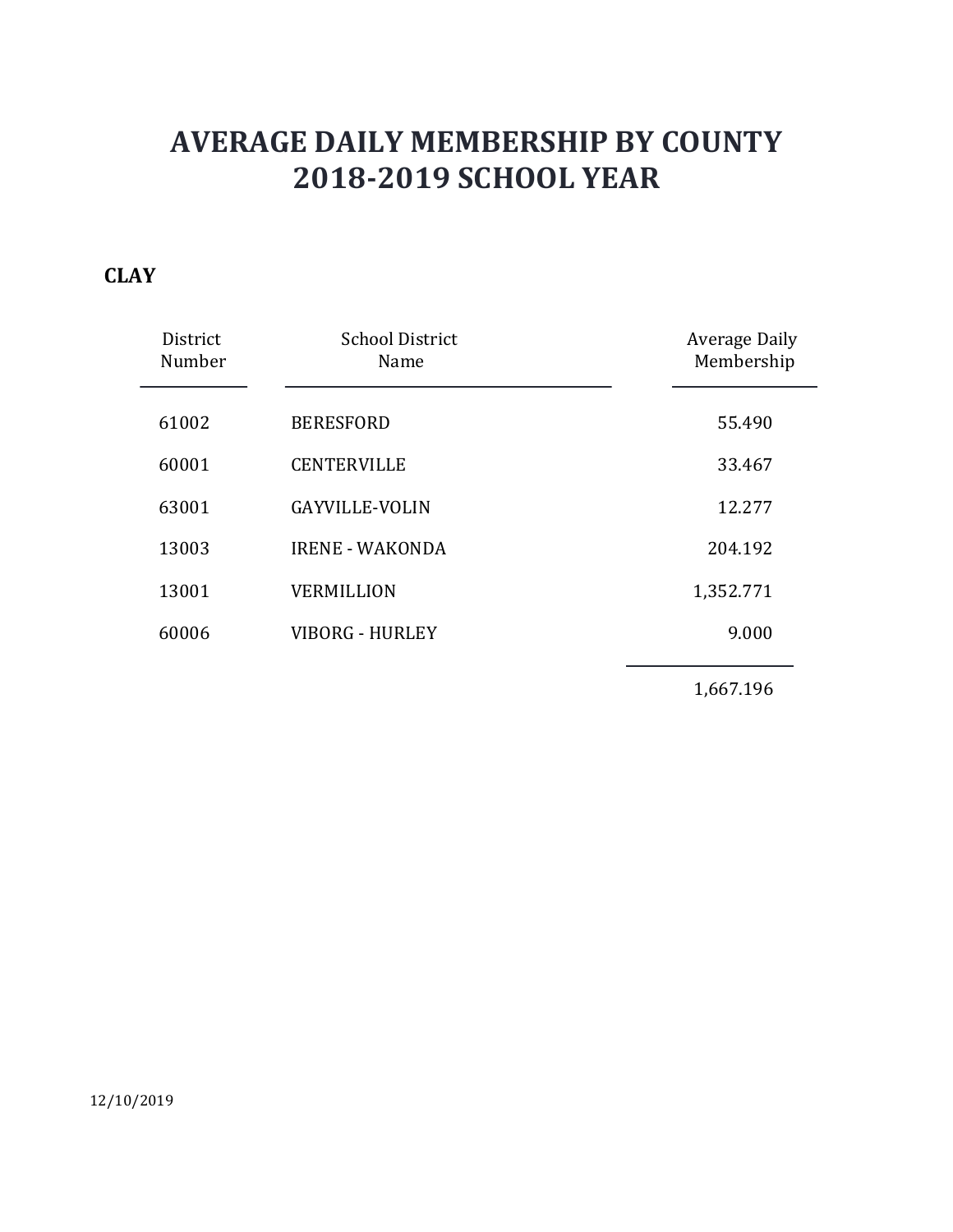### **CODINGTON**

|                    | <b>AVERAGE DAILY MEMBERSHIP BY COUNTY</b><br><b>2018-2019 SCHOOL YEAR</b> |                             |  |
|--------------------|---------------------------------------------------------------------------|-----------------------------|--|
| <b>DINGTON</b>     |                                                                           |                             |  |
| District<br>Number | <b>School District</b><br>Name                                            | Average Daily<br>Membership |  |
| 28001              | <b>CASTLEWOOD</b>                                                         | 6.010                       |  |
| 14001              | <b>FLORENCE</b>                                                           | 153.393                     |  |
| 28003              | <b>HAMLIN</b>                                                             | 1.000                       |  |
| 14002              | <b>HENRY</b>                                                              | 128.692                     |  |
| 14004              | WATERTOWN                                                                 | 4,658.649                   |  |
| 14005              | <b>WAVERLY</b>                                                            | 146.109                     |  |
| 18005              | <b>WEBSTER AREA</b>                                                       | 17.041                      |  |
|                    |                                                                           | 5,110.895                   |  |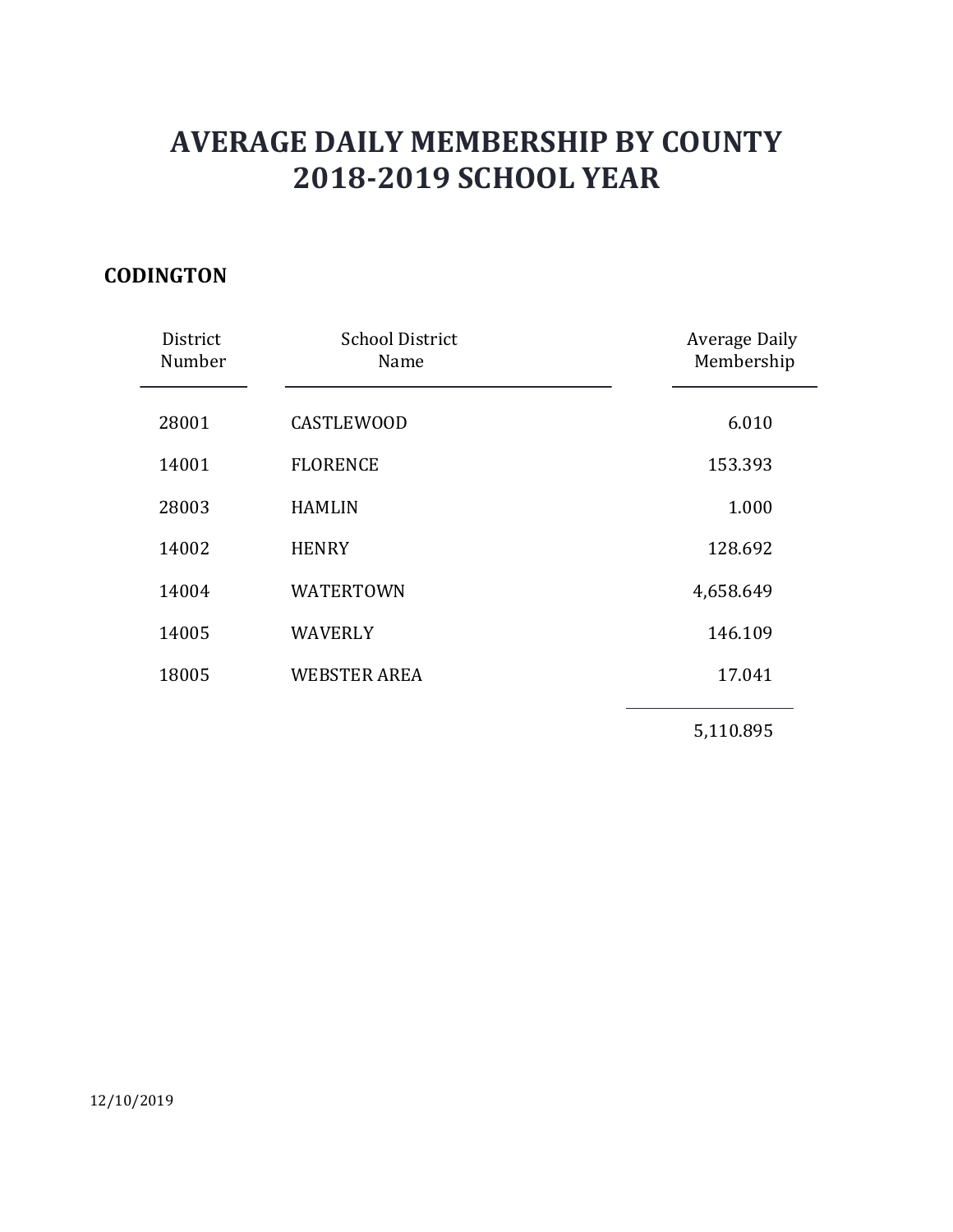### **CORSON**

|                    | <b>AVERAGE DAILY MEMBERSHIP BY COUNTY</b><br><b>2018-2019 SCHOOL YEAR</b> |                             |  |
|--------------------|---------------------------------------------------------------------------|-----------------------------|--|
| <b>SON</b>         |                                                                           |                             |  |
| District<br>Number | <b>School District</b><br>Name                                            | Average Daily<br>Membership |  |
| 52004              | <b>LEMMON</b>                                                             | 20.000                      |  |
| 15001              | MC INTOSH                                                                 | 107.734                     |  |
| 15002              | <b>MC LAUGHLIN</b>                                                        | 718.478                     |  |
| 15003              | <b>SMEE</b>                                                               | 149.004                     |  |
| 20003              | <b>TIMBER LAKE</b>                                                        | 8.282                       |  |
|                    |                                                                           | 1,003.498                   |  |
|                    |                                                                           |                             |  |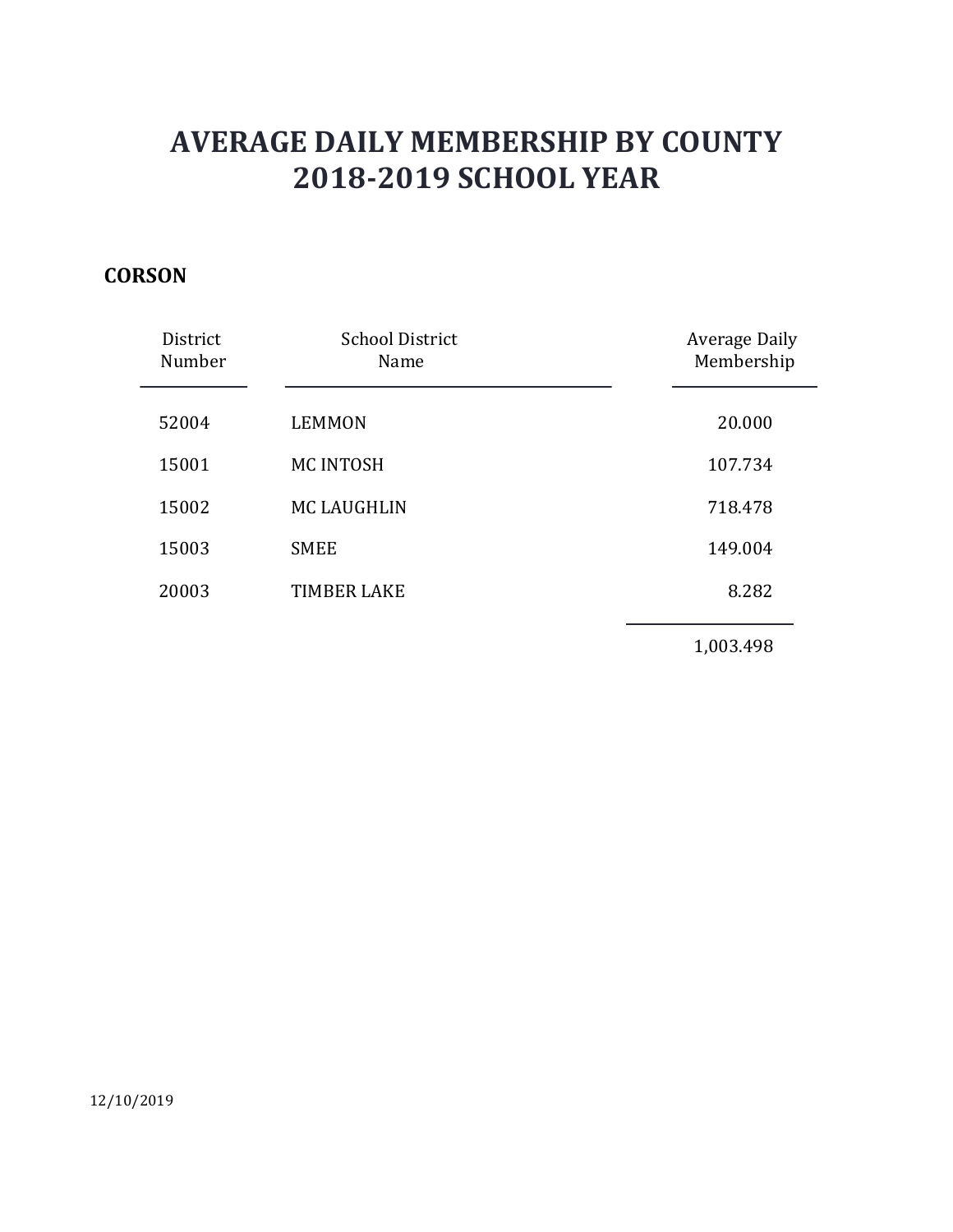### **CUSTER**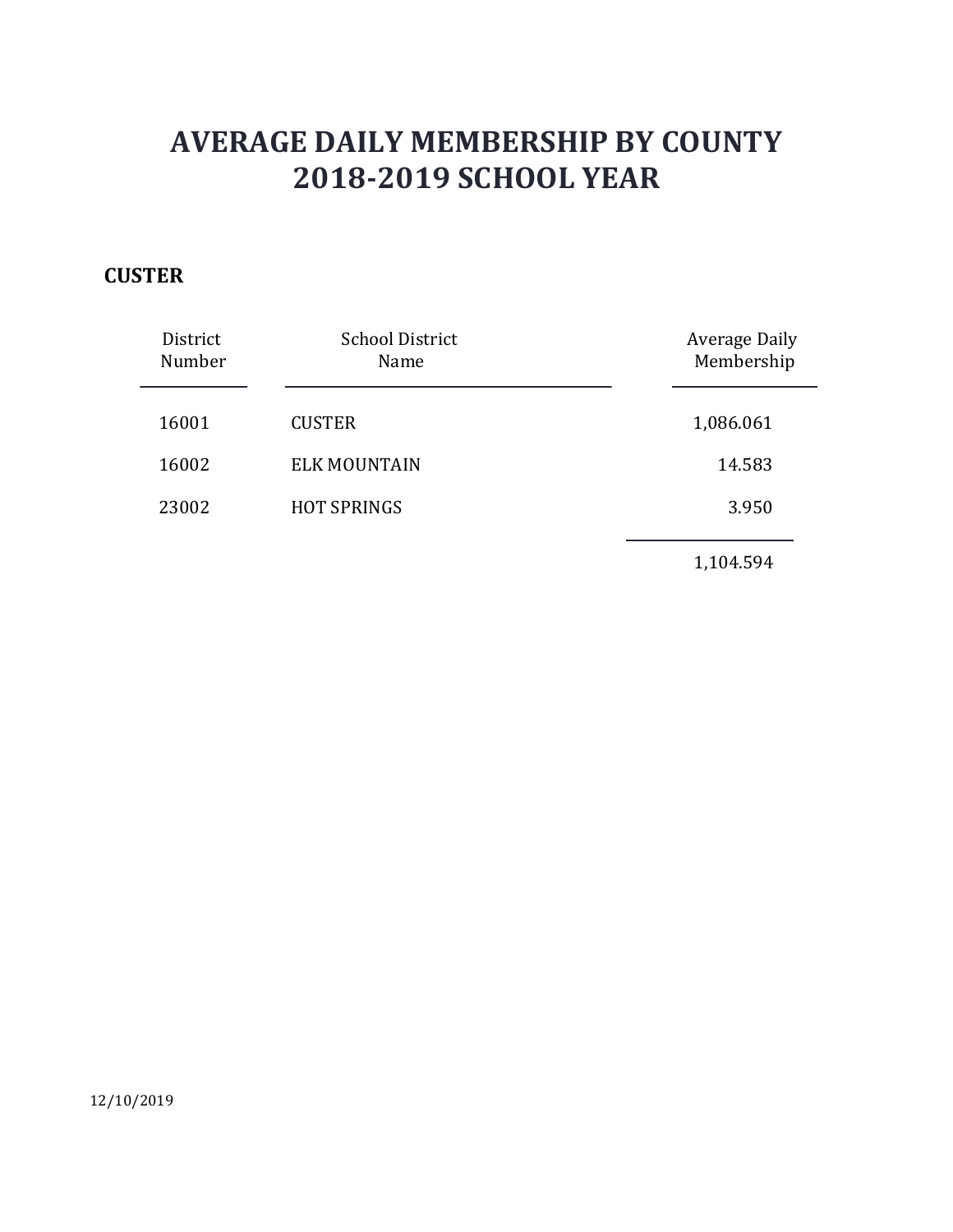#### DAVISON

|                    | <b>AVERAGE DAILY MEMBERSHIP BY COUNTY</b><br><b>2018-2019 SCHOOL YEAR</b> |                             |  |
|--------------------|---------------------------------------------------------------------------|-----------------------------|--|
| <b>ISON</b>        |                                                                           |                             |  |
| District<br>Number | <b>School District</b><br>Name                                            | Average Daily<br>Membership |  |
| 21003              | <b>CORSICA - STICKNEY</b>                                                 | 2.000                       |  |
| 17001              | <b>ETHAN</b>                                                              | 160.210                     |  |
| 17002              | <b>MITCHELL</b>                                                           | 3,069.321                   |  |
| 17003              | <b>MOUNT VERNON</b>                                                       | 174.104                     |  |
| 33003              | <b>PARKSTON</b>                                                           | 10.970                      |  |
| 1001               | <b>PLANKINTON</b>                                                         | 0.000                       |  |
| 55005              | <b>SANBORN CENTRAL</b>                                                    | 3.910                       |  |
|                    |                                                                           | 3,420.515                   |  |
|                    |                                                                           |                             |  |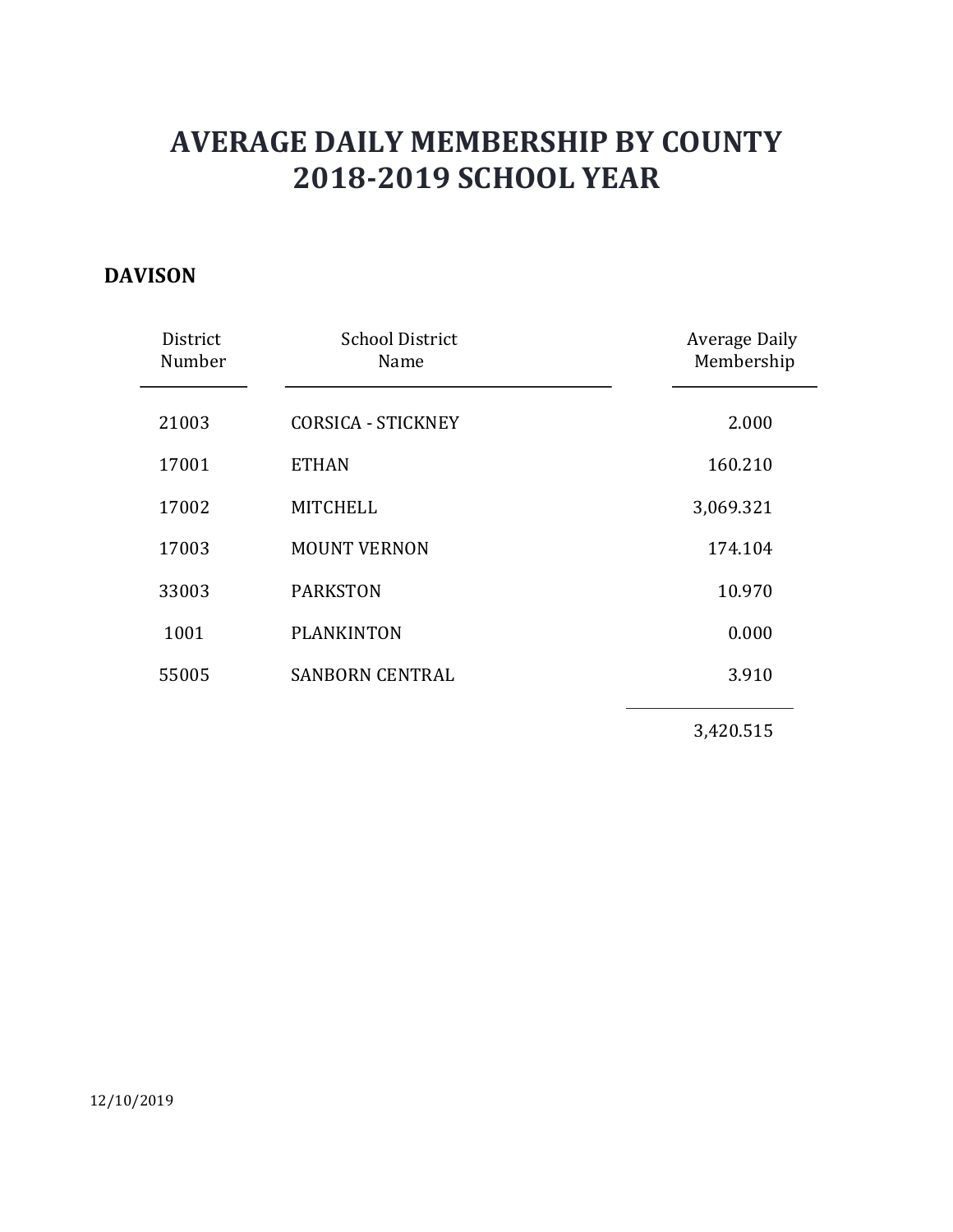### **DAY**

|                    | <b>AVERAGE DAILY MEMBERSHIP BY COUNTY</b><br><b>2018-2019 SCHOOL YEAR</b> |                             |
|--------------------|---------------------------------------------------------------------------|-----------------------------|
| District<br>Number | <b>School District</b><br>Name                                            | Average Daily<br>Membership |
|                    |                                                                           |                             |
| 14001              | <b>FLORENCE</b>                                                           | 0.000                       |
| 6006               | <b>GROTON AREA</b>                                                        | 54.468                      |
| 45005              | <b>LANGFORD AREA</b>                                                      | 41.126                      |
| 18003              | <b>WAUBAY</b>                                                             | 239.838                     |
| 14005              | WAVERLY                                                                   | 0.000                       |
| 18005              | <b>WEBSTER AREA</b>                                                       | 501.365                     |
|                    |                                                                           | 836.797                     |
|                    |                                                                           |                             |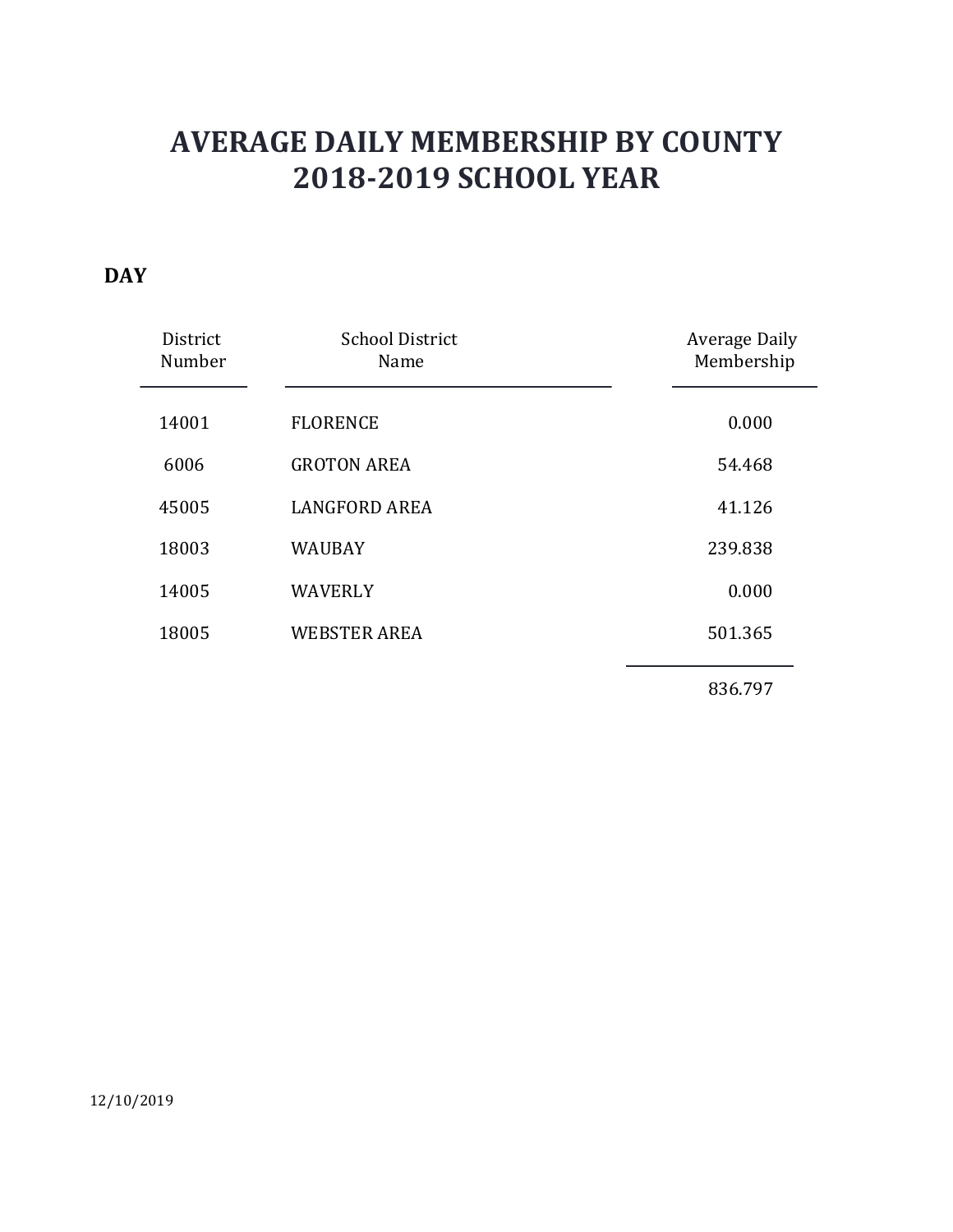### DEUEL

|                    | <b>AVERAGE DAILY MEMBERSHIP BY COUNTY</b> |                             |
|--------------------|-------------------------------------------|-----------------------------|
| JEL                | <b>2018-2019 SCHOOL YEAR</b>              |                             |
| District<br>Number | <b>School District</b><br>Name            | Average Daily<br>Membership |
| 28001              | <b>CASTLEWOOD</b>                         | 0.000                       |
| 5006               | DEUBROOK AREA                             | 87.381                      |
| 19004              | <b>DEUEL</b>                              | 564.943                     |
| 28002              | <b>ESTELLINE</b>                          | 0.000                       |
| 25004              | <b>MILBANK</b>                            | 0.000                       |
| 14004              | <b>WATERTOWN</b>                          | 0.970                       |
| 14005              | <b>WAVERLY</b>                            | 0.000                       |
|                    |                                           | 653.295                     |
|                    |                                           |                             |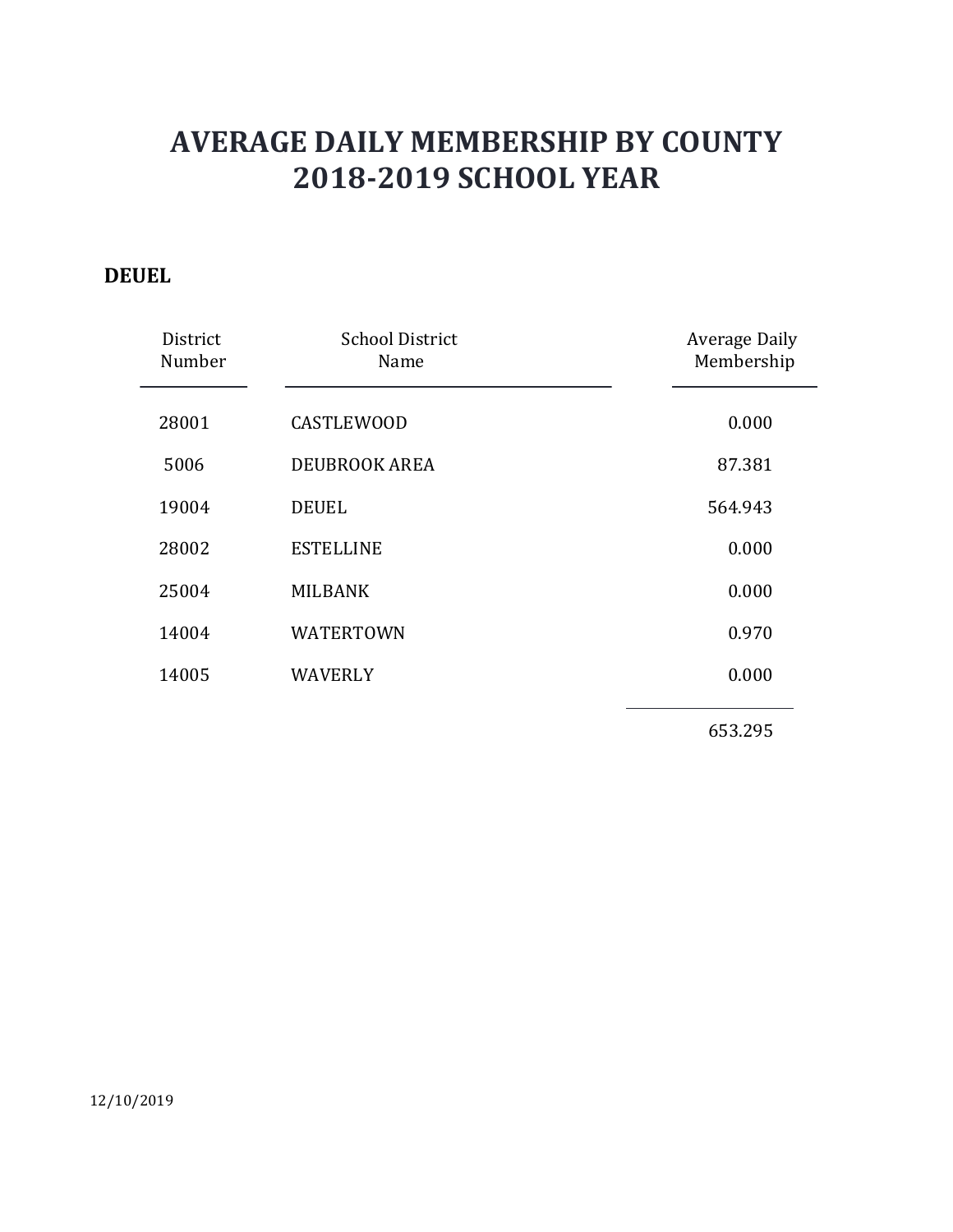#### **DEWEY**

| VEY                | <b>AVERAGE DAILY MEMBERSHIP BY COUNTY</b><br><b>2018-2019 SCHOOL YEAR</b> |                                    |
|--------------------|---------------------------------------------------------------------------|------------------------------------|
| District<br>Number | <b>School District</b><br>Name                                            | <b>Average Daily</b><br>Membership |
| 64002              | <b>DUPREE</b>                                                             | 4.448                              |
| 20001              | <b>EAGLE BUTTE</b>                                                        | 1,491.630                          |
| 20003              | <b>TIMBER LAKE</b>                                                        | 280.334                            |
|                    |                                                                           | 1,776.411                          |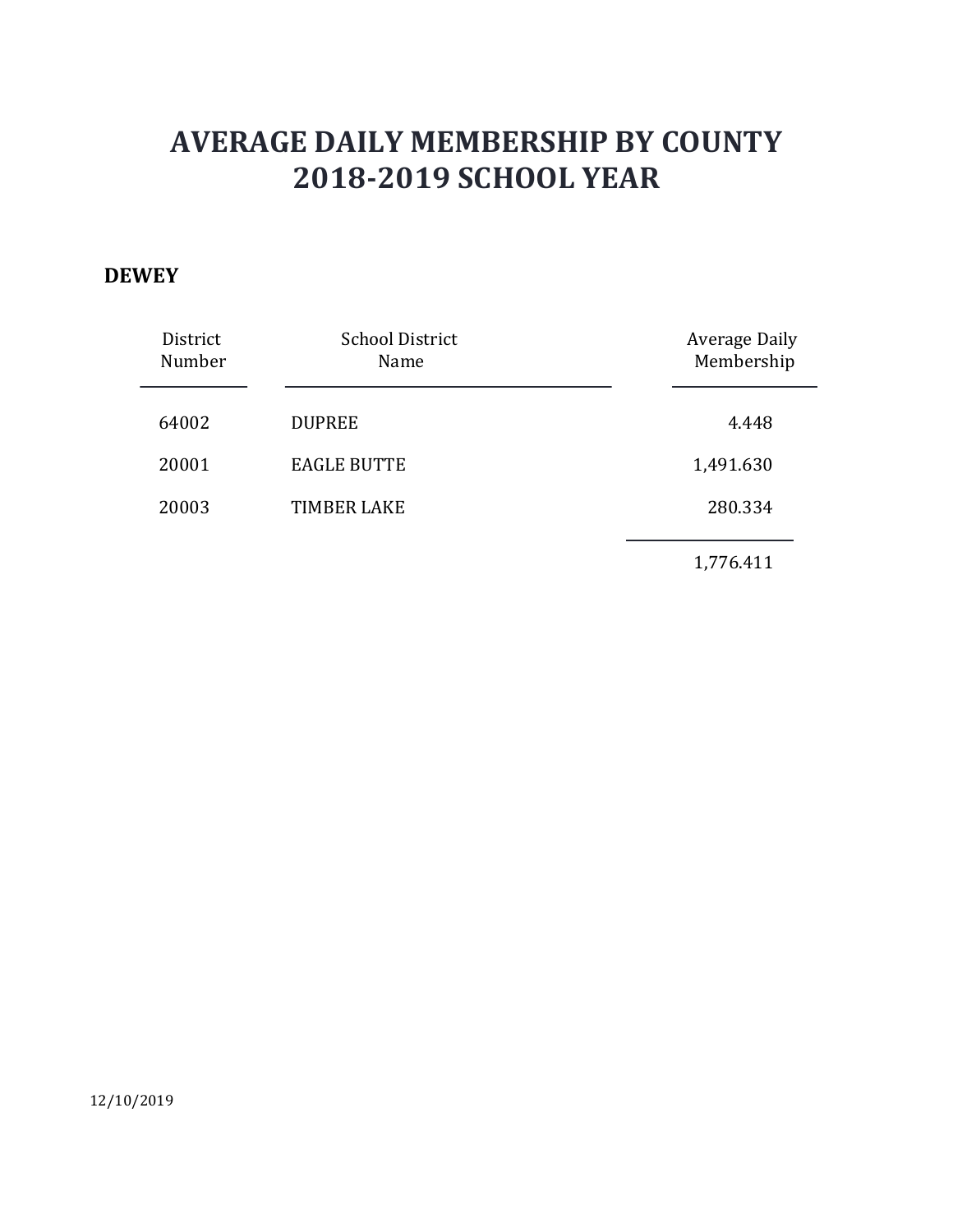### DOUGLAS

|                    | <b>AVERAGE DAILY MEMBERSHIP BY COUNTY</b><br><b>2018-2019 SCHOOL YEAR</b> |                             |
|--------------------|---------------------------------------------------------------------------|-----------------------------|
| <b>JGLAS</b>       |                                                                           |                             |
| District<br>Number | <b>School District</b><br>Name                                            | Average Daily<br>Membership |
| 21001              | <b>ARMOUR</b>                                                             | 175.532                     |
| 21003              | <b>CORSICA - STICKNEY</b>                                                 | 216.604                     |
| 33003              | <b>PARKSTON</b>                                                           | 10.000                      |
| 11005              | <b>PLATTE - GEDDES</b>                                                    | 28.770                      |
| 33005              | TRIPP - DELMONT                                                           | 21.965                      |
|                    |                                                                           | 452.872                     |
|                    |                                                                           |                             |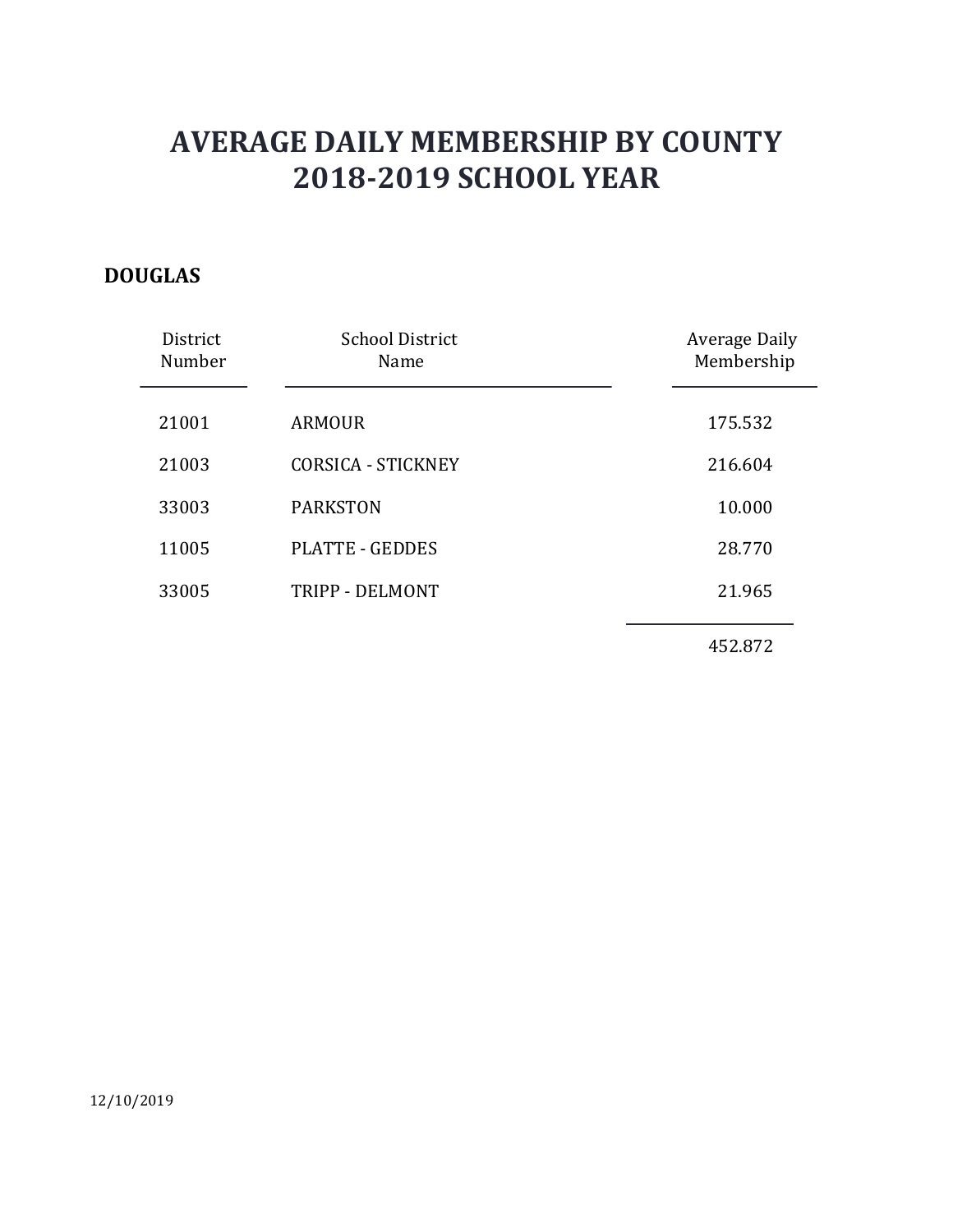### EDMUNDS

| <b>AVERAGE DAILY MEMBERSHIP BY COUNTY</b><br><b>2018-2019 SCHOOL YEAR</b><br>Average Daily<br><b>School District</b><br>District<br>Membership<br>Number<br>Name<br><b>BOWDLE</b><br>100.672<br><b>EDMUNDS CENTRAL</b><br>166.332<br><b>HOVEN</b><br>0.800<br><b>IPSWICH PUBLIC</b><br>409.259<br>0.000<br>NORTHWESTERN AREA<br>0.000<br>6005<br><b>WARNER</b><br>677.063 |              |  |  |
|---------------------------------------------------------------------------------------------------------------------------------------------------------------------------------------------------------------------------------------------------------------------------------------------------------------------------------------------------------------------------|--------------|--|--|
|                                                                                                                                                                                                                                                                                                                                                                           |              |  |  |
|                                                                                                                                                                                                                                                                                                                                                                           | <b>IUNDS</b> |  |  |
|                                                                                                                                                                                                                                                                                                                                                                           |              |  |  |
|                                                                                                                                                                                                                                                                                                                                                                           | 22001        |  |  |
|                                                                                                                                                                                                                                                                                                                                                                           | 22005        |  |  |
|                                                                                                                                                                                                                                                                                                                                                                           | 53002        |  |  |
|                                                                                                                                                                                                                                                                                                                                                                           | 22006        |  |  |
|                                                                                                                                                                                                                                                                                                                                                                           | 56007        |  |  |
|                                                                                                                                                                                                                                                                                                                                                                           |              |  |  |
|                                                                                                                                                                                                                                                                                                                                                                           |              |  |  |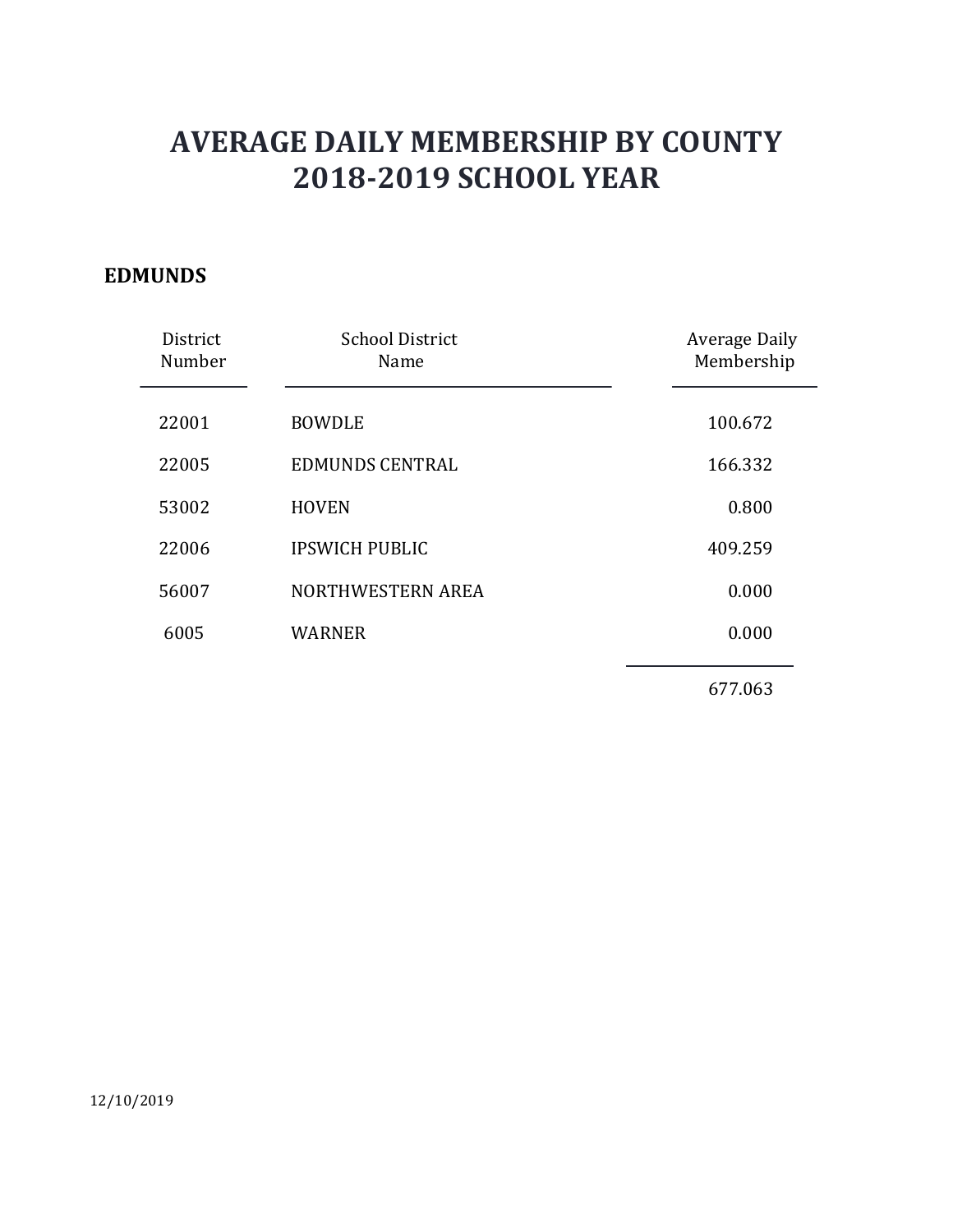### FALL RIVER

|                    | <b>AVERAGE DAILY MEMBERSHIP BY COUNTY</b><br><b>2018-2019 SCHOOL YEAR</b> |                             |
|--------------------|---------------------------------------------------------------------------|-----------------------------|
|                    |                                                                           |                             |
| <b>L RIVER</b>     |                                                                           |                             |
| District<br>Number | <b>School District</b><br>Name                                            | Average Daily<br>Membership |
| 23001              | <b>EDGEMONT</b>                                                           | 167.850                     |
| 23002              | <b>HOT SPRINGS</b>                                                        | 785.342                     |
| 23003              | <b>OELRICHS</b>                                                           | 38.493                      |
|                    |                                                                           | 991.684                     |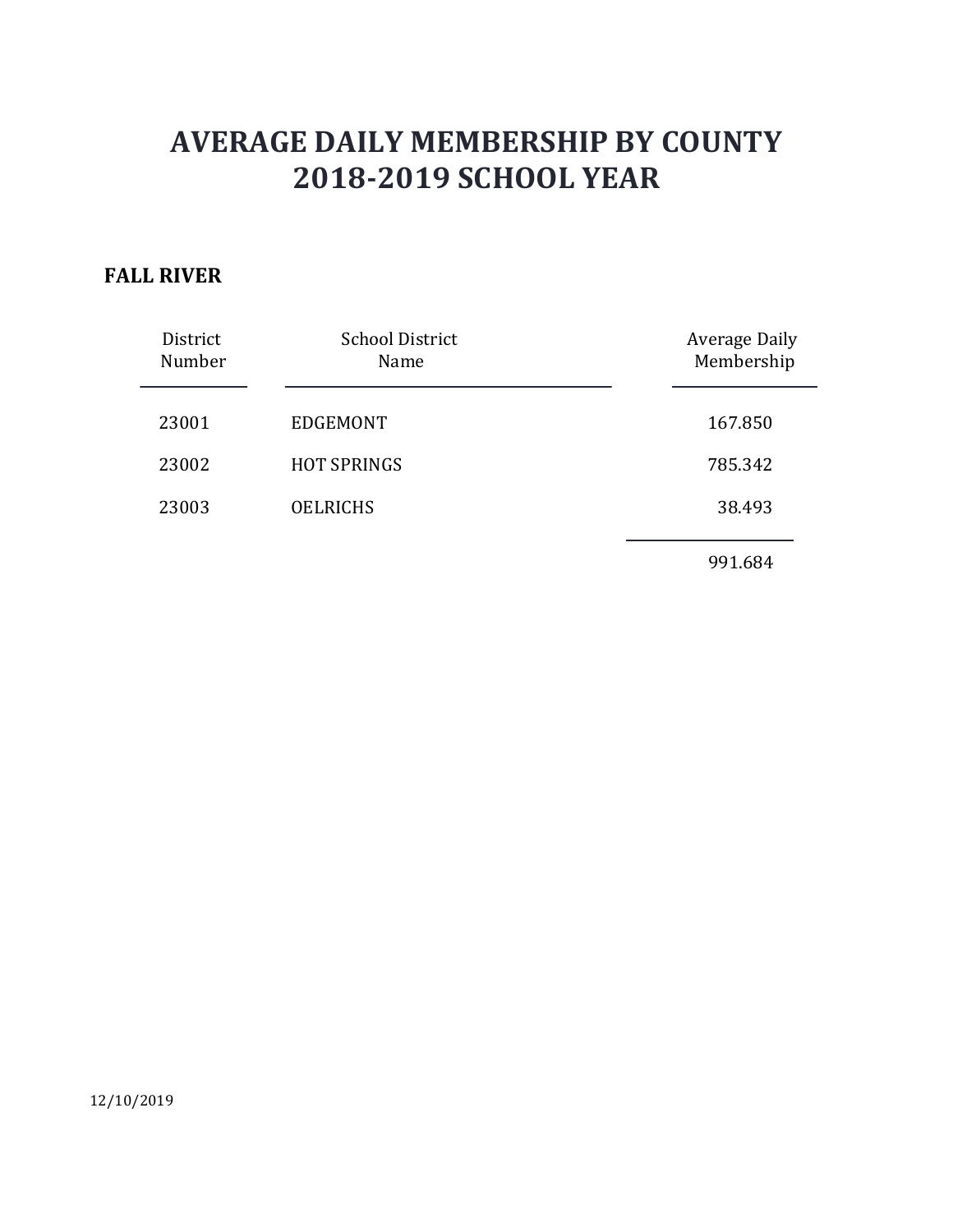### FAULK

|                    | <b>AVERAGE DAILY MEMBERSHIP BY COUNTY</b><br><b>2018-2019 SCHOOL YEAR</b> |                             |
|--------------------|---------------------------------------------------------------------------|-----------------------------|
| LK                 |                                                                           |                             |
| District<br>Number | <b>School District</b><br>Name                                            | Average Daily<br>Membership |
| 22005              | <b>EDMUNDS CENTRAL</b>                                                    | 0.000                       |
| 24004              | <b>FAULKTON AREA</b>                                                      | 334.292                     |
| 53002              | <b>HOVEN</b>                                                              | 3.940                       |
| 22006              | <b>IPSWICH PUBLIC</b>                                                     | 0.000                       |
| 56007              | NORTHWESTERN AREA                                                         | 1.000                       |
| 56004              | <b>REDFIELD</b>                                                           | 3.950                       |
|                    |                                                                           | 343.182                     |
|                    |                                                                           |                             |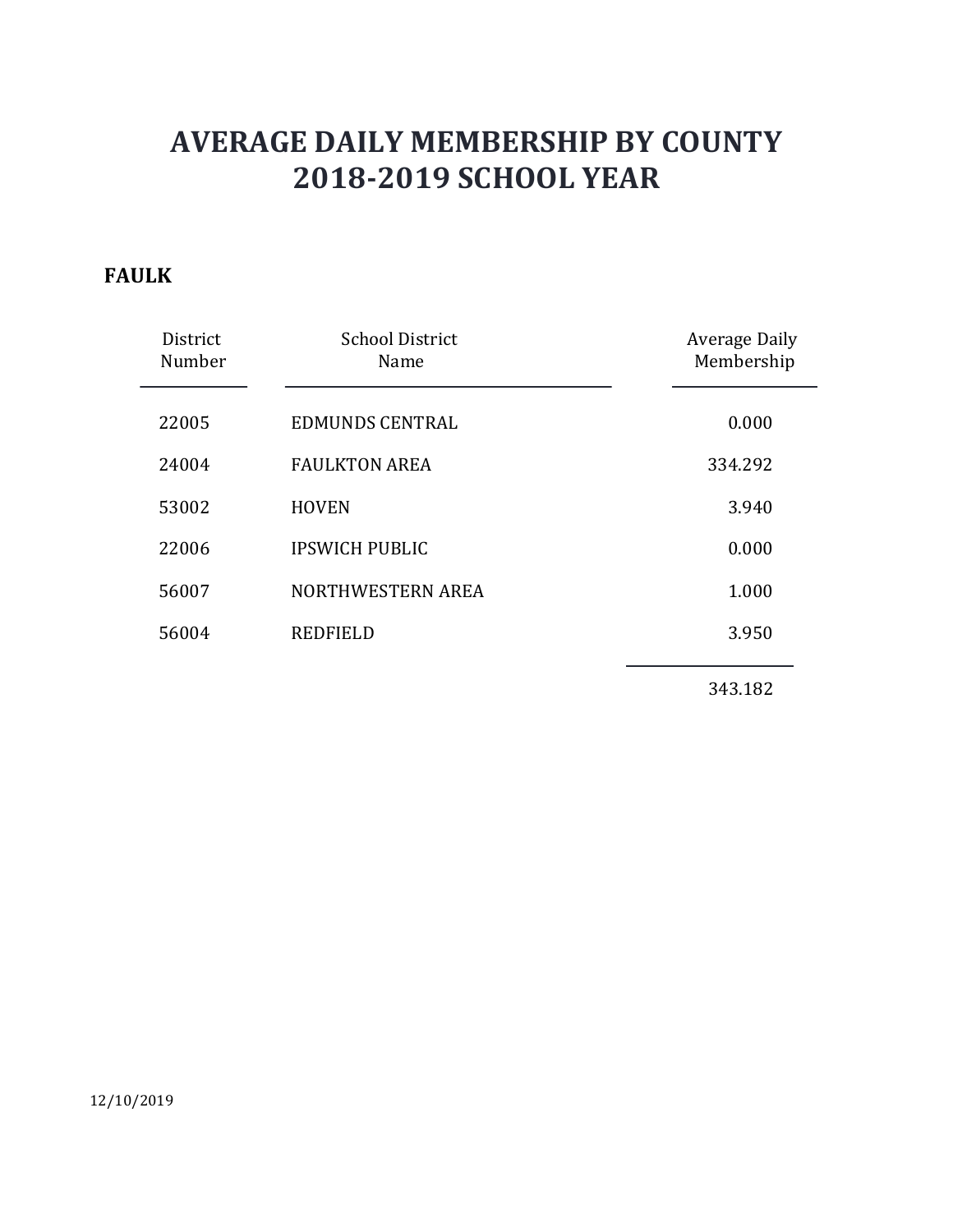### GRANT

|                    | <b>AVERAGE DAILY MEMBERSHIP BY COUNTY</b><br><b>2018-2019 SCHOOL YEAR</b> |                             |
|--------------------|---------------------------------------------------------------------------|-----------------------------|
| <b>NT</b>          |                                                                           |                             |
| District<br>Number | <b>School District</b><br>Name                                            | Average Daily<br>Membership |
| 25001              | <b>BIG STONE CITY</b>                                                     | 90.964                      |
| 19004              | <b>DEUEL</b>                                                              | 0.000                       |
| 14001              | <b>FLORENCE</b>                                                           | 0.000                       |
| 25004              | <b>MILBANK</b>                                                            | 1,080.873                   |
| 54006              | <b>SUMMIT</b>                                                             | 51.508                      |
| 14004              | <b>WATERTOWN</b>                                                          | 0.000                       |
| 18003              | WAUBAY                                                                    | 7.000                       |
| 14005              | WAVERLY                                                                   | 0.000                       |
| 54007              | WILMOT                                                                    | 4.000                       |
|                    |                                                                           | 1,234.344                   |
|                    |                                                                           |                             |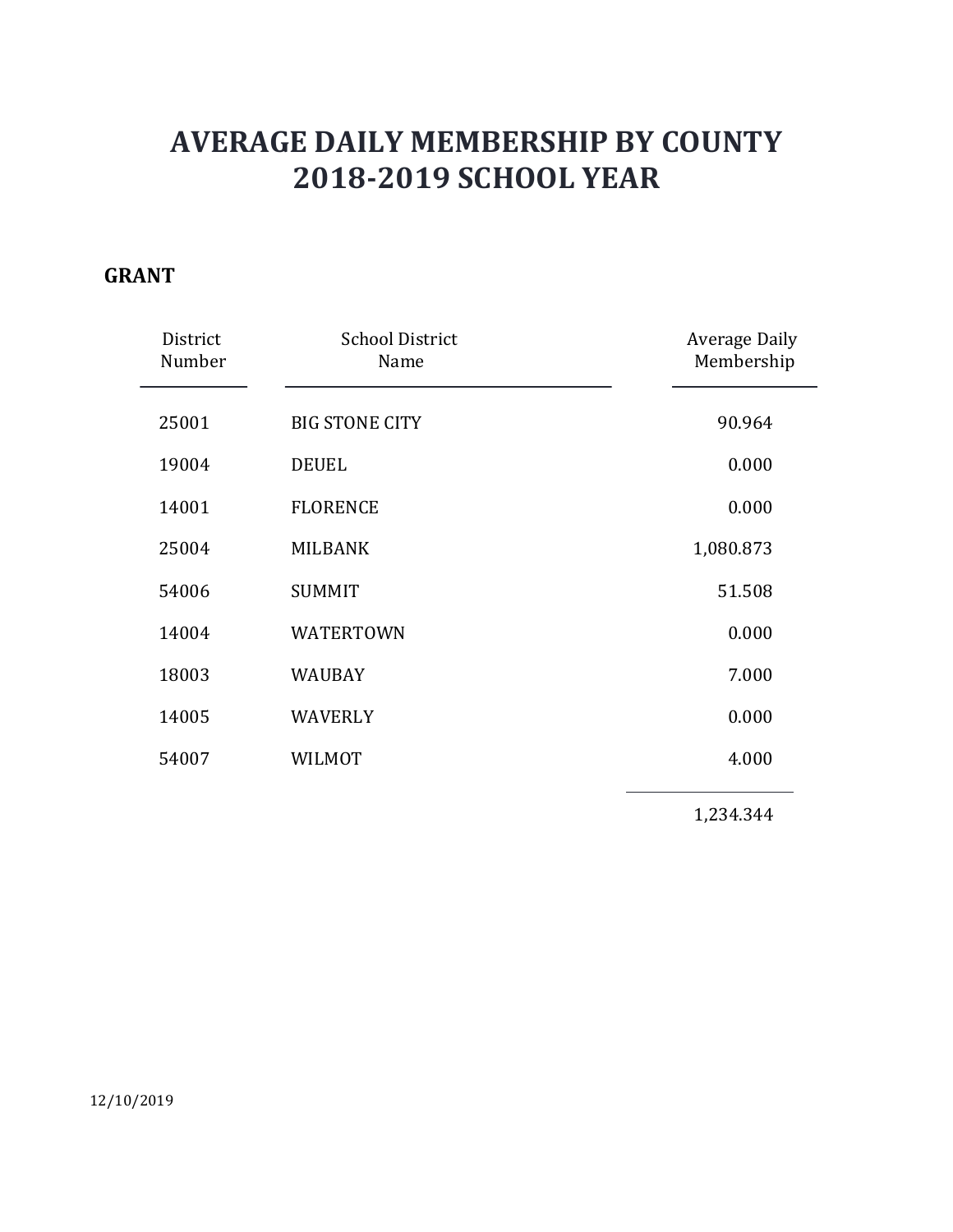### **GREGORY**

|                             | <b>AVERAGE DAILY MEMBERSHIP BY COUNTY</b><br><b>2018-2019 SCHOOL YEAR</b> |                             |
|-----------------------------|---------------------------------------------------------------------------|-----------------------------|
| EGORY<br>District<br>Number | <b>School District</b><br>Name                                            | Average Daily<br>Membership |
| 11001                       | ANDES CENTRAL                                                             | 0.000                       |
| 26002                       | <b>BURKE</b>                                                              | 249.811                     |
| 26004                       | GREGORY                                                                   | 371.958                     |
| 26005                       | <b>SOUTH CENTRAL</b>                                                      | 112.106                     |
|                             |                                                                           | 733.875                     |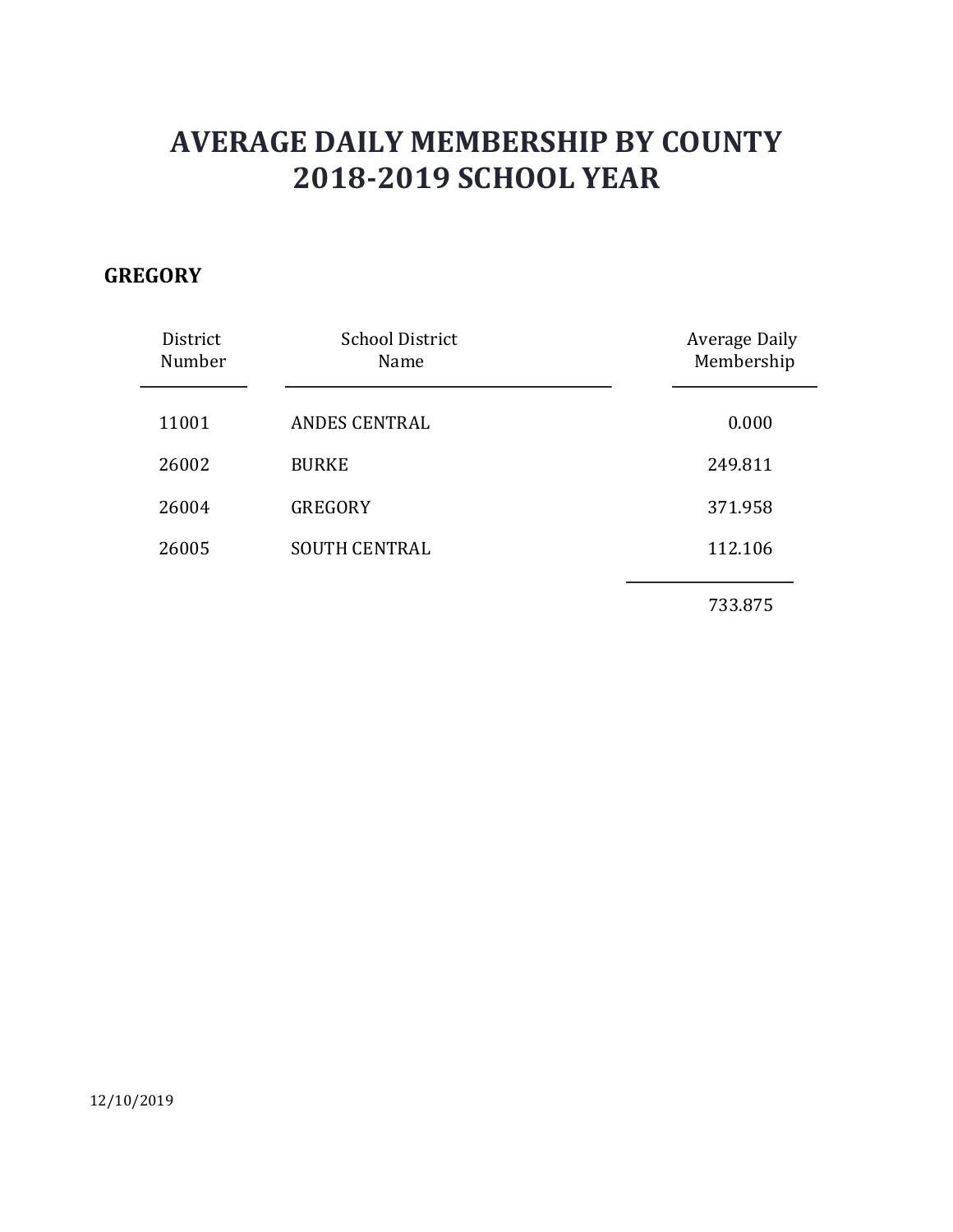#### **HAAKON**

|                    | <b>AVERAGE DAILY MEMBERSHIP BY COUNTY</b><br><b>2018-2019 SCHOOL YEAR</b> |                                    |
|--------------------|---------------------------------------------------------------------------|------------------------------------|
| AKON               |                                                                           |                                    |
| District<br>Number | <b>School District</b><br>Name                                            | <b>Average Daily</b><br>Membership |
| 27001              | <b>HAAKON</b>                                                             | 280.524                            |
| 35002              | KADOKA AREA                                                               | 13.631                             |
|                    |                                                                           | 294.155                            |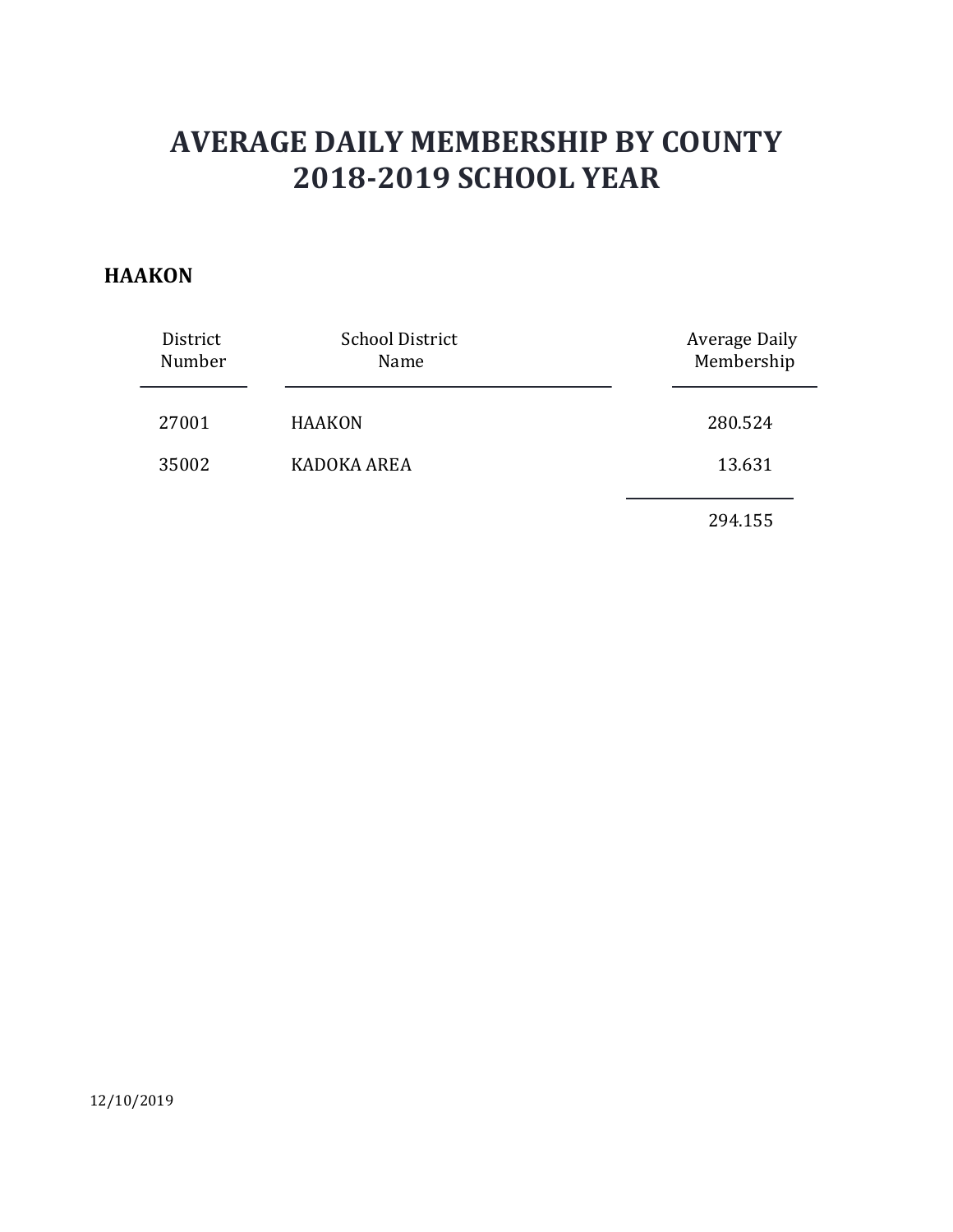#### HAMLIN

| <b>AVERAGE DAILY MEMBERSHIP BY COUNTY</b><br><b>2018-2019 SCHOOL YEAR</b> |                             |
|---------------------------------------------------------------------------|-----------------------------|
|                                                                           |                             |
| <b>School District</b><br>Name                                            | Average Daily<br>Membership |
| <b>ARLINGTON</b>                                                          | 1.000                       |
| <b>CASTLEWOOD</b>                                                         | 267.027                     |
| <b>DEUEL</b>                                                              | 0.000                       |
| <b>ESTELLINE</b>                                                          | 292.804                     |
| <b>HAMLIN</b>                                                             | 861.022                     |
| <b>HENRY</b>                                                              | 0.000                       |
| <b>WATERTOWN</b>                                                          | 1.970                       |
| WAVERLY                                                                   | 0.000                       |
|                                                                           | 1,423.823                   |
|                                                                           |                             |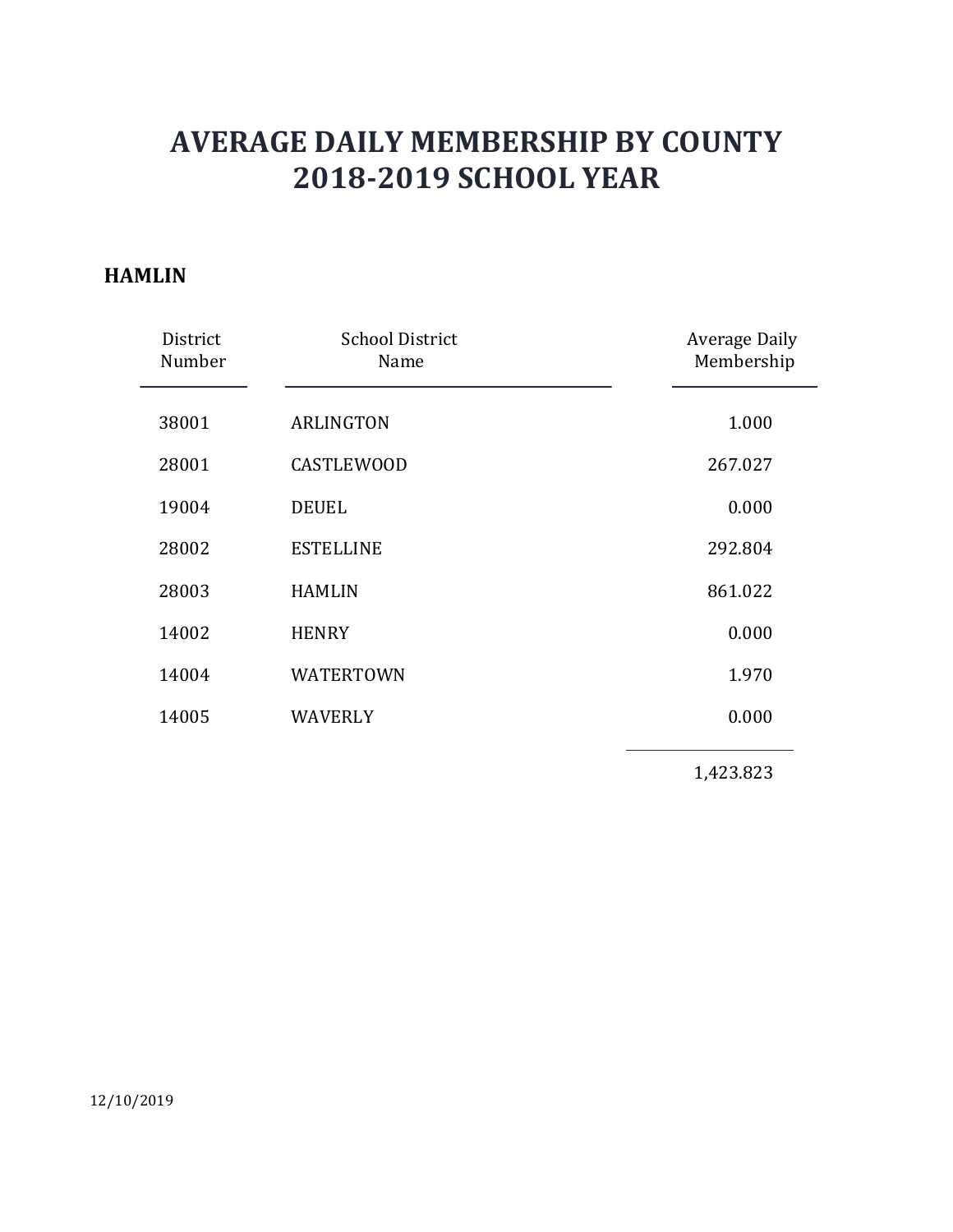#### **HAND**

|                | <b>AVERAGE DAILY MEMBERSHIP BY COUNTY</b><br><b>2018-2019 SCHOOL YEAR</b> |               |
|----------------|---------------------------------------------------------------------------|---------------|
| ١D<br>District | <b>School District</b>                                                    | Average Daily |
| Number         | Name                                                                      | Membership    |
| 24004          | <b>FAULKTON AREA</b>                                                      | 5.938         |
| 56006          | HITCHCOCK - TULARE                                                        | 0.000         |
| 29004          | <b>MILLER AREA</b>                                                        | 458.331       |
| 56004          | <b>REDFIELD</b>                                                           | 0.987         |
| 2006           | <b>WOLSEY - WESSINGTON</b>                                                | 0.000         |
|                |                                                                           | 465.256       |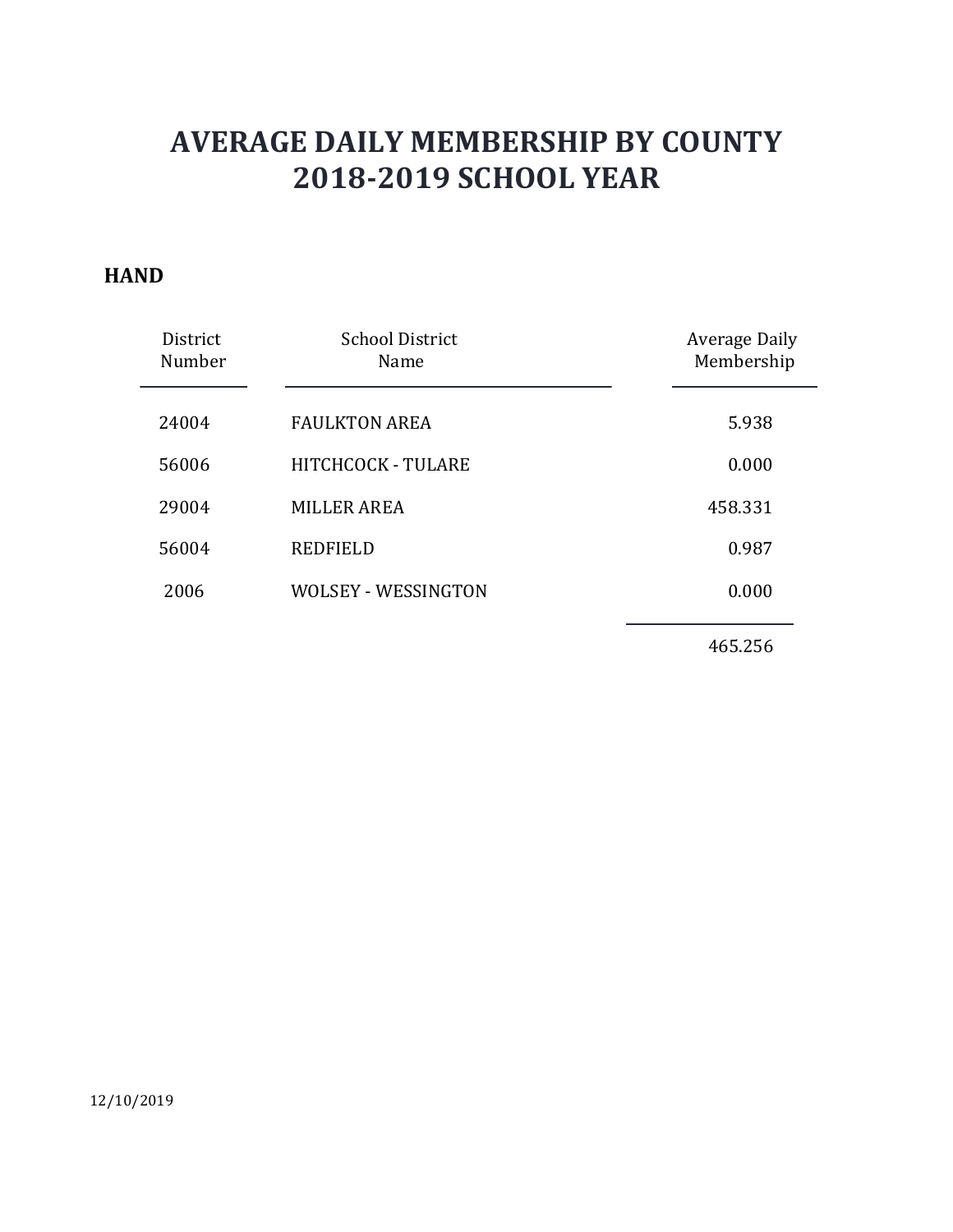#### **HANSON**

|                    | <b>AVERAGE DAILY MEMBERSHIP BY COUNTY</b><br><b>2018-2019 SCHOOL YEAR</b> |                             |
|--------------------|---------------------------------------------------------------------------|-----------------------------|
| <b>VSON</b>        |                                                                           |                             |
| District<br>Number | <b>School District</b><br>Name                                            | Average Daily<br>Membership |
| 30003              | <b>BRIDGEWATER - EMERY</b>                                                | 216.083                     |
| 17001              | <b>ETHAN</b>                                                              | 27.960                      |
| 30001              | <b>HANSON</b>                                                             | 455.563                     |
| 48003              | <b>HOWARD</b>                                                             | 3.000                       |
| 17002              | <b>MITCHELL</b>                                                           | 0.000                       |
| 33003              | <b>PARKSTON</b>                                                           | 0.000                       |
|                    |                                                                           | 702.605                     |
|                    |                                                                           |                             |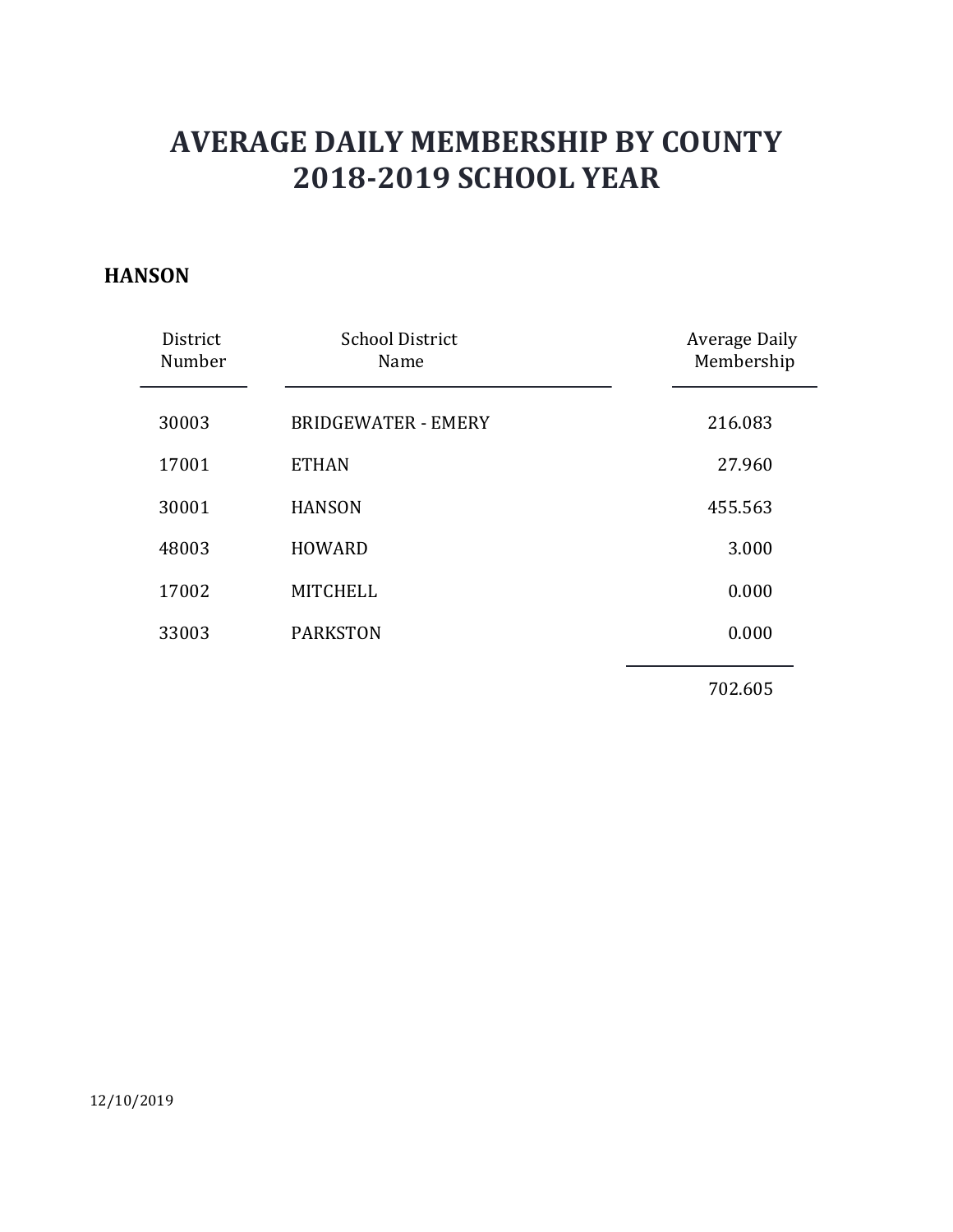#### HARDING

|                  | <b>AVERAGE DAILY MEMBERSHIP BY COUNTY</b><br><b>2018-2019 SCHOOL YEAR</b> |                                  |
|------------------|---------------------------------------------------------------------------|----------------------------------|
| DING<br>District | <b>School District</b>                                                    | <b>Average Daily</b>             |
| Number<br>31001  | Name<br><b>HARDING COUNTY</b>                                             | Membership<br>217.980<br>217.980 |
|                  |                                                                           |                                  |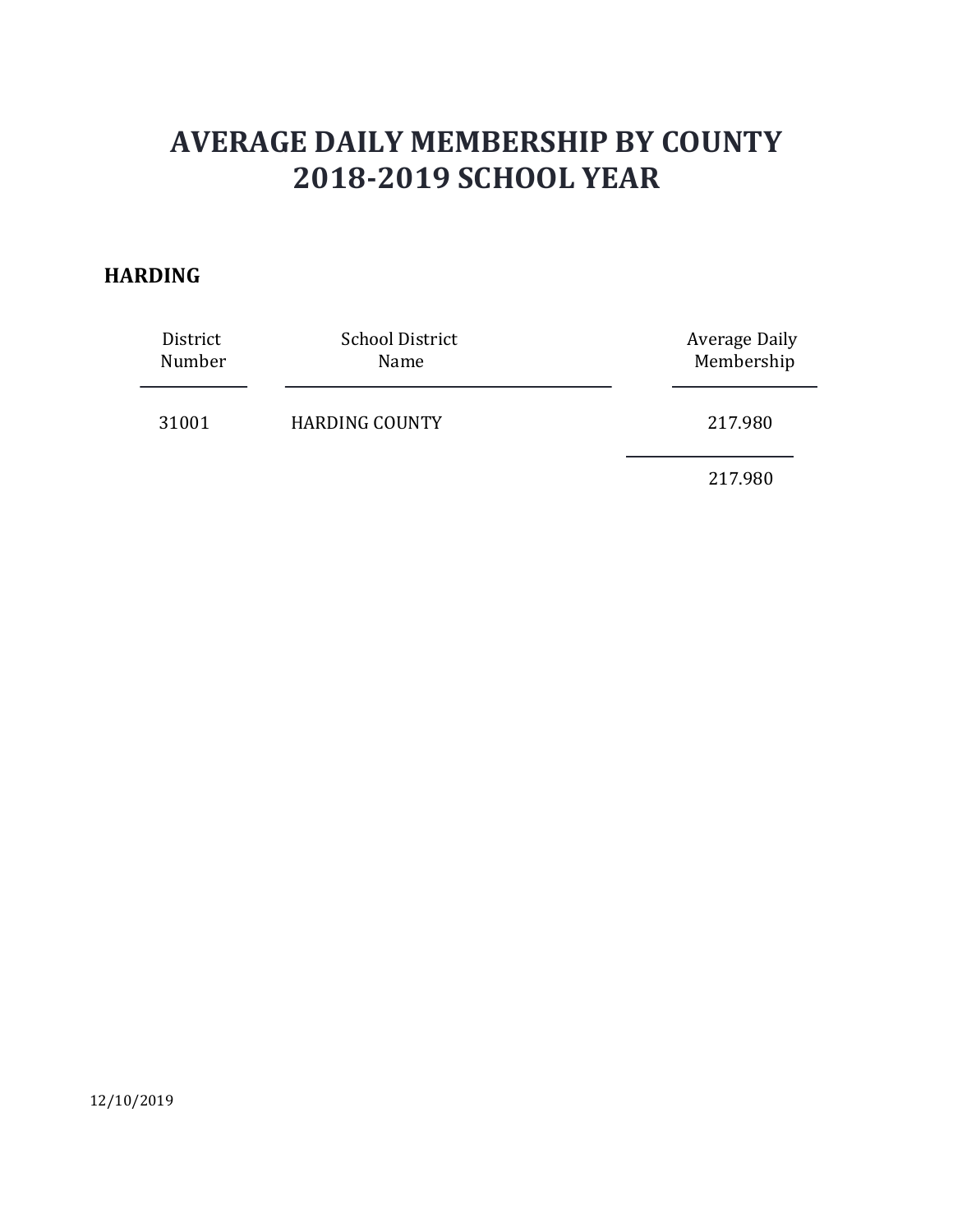### **HUGHES**

| <b>GHES</b>        | <b>AVERAGE DAILY MEMBERSHIP BY COUNTY</b><br><b>2018-2019 SCHOOL YEAR</b> |                             |
|--------------------|---------------------------------------------------------------------------|-----------------------------|
| District<br>Number | <b>School District</b><br>Name                                            | Average Daily<br>Membership |
| 58003              | AGAR - BLUNT - ONIDA                                                      | 88.548                      |
| 34002              | HIGHMORE - HARROLD                                                        | 23.518                      |
| 32002              | <b>PIERRE</b>                                                             | 2,829.874                   |
|                    |                                                                           | 2,941.940                   |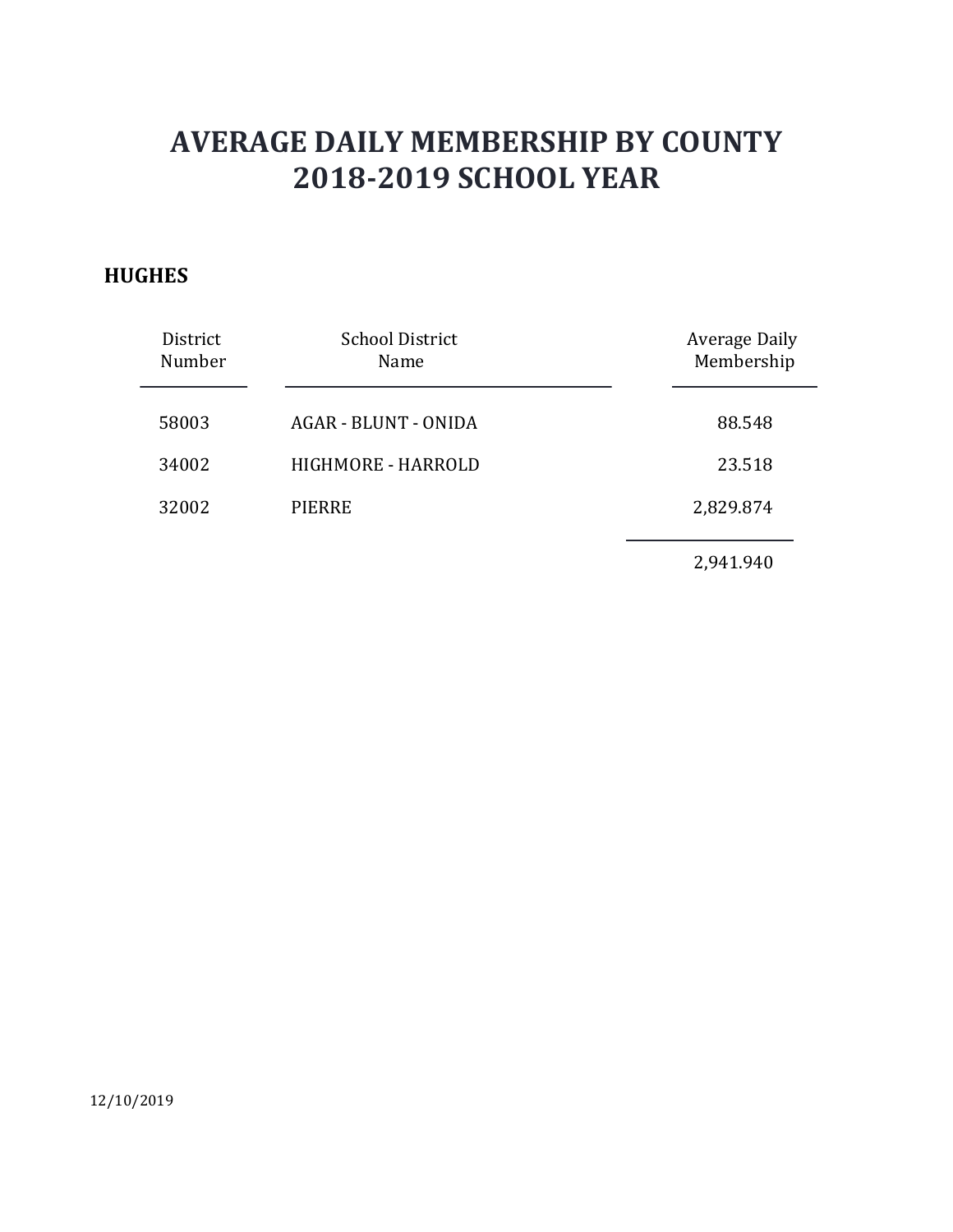### **HUTCHINSON**

|                    | <b>AVERAGE DAILY MEMBERSHIP BY COUNTY</b><br><b>2018-2019 SCHOOL YEAR</b> |                             |
|--------------------|---------------------------------------------------------------------------|-----------------------------|
| <b>TCHINSON</b>    |                                                                           |                             |
| District<br>Number | <b>School District</b><br>Name                                            | Average Daily<br>Membership |
| 30003              | <b>BRIDGEWATER - EMERY</b>                                                | 11.000                      |
| 17001              | <b>ETHAN</b>                                                              | 0.000                       |
| 33001              | <b>FREEMAN</b>                                                            | 391.851                     |
| 33002              | <b>MENNO</b>                                                              | 253.063                     |
| 33003              | <b>PARKSTON</b>                                                           | 536.007                     |
| 4003               | <b>SCOTLAND</b>                                                           | 4.000                       |
| 33005              | TRIPP - DELMONT                                                           | 196.742                     |
|                    |                                                                           | 1,392.663                   |
|                    |                                                                           |                             |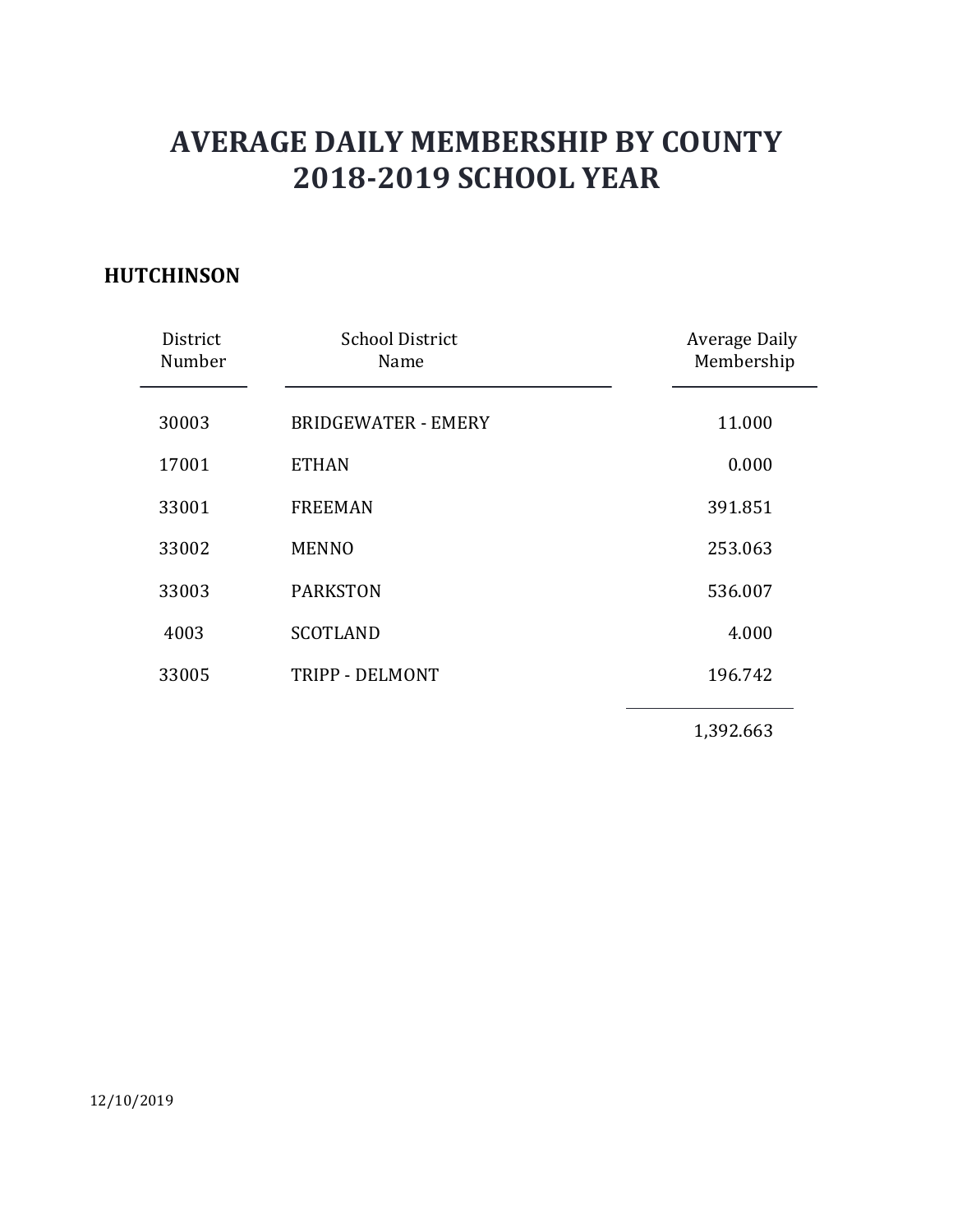### **HYDE**

| )E<br><b>School District</b><br><b>Average Daily</b><br>District<br>Membership<br>Number<br>Name<br>24004<br><b>FAULKTON AREA</b><br>0.000<br>HIGHMORE - HARROLD<br>34002<br>245.440<br><b>MILLER AREA</b><br>29004<br>0.000 |
|------------------------------------------------------------------------------------------------------------------------------------------------------------------------------------------------------------------------------|
|                                                                                                                                                                                                                              |
|                                                                                                                                                                                                                              |
|                                                                                                                                                                                                                              |
|                                                                                                                                                                                                                              |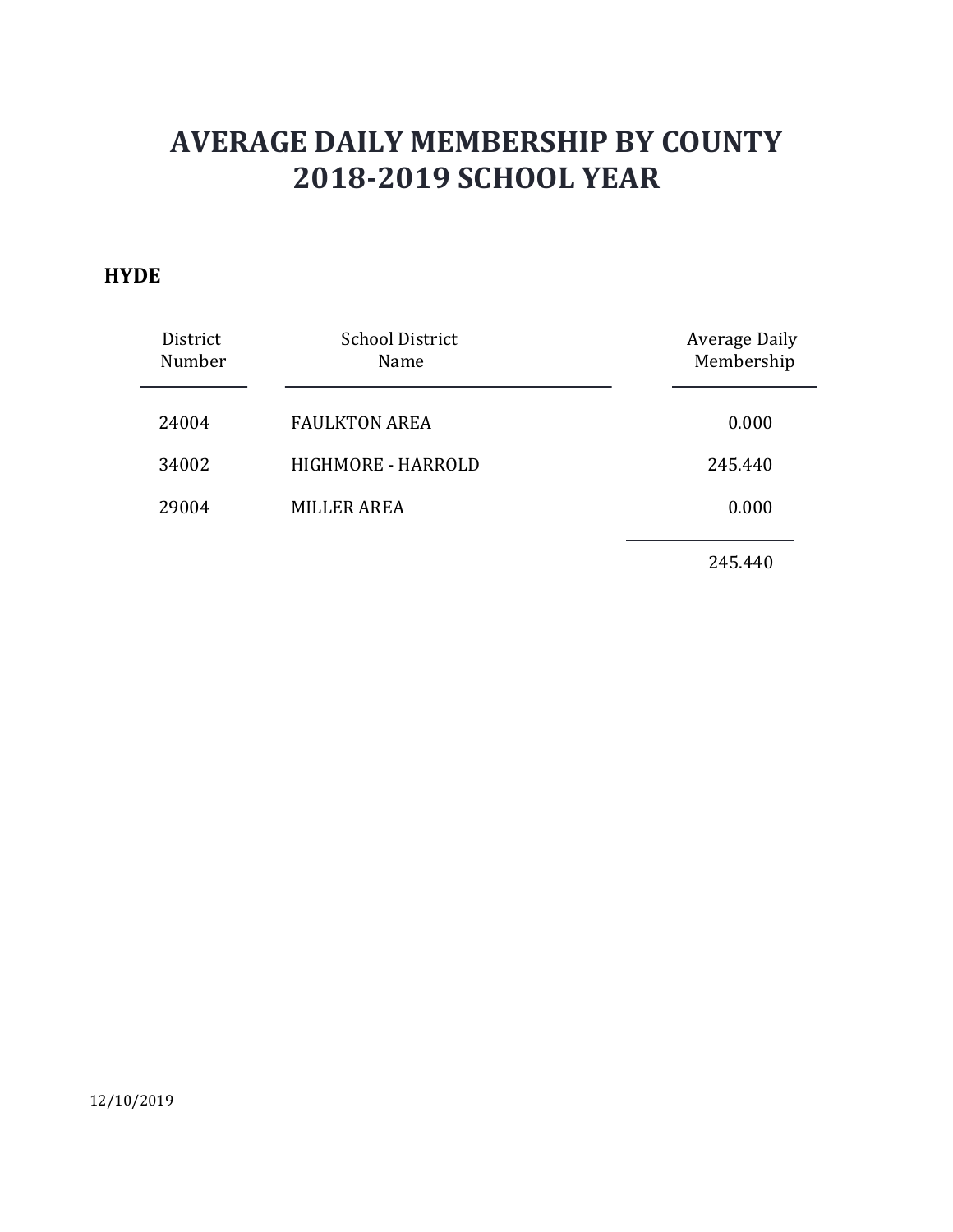### **JACKSON**

|                    | <b>AVERAGE DAILY MEMBERSHIP BY COUNTY</b><br><b>2018-2019 SCHOOL YEAR</b> |                                    |
|--------------------|---------------------------------------------------------------------------|------------------------------------|
| <b>KSON</b>        |                                                                           |                                    |
| District<br>Number | <b>School District</b><br>Name                                            | <b>Average Daily</b><br>Membership |
| 27001              | <b>HAAKON</b>                                                             | 0.000                              |
| 35002              | KADOKA AREA                                                               | 683.901                            |
|                    |                                                                           | 683.901                            |
|                    |                                                                           |                                    |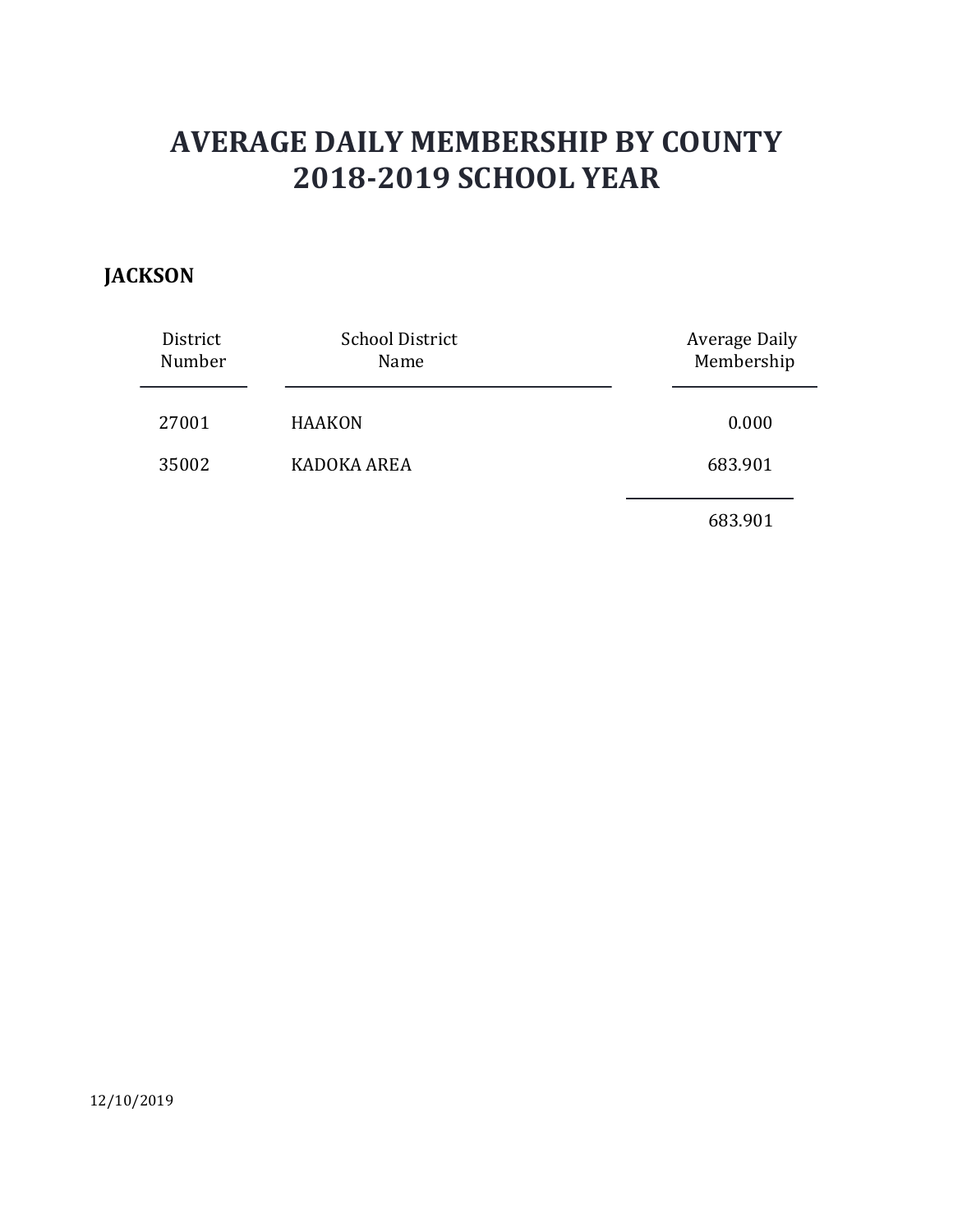## JERAULD

|                    | <b>AVERAGE DAILY MEMBERSHIP BY COUNTY</b><br><b>2018-2019 SCHOOL YEAR</b> |                                    |
|--------------------|---------------------------------------------------------------------------|------------------------------------|
| <b>AULD</b>        |                                                                           |                                    |
| District<br>Number | <b>School District</b><br>Name                                            | <b>Average Daily</b><br>Membership |
| 2002               | <b>HURON</b>                                                              | 1.000                              |
| 7002               | <b>KIMBALL</b>                                                            | 0.000                              |
| 36002              | <b>WESSINGTON SPRINGS</b>                                                 | 307.712                            |
| 55004              | WOONSOCKET                                                                | 11.886                             |
|                    |                                                                           | 320.598                            |
|                    |                                                                           |                                    |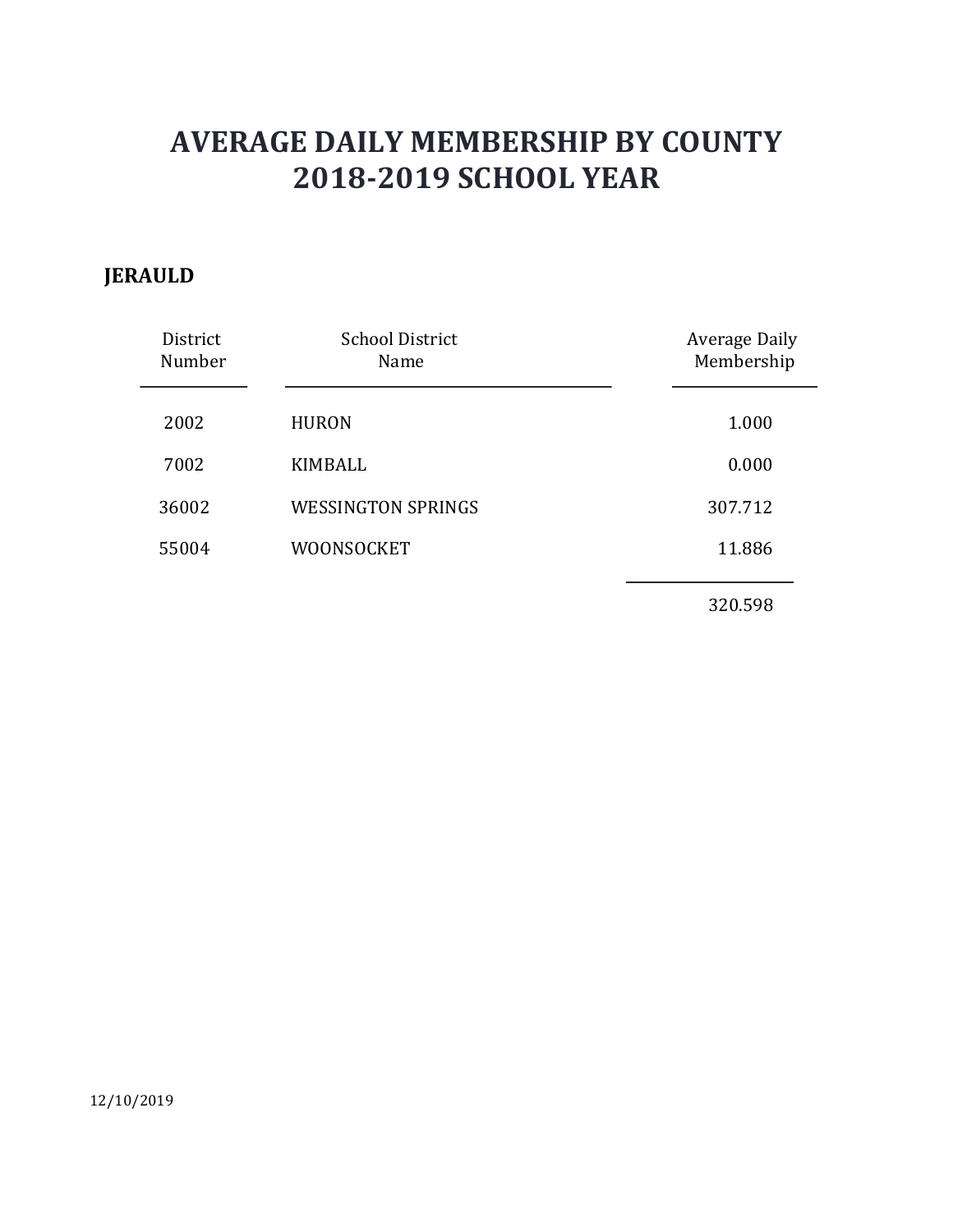## JONES

|                    | <b>AVERAGE DAILY MEMBERSHIP BY COUNTY</b><br><b>2018-2019 SCHOOL YEAR</b> |                                    |
|--------------------|---------------------------------------------------------------------------|------------------------------------|
| <b>IES</b>         |                                                                           |                                    |
| District<br>Number | School District<br>Name                                                   | <b>Average Daily</b><br>Membership |
| 37003              | <b>JONES COUNTY</b>                                                       | 170.035                            |
| 35002              | KADOKA AREA                                                               | 0.000                              |
|                    |                                                                           | 170.035                            |
|                    |                                                                           |                                    |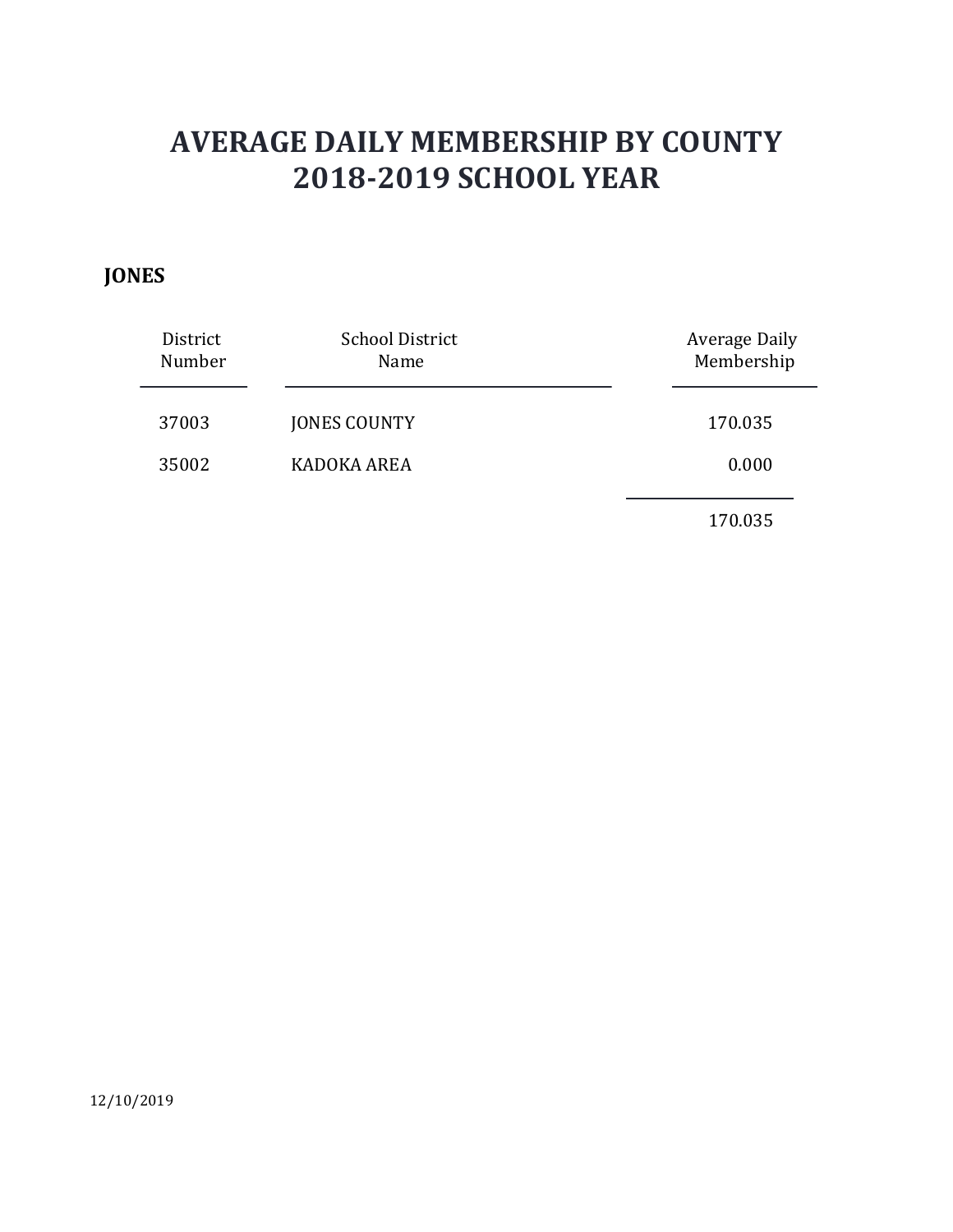### **KINGSBURY**

|                    | <b>AVERAGE DAILY MEMBERSHIP BY COUNTY</b> |                                    |
|--------------------|-------------------------------------------|------------------------------------|
|                    | <b>2018-2019 SCHOOL YEAR</b>              |                                    |
| <b>GSBURY</b>      |                                           |                                    |
| District<br>Number | <b>School District</b><br>Name            | <b>Average Daily</b><br>Membership |
| 38001              | <b>ARLINGTON</b>                          | 279.199                            |
| 38002              | DE SMET                                   | 287.351                            |
| 28003              | <b>HAMLIN</b>                             | 1.000                              |
| 48003              | <b>HOWARD</b>                             | 0.000                              |
| 2003               | <b>IROQUOIS</b>                           | 7.974                              |
| 38003              | <b>LAKE PRESTON</b>                       | 164.134                            |
| 39005              | <b>OLDHAM - RAMONA</b>                    | 47.337                             |
| 12003              | <b>WILLOW LAKE</b>                        | 2.000                              |
|                    |                                           | 788.995                            |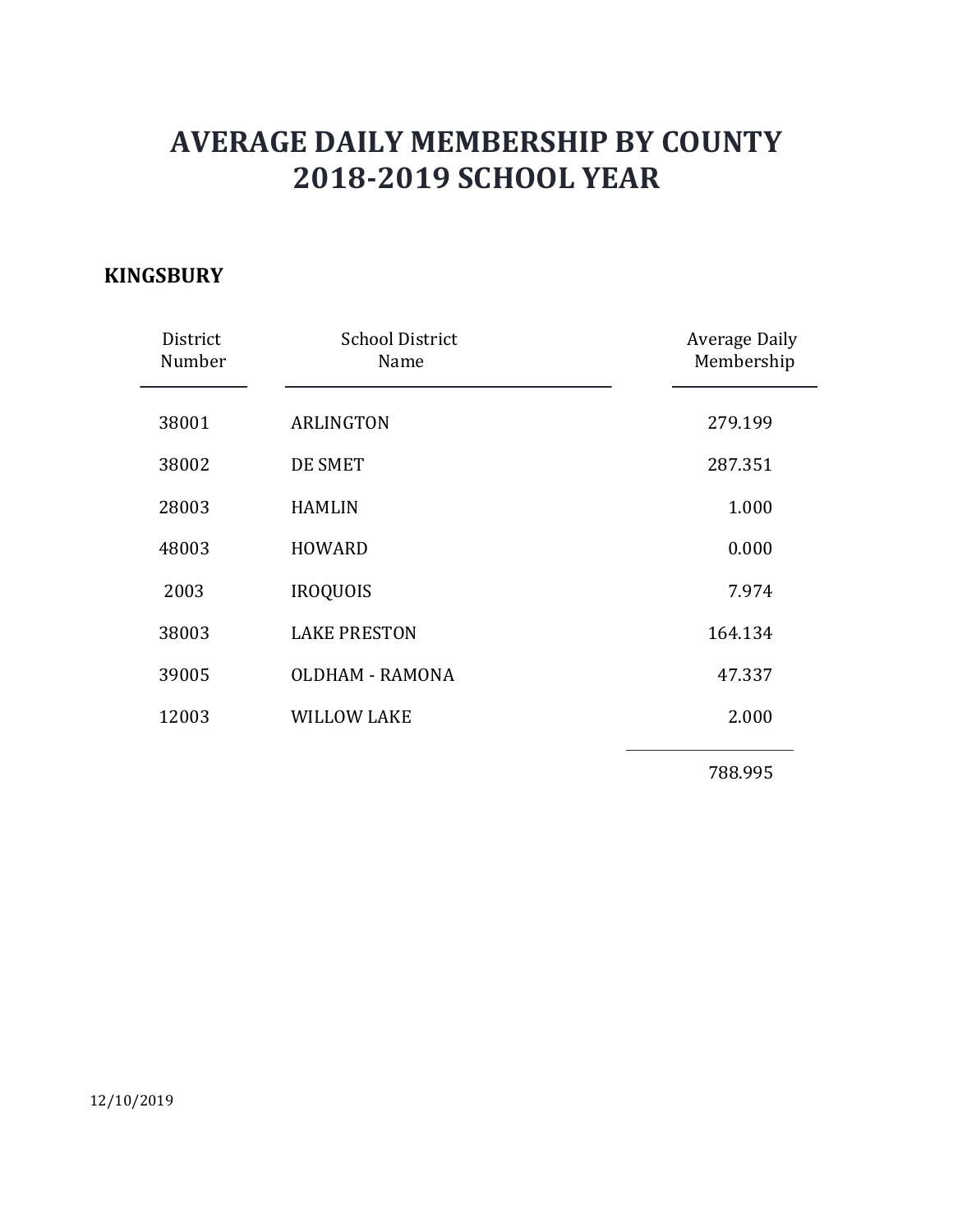### LAKE

|                    | <b>AVERAGE DAILY MEMBERSHIP BY COUNTY</b><br><b>2018-2019 SCHOOL YEAR</b> |                             |
|--------------------|---------------------------------------------------------------------------|-----------------------------|
| <b>KE</b>          |                                                                           |                             |
| District<br>Number | <b>School District</b><br>Name                                            | Average Daily<br>Membership |
| 39001              | <b>CHESTER AREA</b>                                                       | 328.475                     |
| 50005              | <b>COLMAN - EGAN</b>                                                      | 2.000                       |
| 39002              | <b>MADISON CENTRAL</b>                                                    | 1,343.772                   |
| 43007              | MC COOK CENTRAL                                                           | 15.191                      |
| 39005              | <b>OLDHAM - RAMONA</b>                                                    | 105.987                     |
| 39004              | <b>RUTLAND</b>                                                            | 138.583                     |
| 5005               | <b>SIOUX VALLEY</b>                                                       | 0.000                       |
|                    |                                                                           | 1,934.008                   |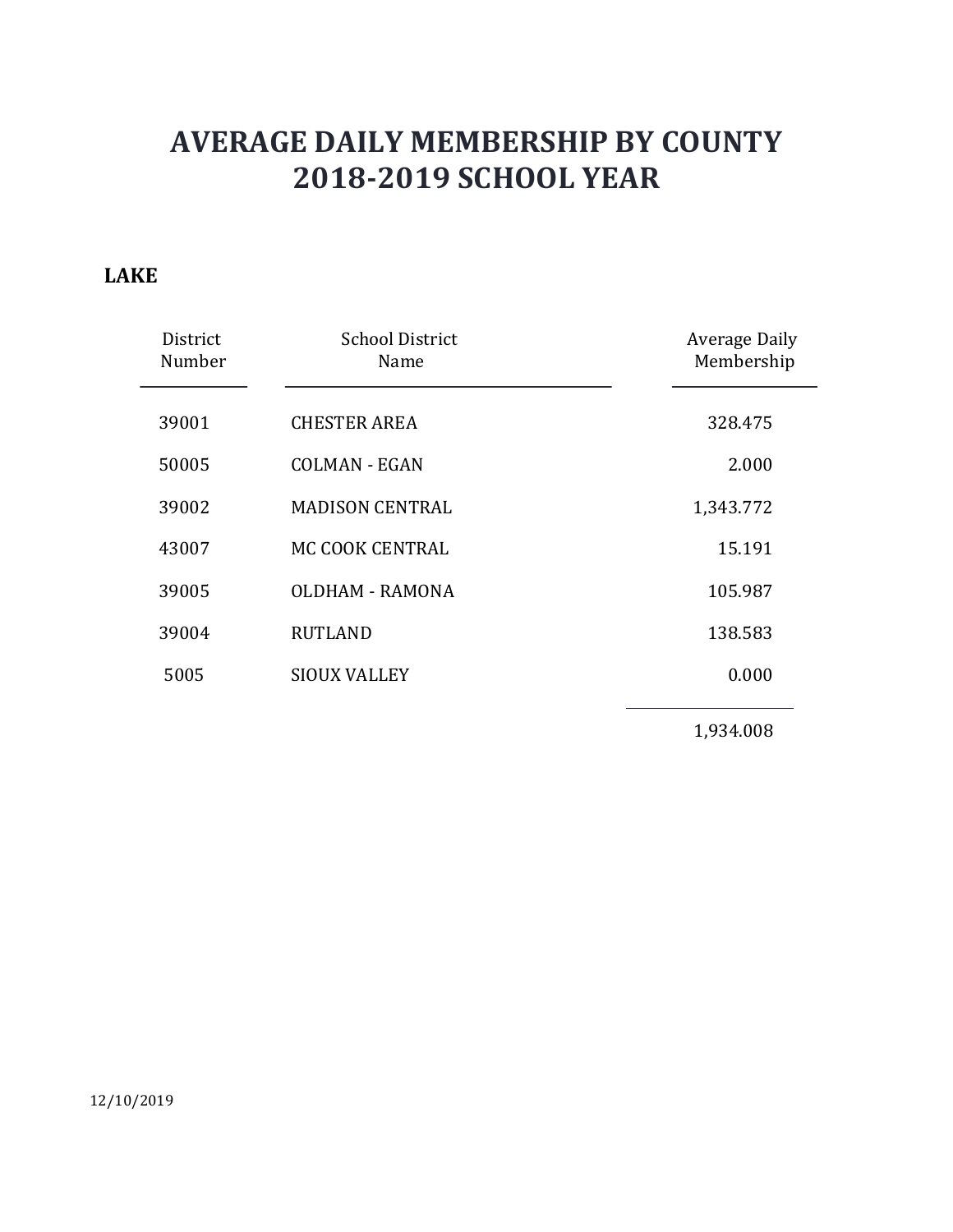### LAWRENCE

|                    | <b>AVERAGE DAILY MEMBERSHIP BY COUNTY</b><br><b>2018-2019 SCHOOL YEAR</b> |                                    |
|--------------------|---------------------------------------------------------------------------|------------------------------------|
| <b>VRENCE</b>      |                                                                           |                                    |
| District<br>Number | <b>School District</b><br>Name                                            | <b>Average Daily</b><br>Membership |
| 9001               | <b>BELLE FOURCHE</b>                                                      | 3.000                              |
| 40001              | LEAD-DEADWOOD                                                             | 813.304                            |
| 46001              | <b>MEADE</b>                                                              | 192.560                            |
| 40002              | <b>SPEARFISH</b>                                                          | 2,373.477                          |
|                    |                                                                           |                                    |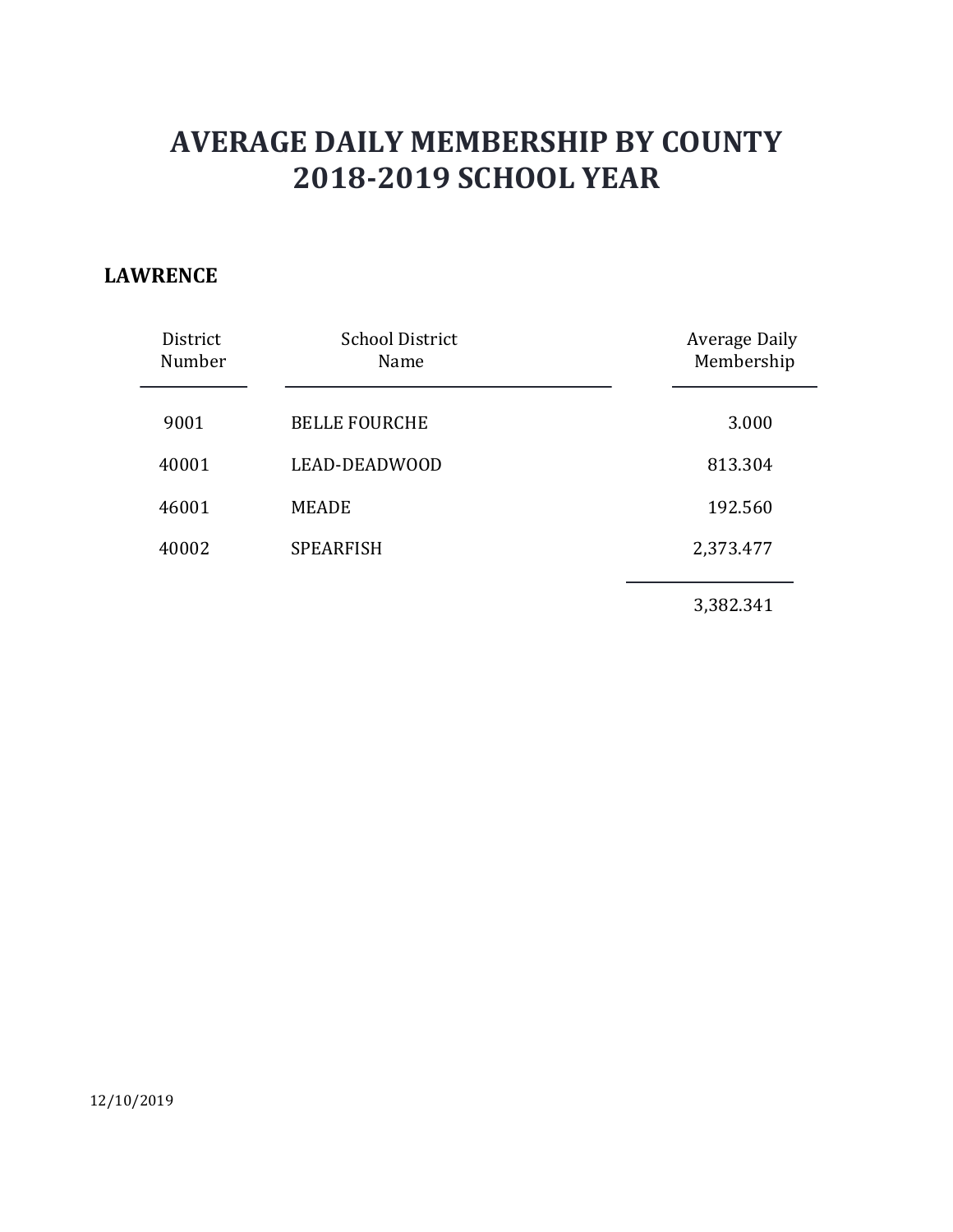### LINCOLN

|                    | <b>AVERAGE DAILY MEMBERSHIP BY COUNTY</b> |                                    |
|--------------------|-------------------------------------------|------------------------------------|
|                    | <b>2018-2019 SCHOOL YEAR</b>              |                                    |
| <b>COLN</b>        |                                           |                                    |
| District<br>Number | <b>School District</b><br>Name            | <b>Average Daily</b><br>Membership |
| 61001              | <b>ALCESTER - HUDSON</b>                  | 71.792                             |
| 61002              | <b>BERESFORD</b>                          | 141.814                            |
| 41001              | <b>CANTON</b>                             | 998.309                            |
| 60001              | <b>CENTERVILLE</b>                        | 24.394                             |
| 41002              | <b>HARRISBURG</b>                         | 5,731.328                          |
| 41004              | <b>LENNOX</b>                             | 1,061.671                          |
| 49005              | <b>SIOUX FALLS</b>                        | 2,584.215                          |
| 41005              | <b>TEA AREA</b>                           | 1,813.512                          |
|                    |                                           | 12,427.035                         |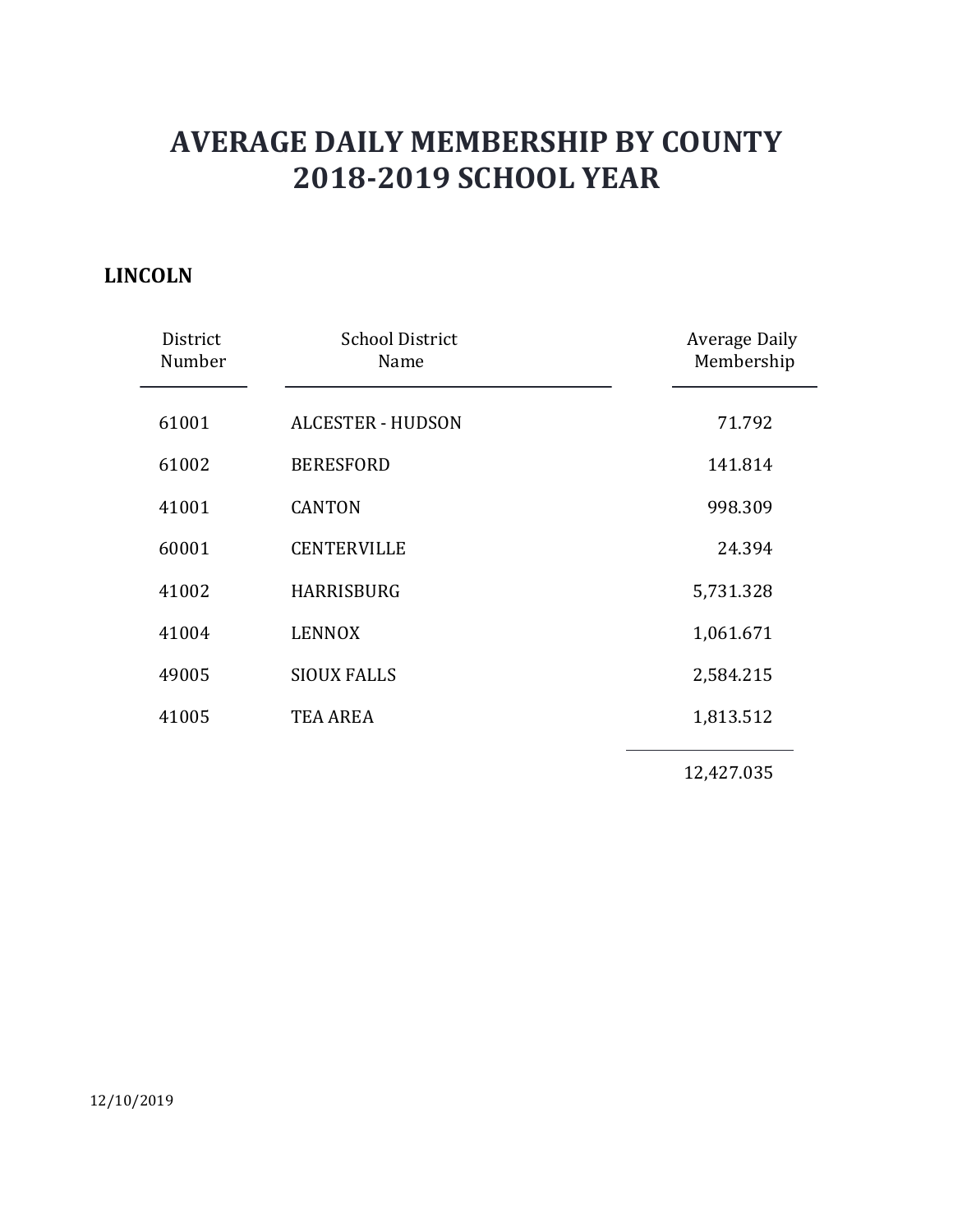#### LYMAN

|                    |                                | <b>AVERAGE DAILY MEMBERSHIP BY COUNTY</b> |
|--------------------|--------------------------------|-------------------------------------------|
|                    | <b>2018-2019 SCHOOL YEAR</b>   |                                           |
| <b>IAN</b>         |                                |                                           |
| District<br>Number | <b>School District</b><br>Name | <b>Average Daily</b><br>Membership        |
| 7001               | CHAMBERLAIN                    | 2.000                                     |
| 26004              | GREGORY                        | 0.000                                     |
| 42001              | <b>LYMAN</b>                   | 700.577                                   |
| 59002              | <b>WINNER</b>                  | 3.988                                     |
|                    |                                |                                           |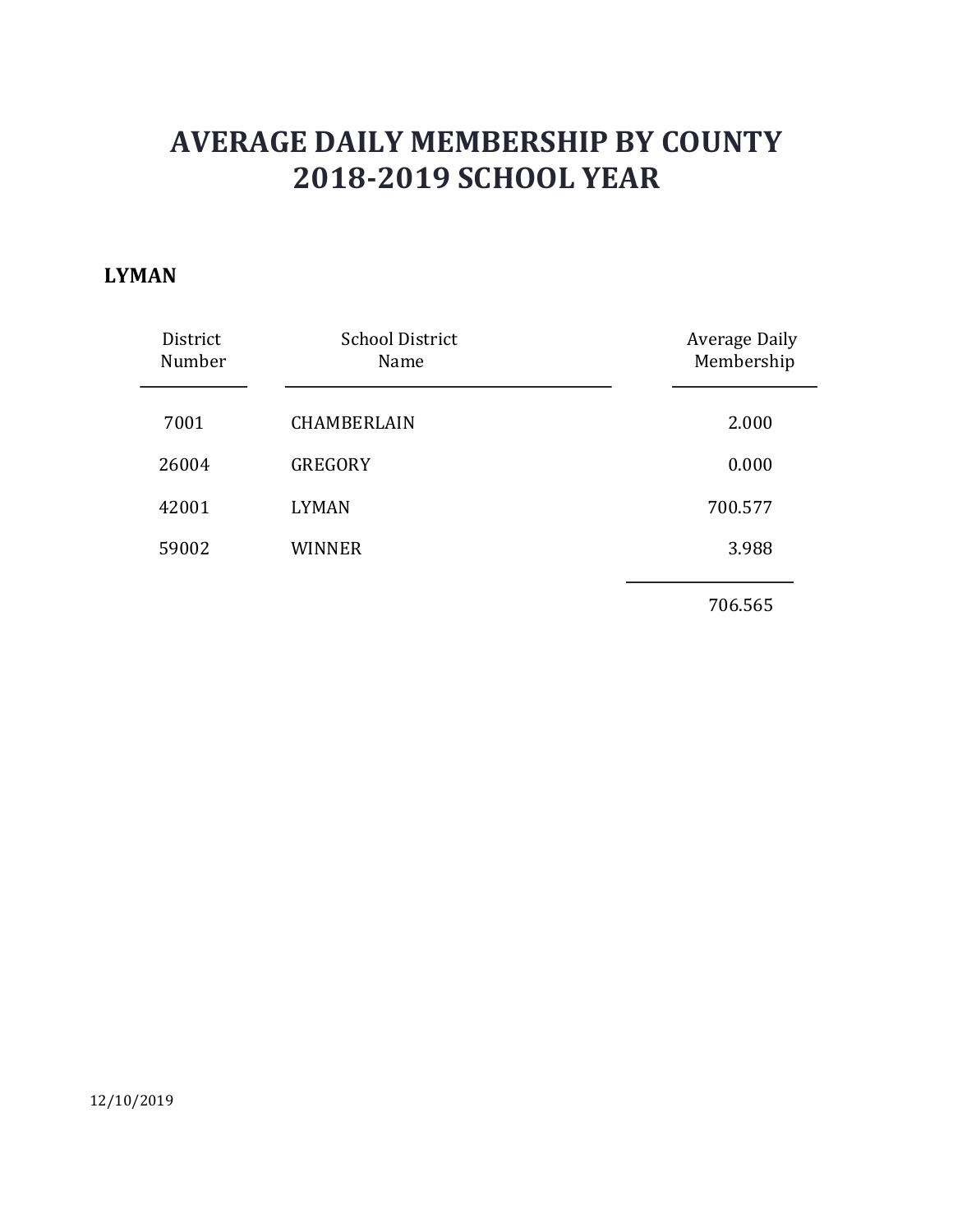### MARSHALL

|                    | <b>AVERAGE DAILY MEMBERSHIP BY COUNTY</b><br><b>2018-2019 SCHOOL YEAR</b> |                             |
|--------------------|---------------------------------------------------------------------------|-----------------------------|
| RSHALL             |                                                                           |                             |
| District<br>Number | <b>School District</b><br>Name                                            | Average Daily<br>Membership |
| 45004              | <b>BRITTON - HECLA</b>                                                    | 441.275                     |
| 6006               | <b>GROTON AREA</b>                                                        | 0.000                       |
| 45005              | <b>LANGFORD AREA</b>                                                      | 154.369                     |
| 54002              | <b>SISSETON PUBLIC</b>                                                    | 34.871                      |
| 18005              | <b>WEBSTER AREA</b>                                                       | 2.000                       |
|                    |                                                                           | 632.515                     |
|                    |                                                                           |                             |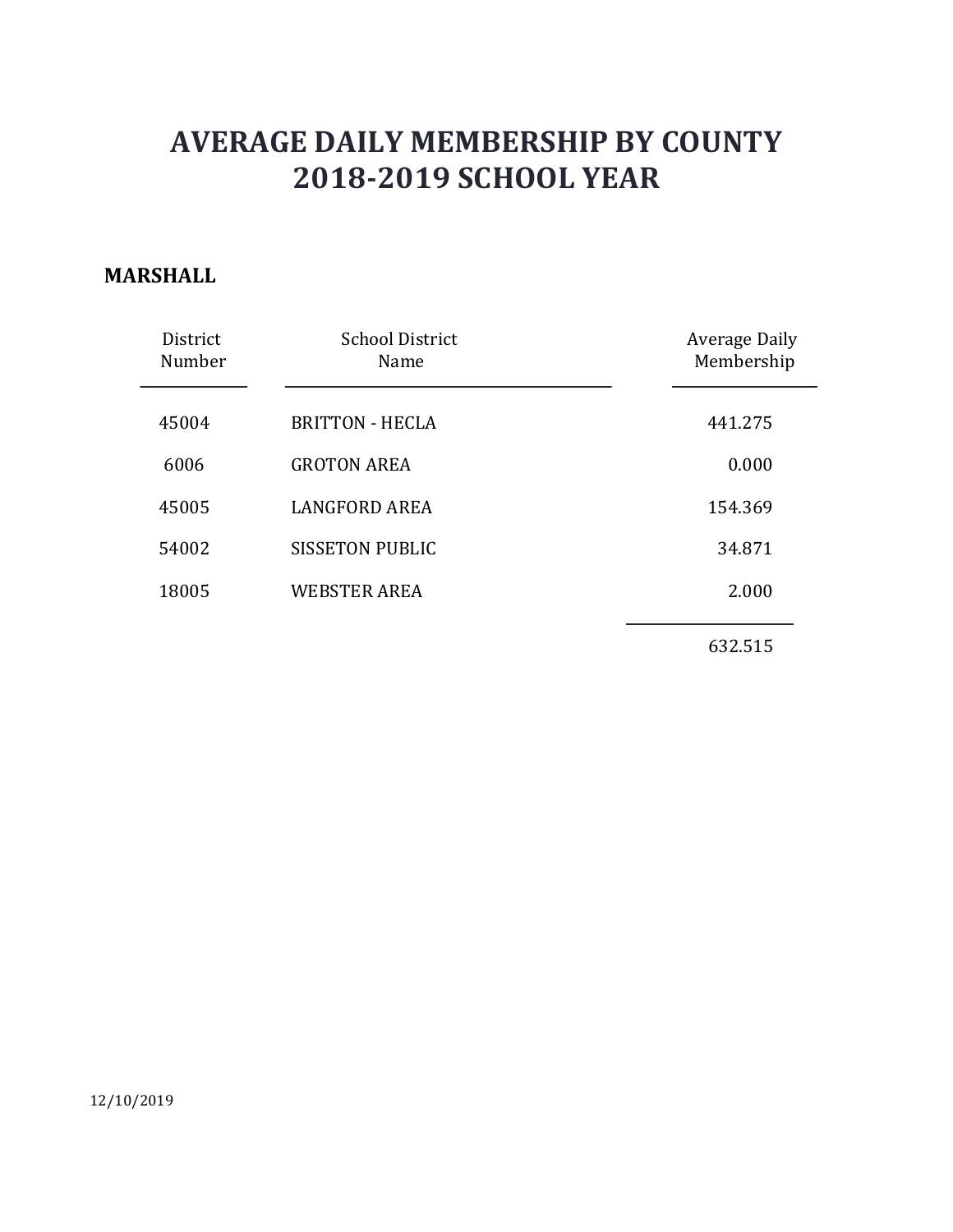## MC COOK

|                    | <b>AVERAGE DAILY MEMBERSHIP BY COUNTY</b><br><b>2018-2019 SCHOOL YEAR</b> |                             |
|--------------------|---------------------------------------------------------------------------|-----------------------------|
| <b>COOK</b>        |                                                                           |                             |
| District<br>Number | <b>School District</b><br>Name                                            | Average Daily<br>Membership |
| 30003              | <b>BRIDGEWATER - EMERY</b>                                                | 156.836                     |
| 43001              | CANISTOTA                                                                 | 220.889                     |
| 39001              | <b>CHESTER AREA</b>                                                       | 0.000                       |
| 33001              | <b>FREEMAN</b>                                                            | 0.000                       |
| 48003              | <b>HOWARD</b>                                                             | 0.000                       |
| 39002              | <b>MADISON CENTRAL</b>                                                    | 0.000                       |
| 60003              | <b>MARION</b>                                                             | 16.550                      |
| 43007              | MC COOK CENTRAL                                                           | 408.006                     |
| 43002              | <b>MONTROSE</b>                                                           | 255.599                     |
| 60004              | PARKER                                                                    | 28.310                      |
| 49007              | <b>WEST CENTRAL</b>                                                       | 25.960                      |
|                    |                                                                           | 1,112.149                   |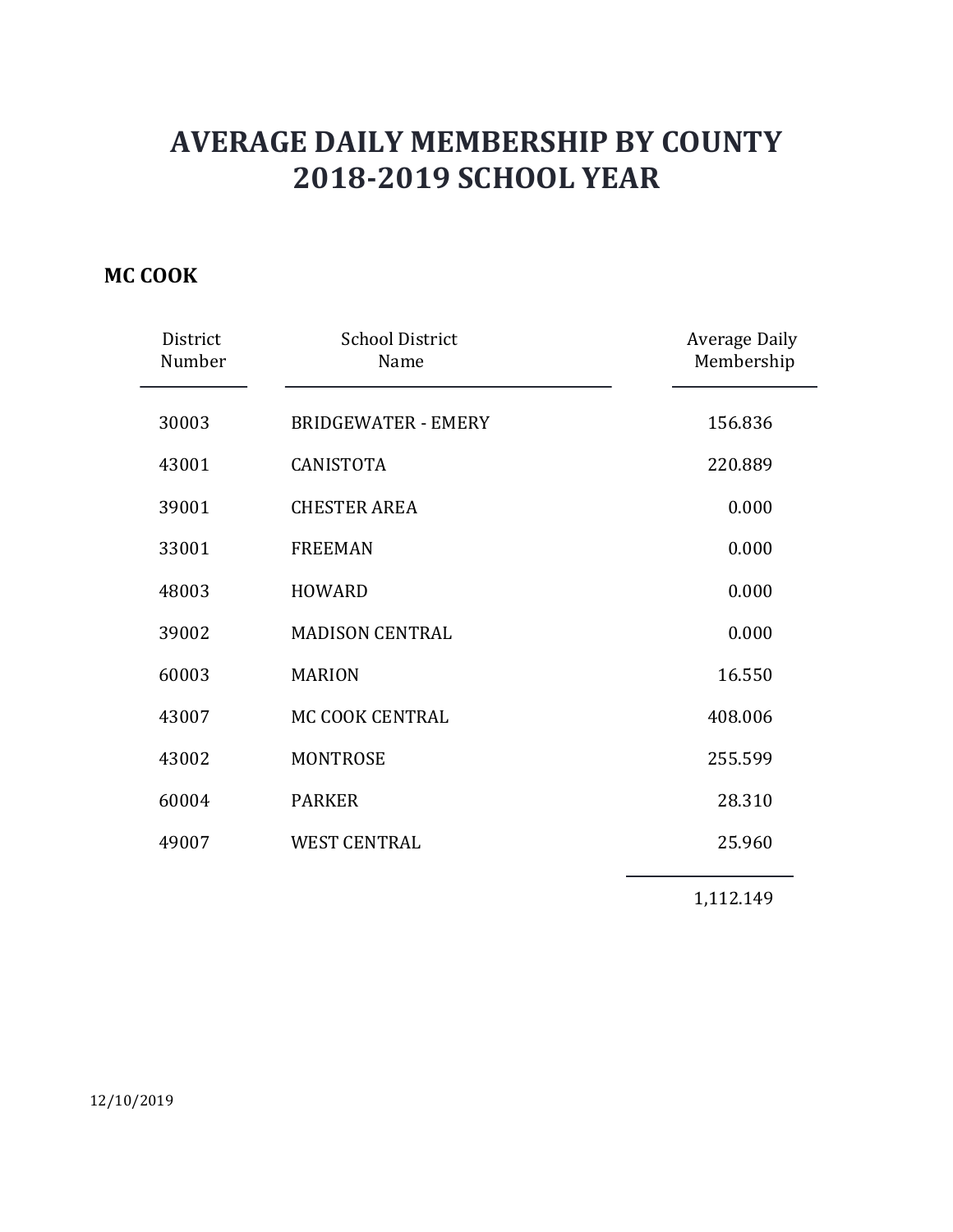### MC PHERSON

|                                      | <b>AVERAGE DAILY MEMBERSHIP BY COUNTY</b><br><b>2018-2019 SCHOOL YEAR</b> |                             |
|--------------------------------------|---------------------------------------------------------------------------|-----------------------------|
| <b>PHERSON</b><br>District<br>Number | <b>School District</b><br>Name                                            | Average Daily<br>Membership |
| 22005                                | <b>EDMUNDS CENTRAL</b>                                                    | 3.000                       |
| 44001                                | <b>EUREKA</b>                                                             | 138.833                     |
| 44002                                | <b>LEOLA</b>                                                              | 252.818                     |
|                                      |                                                                           | 394.650                     |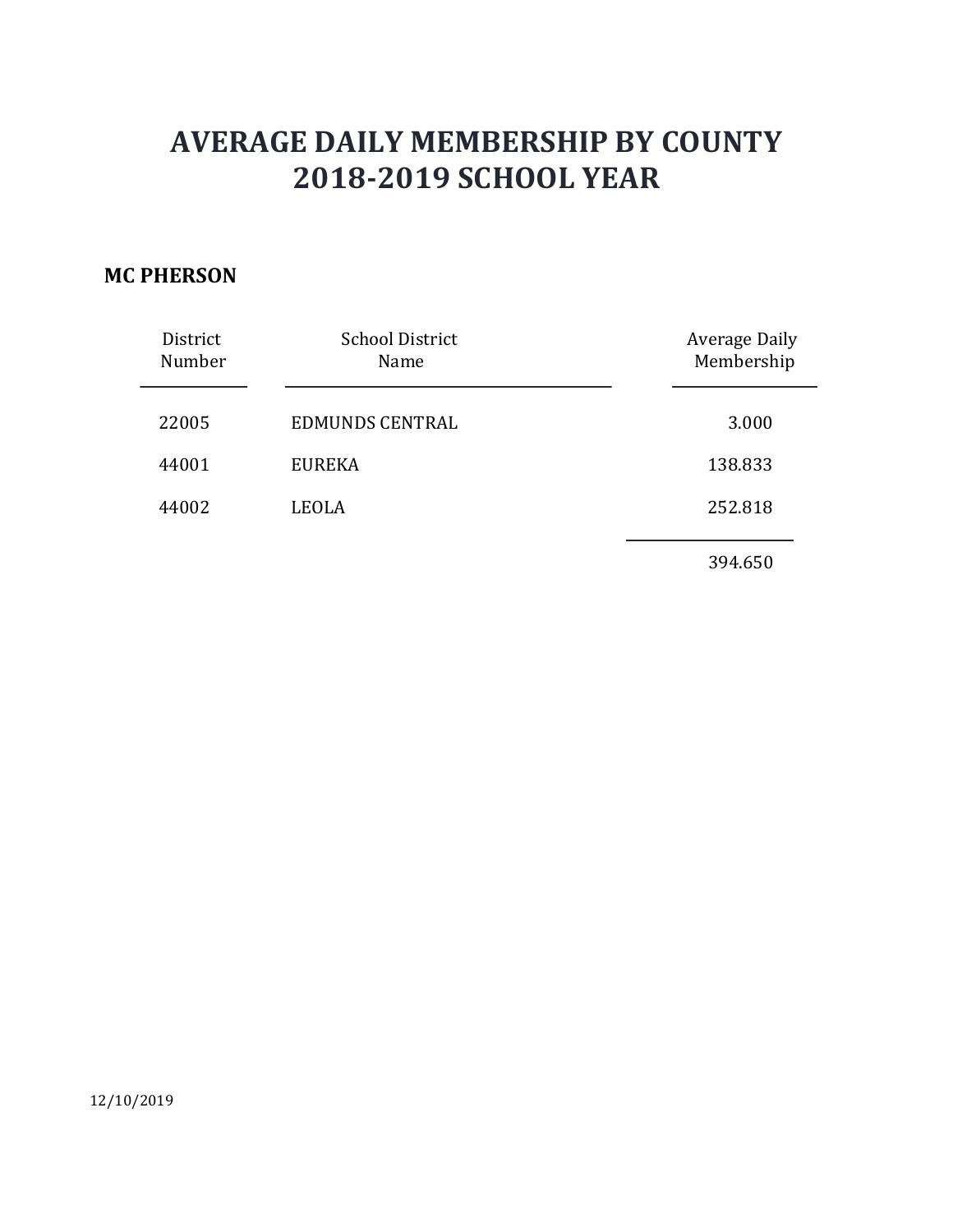#### MEADE

|                    | <b>AVERAGE DAILY MEMBERSHIP BY COUNTY</b><br><b>2018-2019 SCHOOL YEAR</b> |                             |
|--------------------|---------------------------------------------------------------------------|-----------------------------|
| <b>NDE</b>         |                                                                           |                             |
| District<br>Number | <b>School District</b><br>Name                                            | Average Daily<br>Membership |
| 51001              | <b>DOUGLAS</b>                                                            | 1,003.586                   |
| 46002              | <b>FAITH</b>                                                              | 141.019                     |
| 46001              | <b>MEADE</b>                                                              | 2,941.572                   |
| 51003              | NEW UNDERWOOD                                                             | 4.000                       |
| 9002               | <b>NEWELL</b>                                                             | 0.000                       |
| 51004              | <b>RAPID CITY</b>                                                         | 1,384.125                   |
| 51005              | <b>WALL</b>                                                               | 8.000                       |
|                    |                                                                           | 5,482.302                   |
|                    |                                                                           |                             |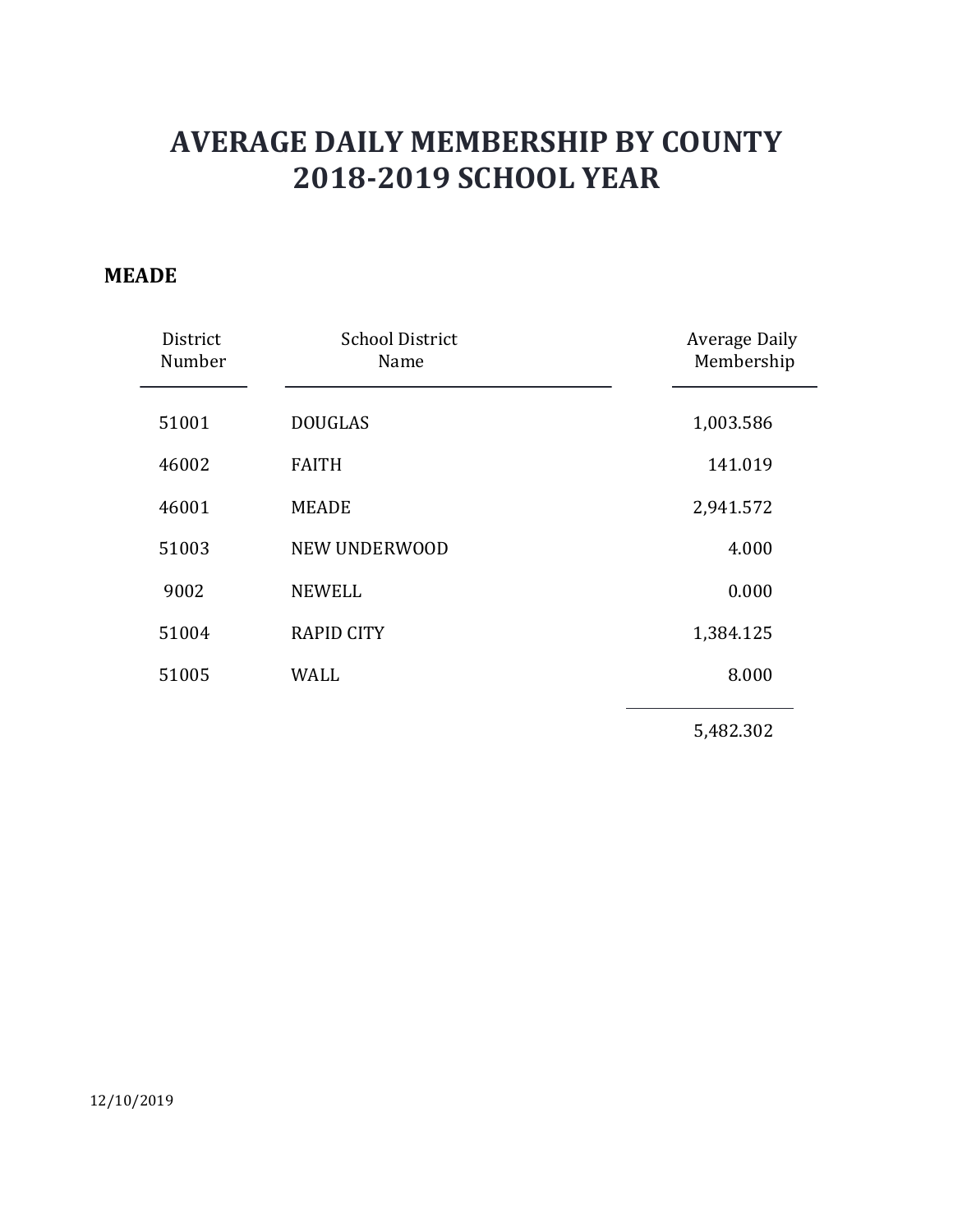### **MELLETTE**

| <b>LETTE</b>       | <b>AVERAGE DAILY MEMBERSHIP BY COUNTY</b><br><b>2018-2019 SCHOOL YEAR</b> |                             |
|--------------------|---------------------------------------------------------------------------|-----------------------------|
| District<br>Number | <b>School District</b><br>Name                                            | Average Daily<br>Membership |
| 59003              | <b>COLOME CONSOLIDATED</b>                                                | 22.408                      |
| 37003              | <b>JONES COUNTY</b>                                                       | 0.000                       |
| 47001              | <b>WHITE RIVER</b>                                                        | 390.180                     |
|                    |                                                                           | 412.589                     |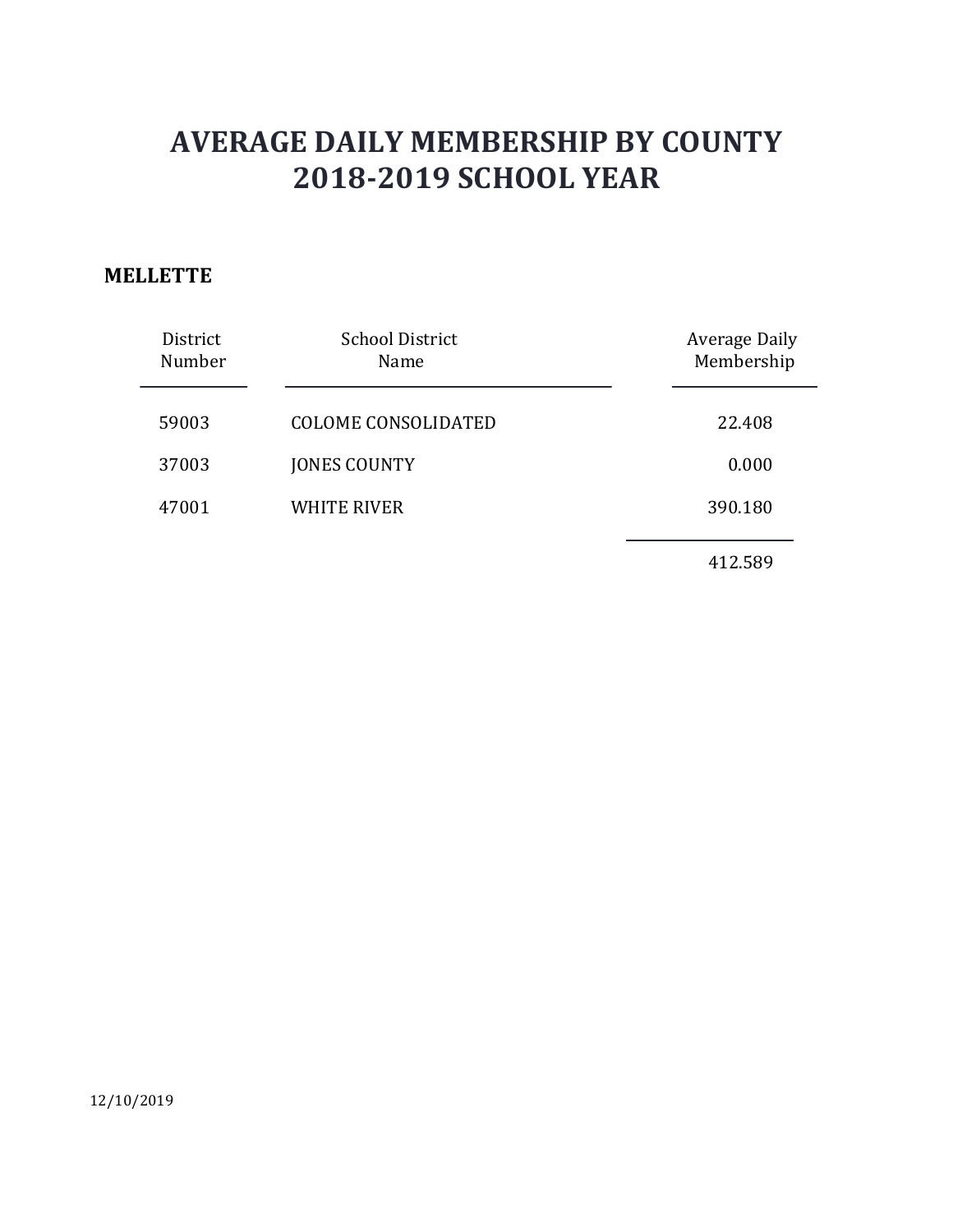#### MINER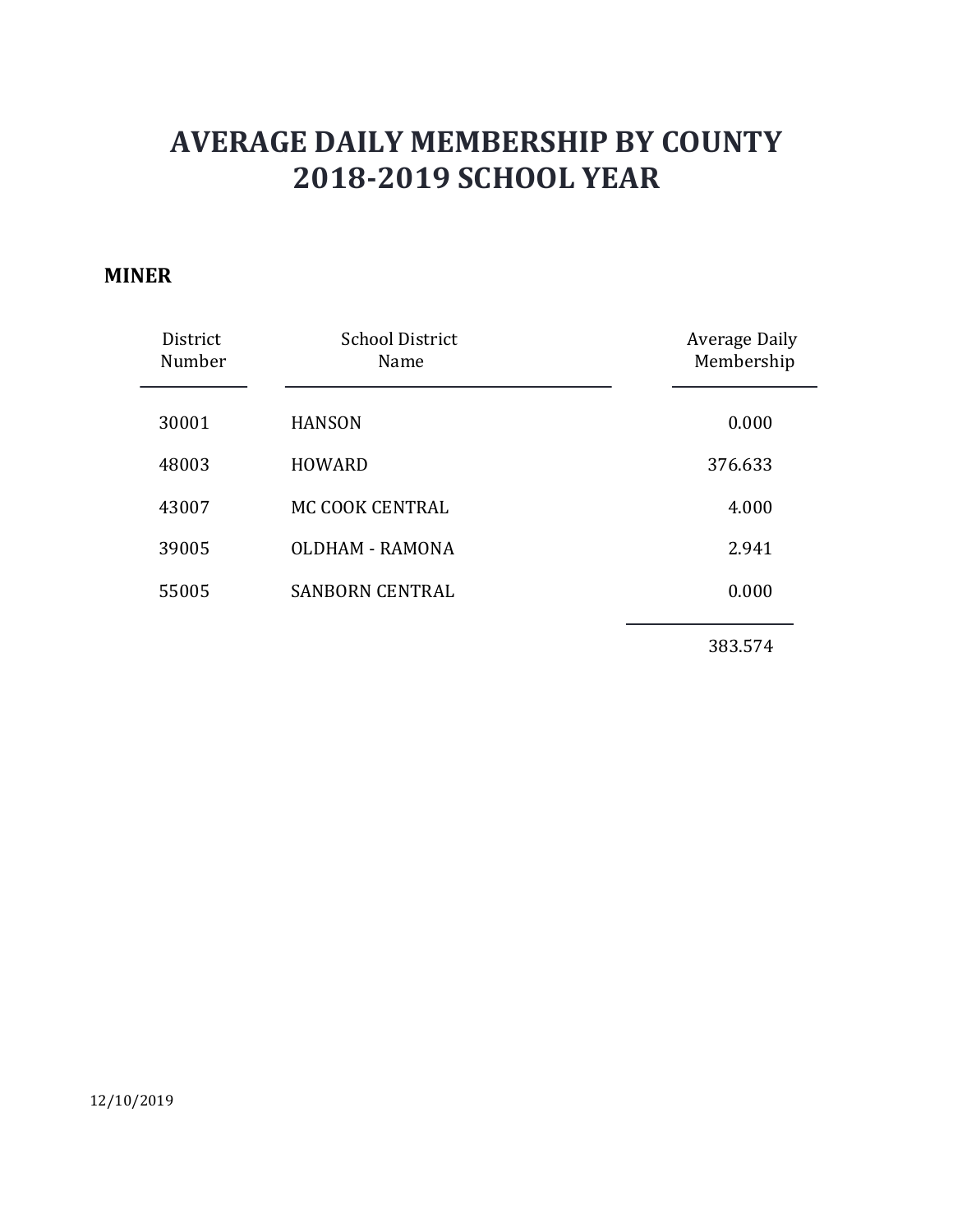### MINNEHAHA

|                    | <b>AVERAGE DAILY MEMBERSHIP BY COUNTY</b><br><b>2018-2019 SCHOOL YEAR</b> |                             |
|--------------------|---------------------------------------------------------------------------|-----------------------------|
| <b>NEHAHA</b>      |                                                                           |                             |
| District<br>Number | <b>School District</b><br>Name                                            | Average Daily<br>Membership |
| 49001              | <b>BALTIC</b>                                                             | 455.906                     |
| 49002              | <b>BRANDON VALLEY</b>                                                     | 4,585.854                   |
| 41001              | <b>CANTON</b>                                                             | 1.000                       |
| 39001              | <b>CHESTER AREA</b>                                                       | 12.000                      |
| 49003              | <b>DELL RAPIDS</b>                                                        | 1,172.800                   |
| 49004              | <b>GARRETSON</b>                                                          | 521.367                     |
| 41004              | <b>LENNOX</b>                                                             | 8.395                       |
| 43002              | MONTROSE                                                                  | 6.000                       |
| 60004              | PARKER                                                                    | 14.141                      |
| 49005              | <b>SIOUX FALLS</b>                                                        | 24,313.994                  |
| 41005              | TEA AREA                                                                  | 131.319                     |
| 49006              | TRI-VALLEY                                                                | 1,062.599                   |
| 49007              | WEST CENTRAL                                                              | 1,377.111                   |
|                    |                                                                           | 33,662.485                  |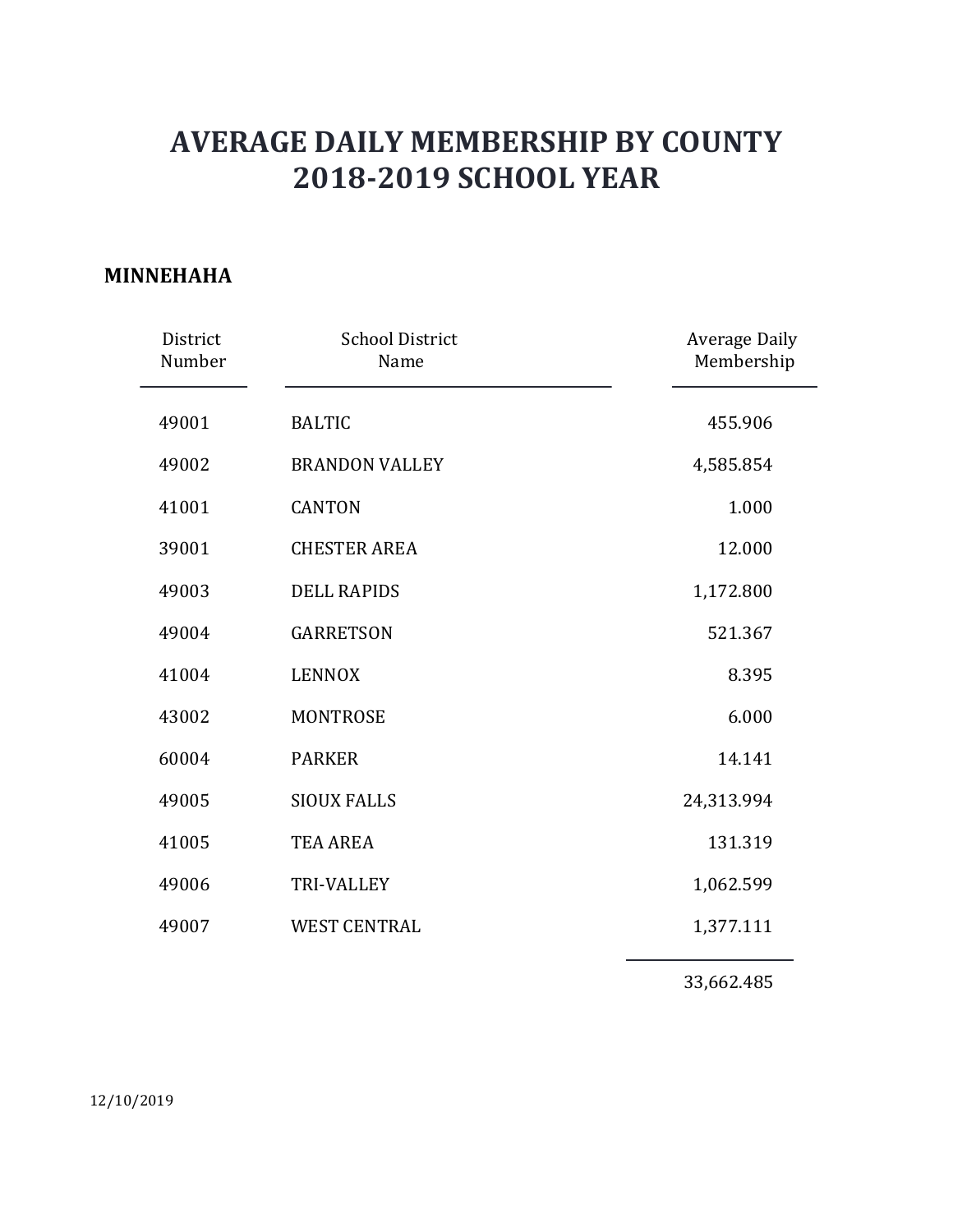#### **MOODY**

|                              | <b>AVERAGE DAILY MEMBERSHIP BY COUNTY</b> |                                    |
|------------------------------|-------------------------------------------|------------------------------------|
| <b>2018-2019 SCHOOL YEAR</b> |                                           |                                    |
| 0 <sub>DY</sub>              |                                           |                                    |
| District<br>Number           | <b>School District</b><br>Name            | <b>Average Daily</b><br>Membership |
| 5001                         | <b>BROOKINGS</b>                          | 13.000                             |
| 39001                        | <b>CHESTER AREA</b>                       | 13.000                             |
| 50005                        | <b>COLMAN - EGAN</b>                      | 315.182                            |
| 49003                        | <b>DELL RAPIDS</b>                        | 2.884                              |
| 5003                         | <b>ELKTON</b>                             | 1.333                              |
| 50003                        | <b>FLANDREAU</b>                          | 968.988                            |
| 39004                        | <b>RUTLAND</b>                            | 0.000                              |
| 5005                         | <b>SIOUX VALLEY</b>                       | 2.000                              |
|                              |                                           | 1,316.387                          |
|                              |                                           |                                    |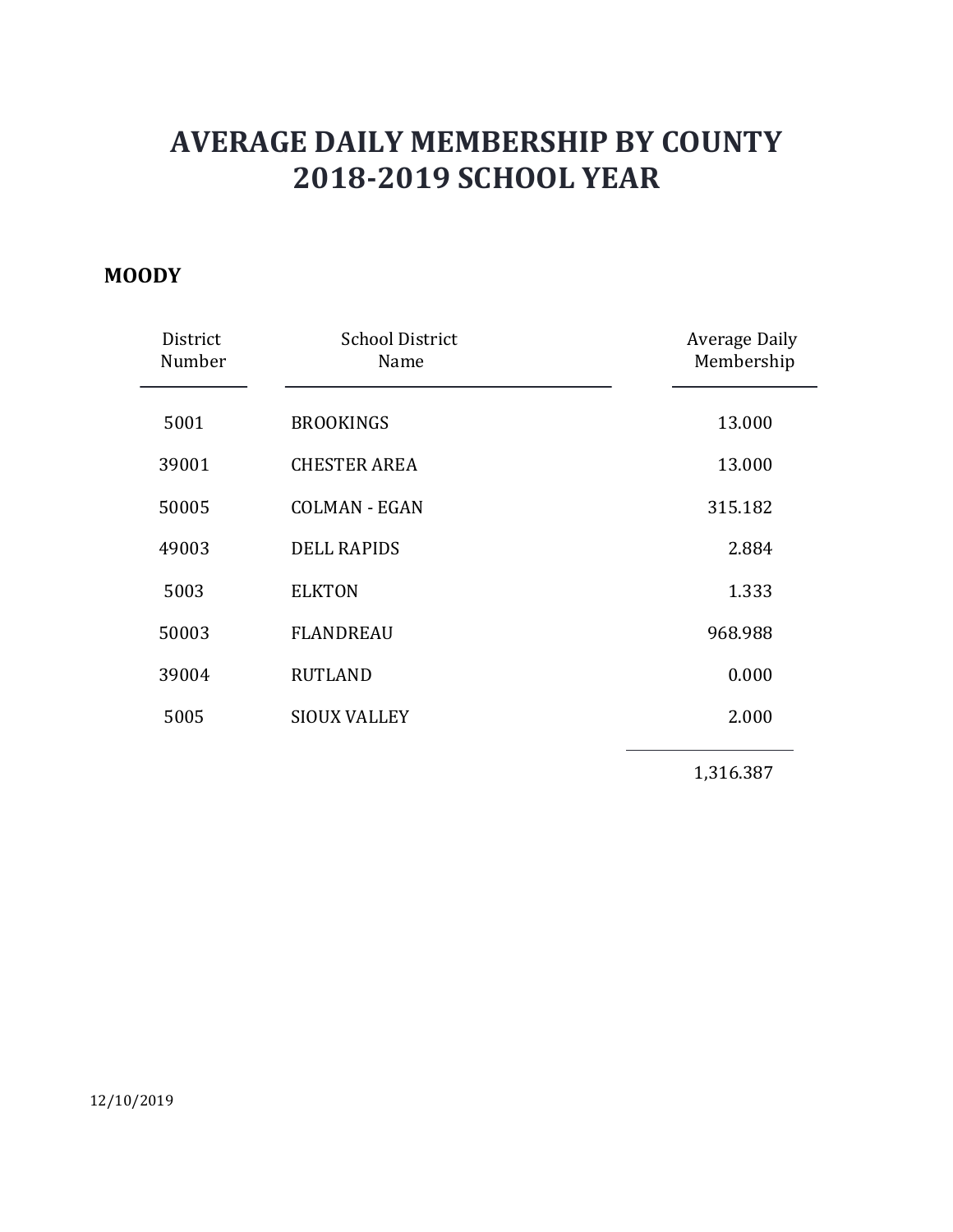## OGLALA LAKOTA

|                    | <b>AVERAGE DAILY MEMBERSHIP BY COUNTY</b> |                                    |
|--------------------|-------------------------------------------|------------------------------------|
|                    | <b>2018-2019 SCHOOL YEAR</b>              |                                    |
| <b>LALA LAKOTA</b> |                                           |                                    |
| District<br>Number | <b>School District</b><br>Name            | <b>Average Daily</b><br>Membership |
| 65001              | OGLALA LAKOTA COUNTY                      | 4,234.958                          |
|                    |                                           | 4,234.958                          |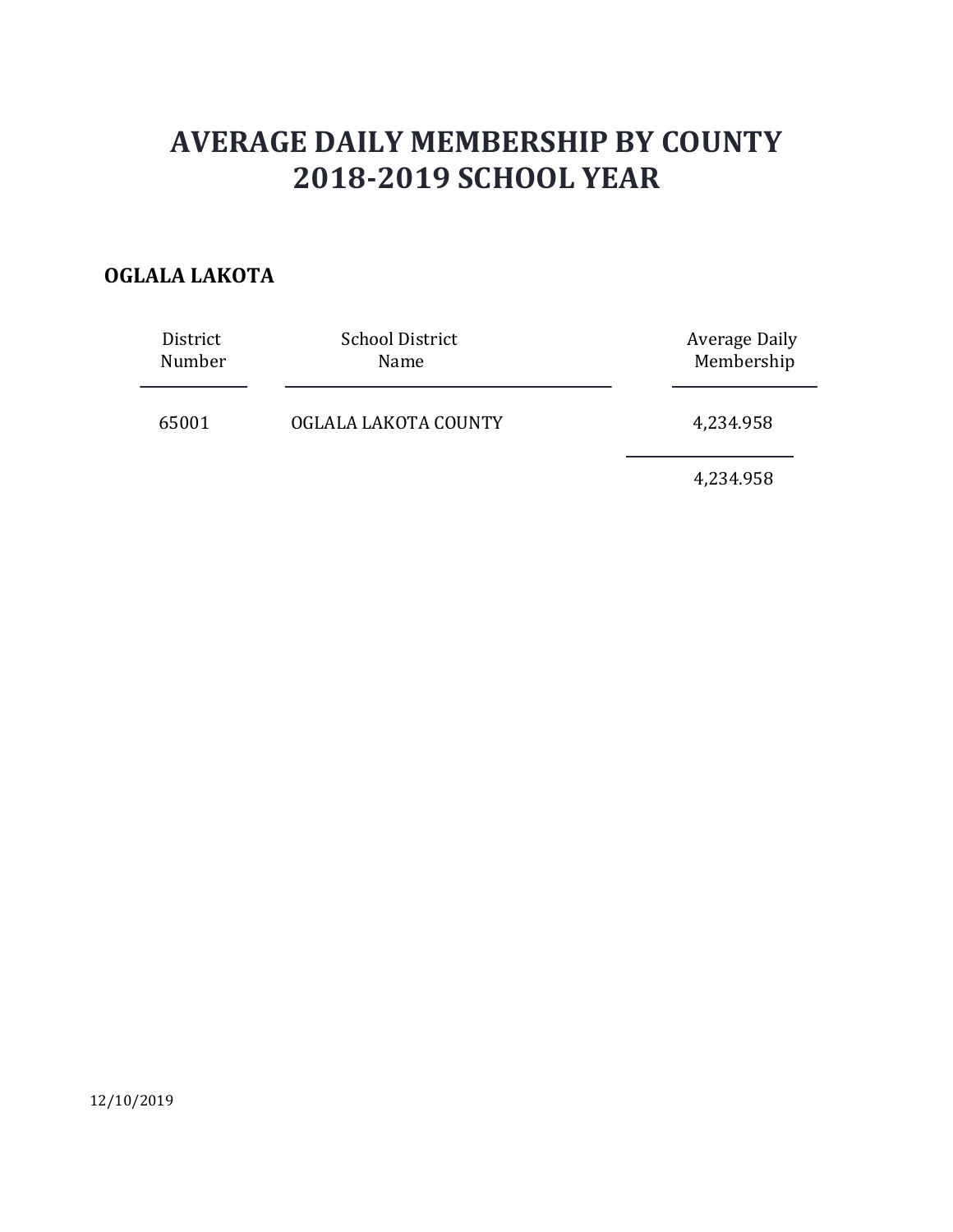### PENNINGTON

|                    | <b>AVERAGE DAILY MEMBERSHIP BY COUNTY</b><br><b>2018-2019 SCHOOL YEAR</b> |                             |
|--------------------|---------------------------------------------------------------------------|-----------------------------|
| <b>ININGTON</b>    |                                                                           |                             |
| District<br>Number | <b>School District</b><br>Name                                            | Average Daily<br>Membership |
| 16001              | <b>CUSTER</b>                                                             | 7.979                       |
| 51001              | <b>DOUGLAS</b>                                                            | 2,070.933                   |
| 51002              | <b>HILL CITY</b>                                                          | 459.782                     |
| 51003              | NEW UNDERWOOD                                                             | 180.429                     |
| 51004              | <b>RAPID CITY</b>                                                         | 14,407.625                  |
| 51005              | <b>WALL</b>                                                               | 249.289                     |
|                    |                                                                           | 17,376.037                  |
|                    |                                                                           |                             |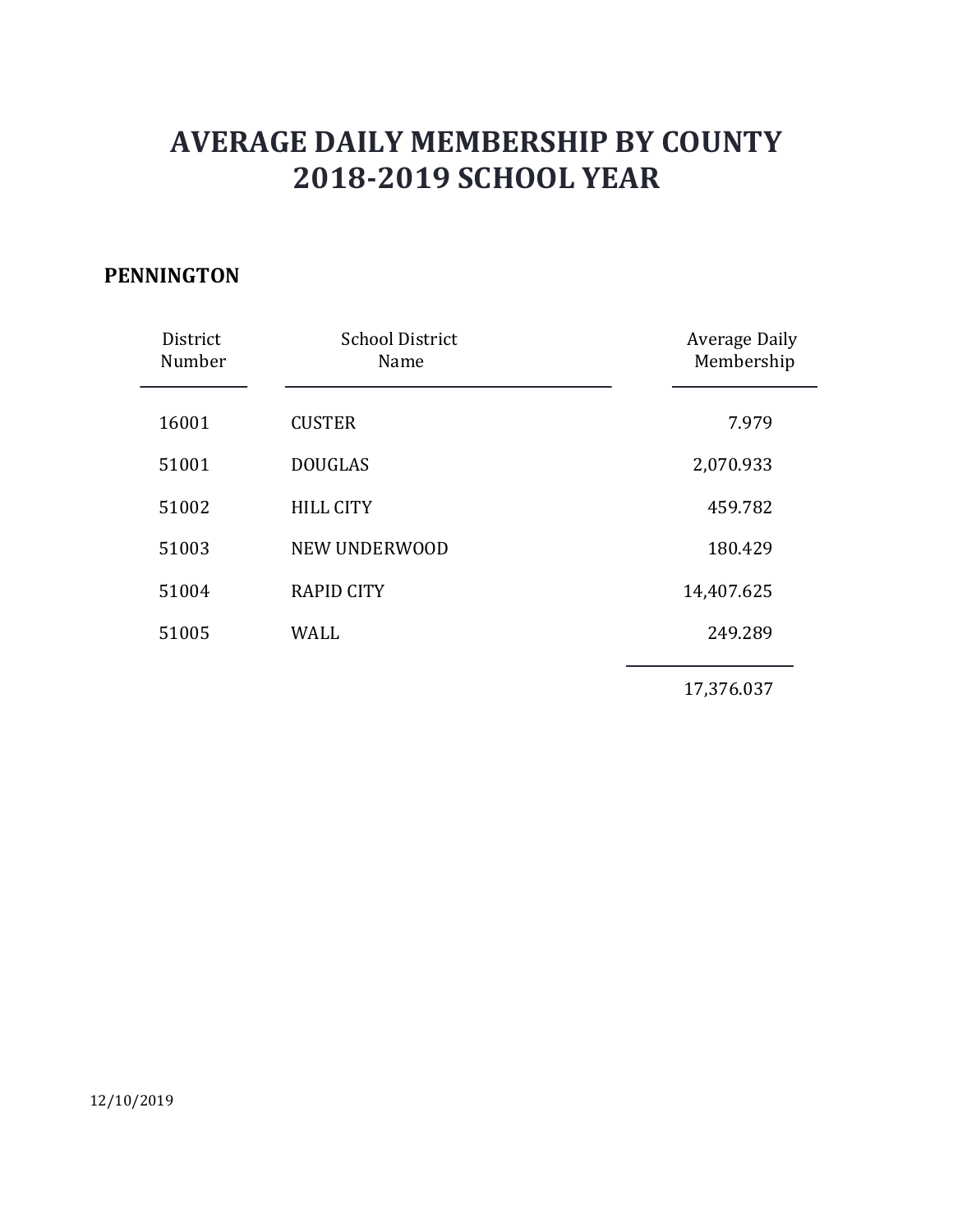### **PERKINS**

|                                    | <b>AVERAGE DAILY MEMBERSHIP BY COUNTY</b><br><b>2018-2019 SCHOOL YEAR</b> |                                    |
|------------------------------------|---------------------------------------------------------------------------|------------------------------------|
| <b>RKINS</b><br>District<br>Number | <b>School District</b><br>Name                                            | <b>Average Daily</b><br>Membership |
| 52001                              | <b>BISON</b>                                                              | 163.656                            |
| 46002                              | <b>FAITH</b>                                                              | 8.000                              |
| 52004                              | <b>LEMMON</b>                                                             | 235.800                            |
|                                    |                                                                           | 407.456                            |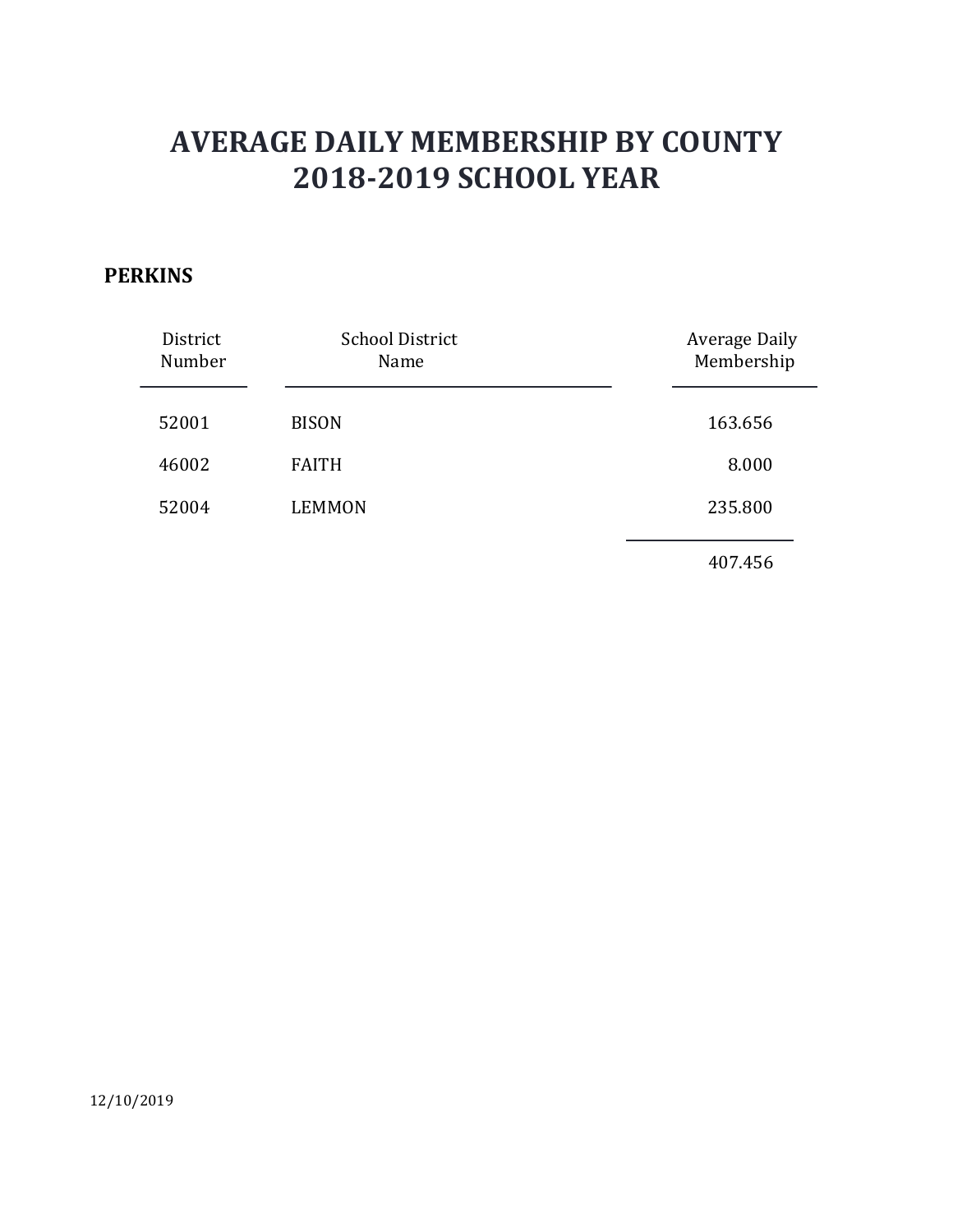## POTTER

| <b>TER</b>         | <b>AVERAGE DAILY MEMBERSHIP BY COUNTY</b><br><b>2018-2019 SCHOOL YEAR</b> |                             |
|--------------------|---------------------------------------------------------------------------|-----------------------------|
| District<br>Number | <b>School District</b><br>Name                                            | Average Daily<br>Membership |
| 24004              | <b>FAULKTON AREA</b>                                                      | 0.000                       |
| 53001              | <b>GETTYSBURG</b>                                                         | 216.718                     |
| 53002              | <b>HOVEN</b>                                                              | 144.055                     |
|                    |                                                                           |                             |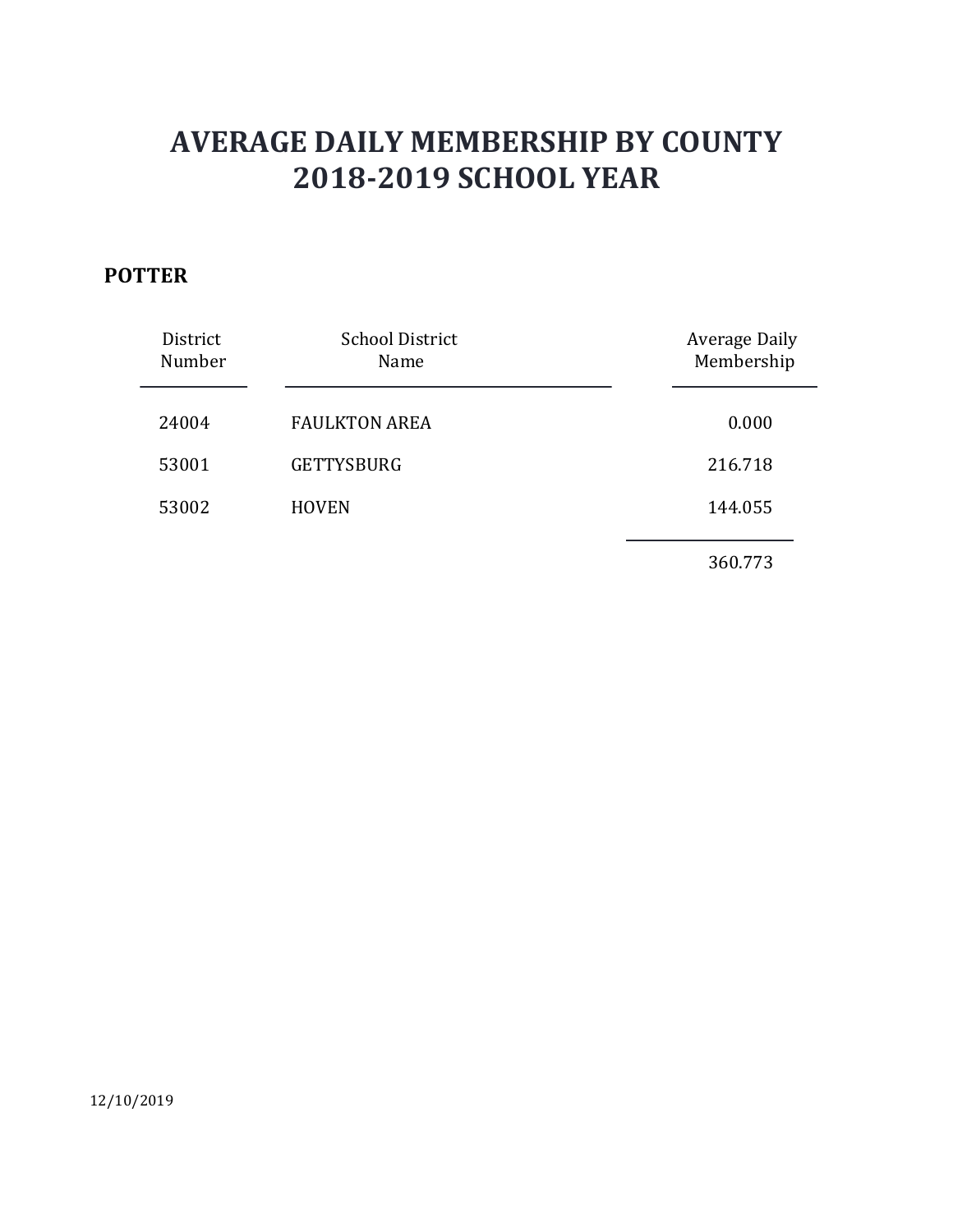### ROBERTS

|                    | <b>AVERAGE DAILY MEMBERSHIP BY COUNTY</b><br><b>2018-2019 SCHOOL YEAR</b> |                             |
|--------------------|---------------------------------------------------------------------------|-----------------------------|
| <b>BERTS</b>       |                                                                           |                             |
| District<br>Number | <b>School District</b><br>Name                                            | Average Daily<br>Membership |
| 25001              | <b>BIG STONE CITY</b>                                                     | 0.000                       |
| 25004              | <b>MILBANK</b>                                                            | 23.476                      |
| 54004              | <b>ROSHOLT</b>                                                            | 177.341                     |
| 54002              | <b>SISSETON PUBLIC</b>                                                    | 1,695.392                   |
| 54006              | <b>SUMMIT</b>                                                             | 100.078                     |
| 18003              | <b>WAUBAY</b>                                                             | 18.000                      |
| 54007              | <b>WILMOT</b>                                                             | 199.201                     |
|                    |                                                                           | 2,213.487                   |
|                    |                                                                           |                             |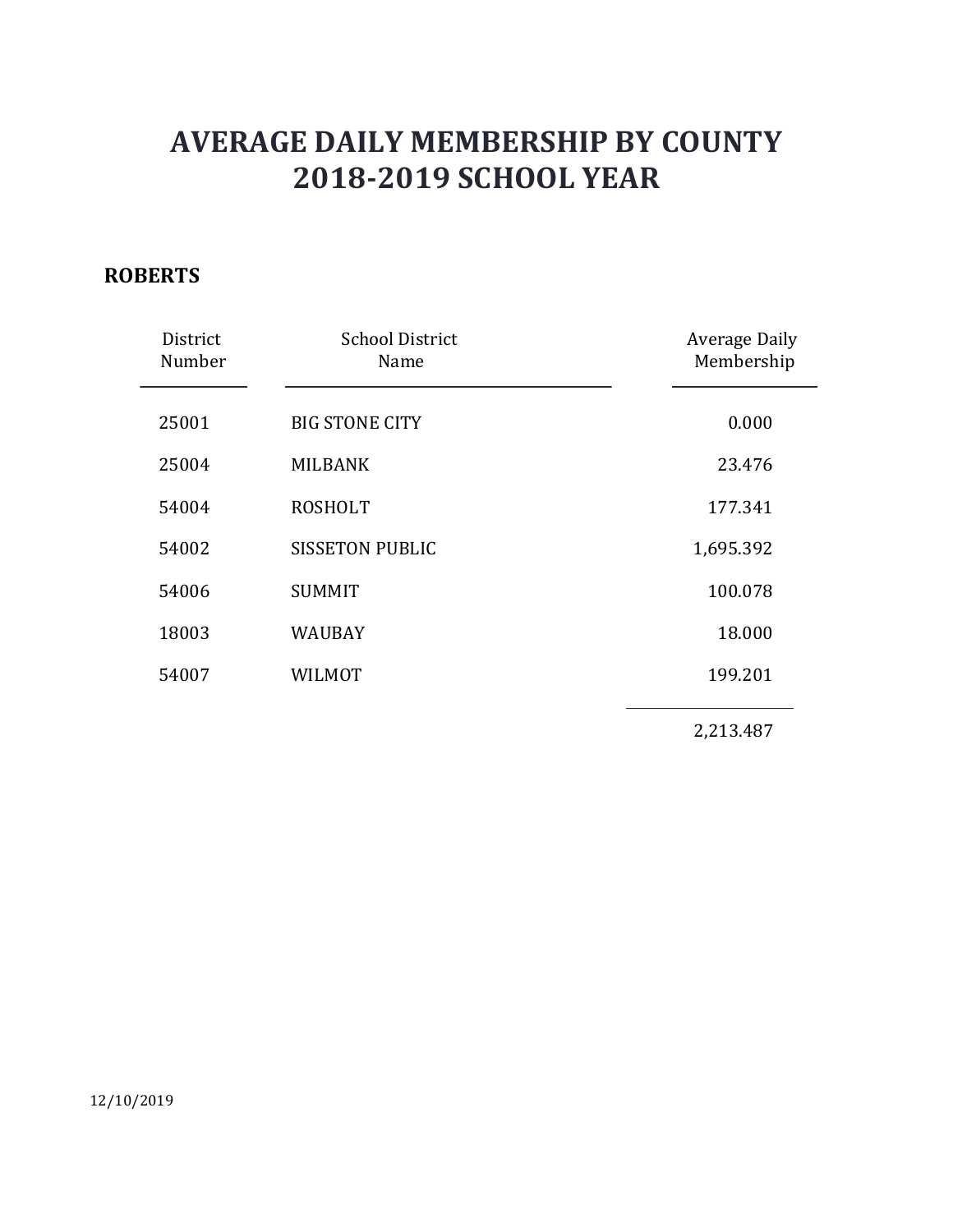#### SANBORN

| <b>AVERAGE DAILY MEMBERSHIP BY COUNTY</b><br><b>2018-2019 SCHOOL YEAR</b> |                                |                             |
|---------------------------------------------------------------------------|--------------------------------|-----------------------------|
| <b>BORN</b>                                                               |                                |                             |
| District<br>Number                                                        | <b>School District</b><br>Name | Average Daily<br>Membership |
| 2002                                                                      | <b>HURON</b>                   | 0.000                       |
| 17003                                                                     | <b>MOUNT VERNON</b>            | 0.000                       |
| 55005                                                                     | <b>SANBORN CENTRAL</b>         | 188.493                     |
| 36002                                                                     | <b>WESSINGTON SPRINGS</b>      | 0.000                       |
| 55004                                                                     | WOONSOCKET                     | 230.471                     |
|                                                                           |                                | 418.964                     |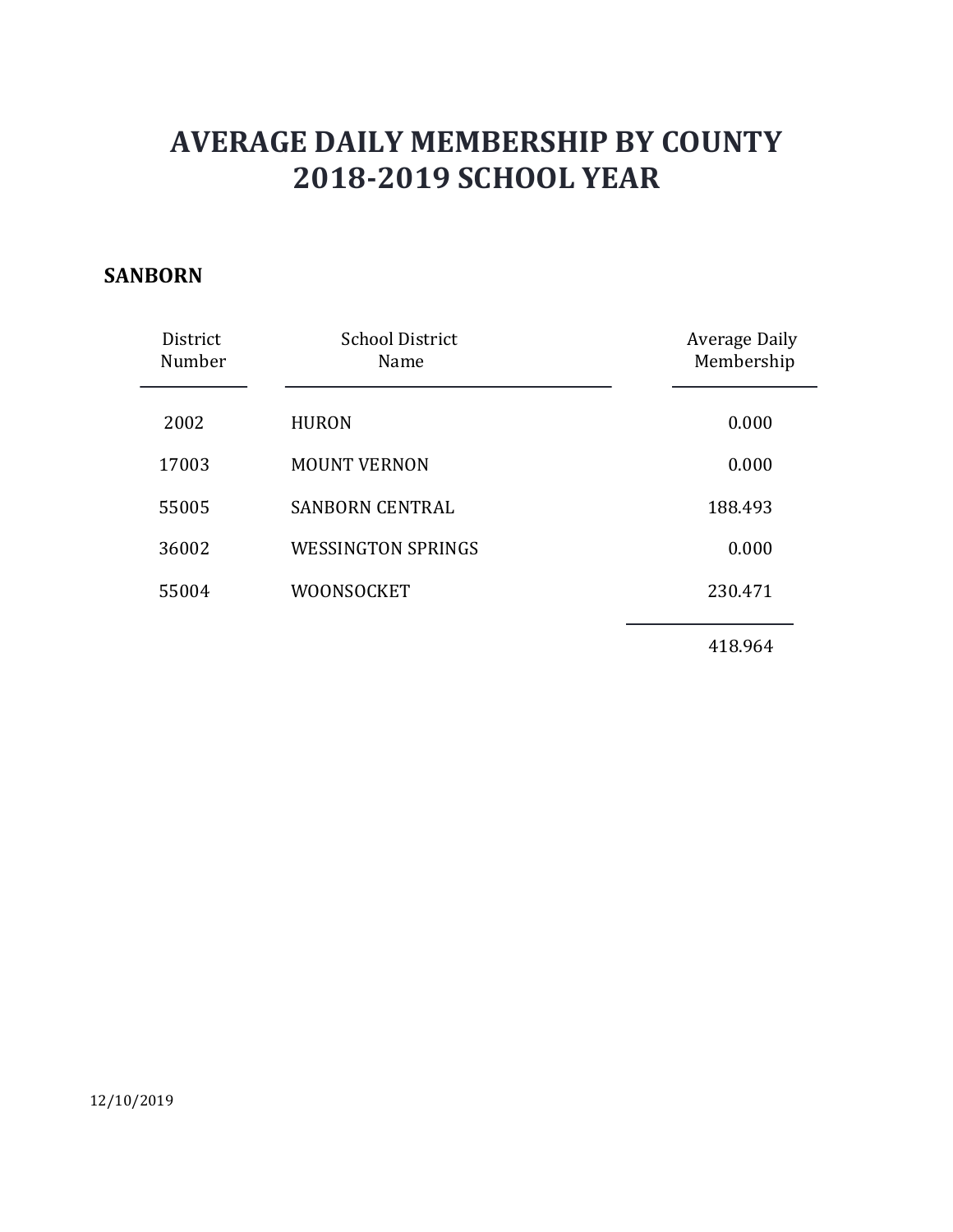## SPINK

| <b>2018-2019 SCHOOL YEAR</b><br><b>School District</b><br><b>Average Daily</b><br>District<br>Membership<br>Number<br>Name<br><b>CLARK</b><br>0.000<br>12002<br>56002<br><b>DOLAND</b><br>170.971<br>6006<br><b>GROTON AREA</b><br>0.000<br>56006<br>HITCHCOCK - TULARE<br>245.642<br>NORTHWESTERN AREA<br>56007<br>256.265<br>56004<br><b>REDFIELD</b><br>591.197<br>6005<br>0.000<br><b>WARNER</b><br><b>WILLOW LAKE</b><br>0.000<br>12003 |    | <b>AVERAGE DAILY MEMBERSHIP BY COUNTY</b> |           |
|----------------------------------------------------------------------------------------------------------------------------------------------------------------------------------------------------------------------------------------------------------------------------------------------------------------------------------------------------------------------------------------------------------------------------------------------|----|-------------------------------------------|-----------|
|                                                                                                                                                                                                                                                                                                                                                                                                                                              |    |                                           |           |
|                                                                                                                                                                                                                                                                                                                                                                                                                                              | VК |                                           |           |
|                                                                                                                                                                                                                                                                                                                                                                                                                                              |    |                                           |           |
|                                                                                                                                                                                                                                                                                                                                                                                                                                              |    |                                           |           |
|                                                                                                                                                                                                                                                                                                                                                                                                                                              |    |                                           |           |
|                                                                                                                                                                                                                                                                                                                                                                                                                                              |    |                                           |           |
|                                                                                                                                                                                                                                                                                                                                                                                                                                              |    |                                           |           |
|                                                                                                                                                                                                                                                                                                                                                                                                                                              |    |                                           |           |
|                                                                                                                                                                                                                                                                                                                                                                                                                                              |    |                                           |           |
|                                                                                                                                                                                                                                                                                                                                                                                                                                              |    |                                           |           |
|                                                                                                                                                                                                                                                                                                                                                                                                                                              |    |                                           |           |
|                                                                                                                                                                                                                                                                                                                                                                                                                                              |    |                                           | 1,264.075 |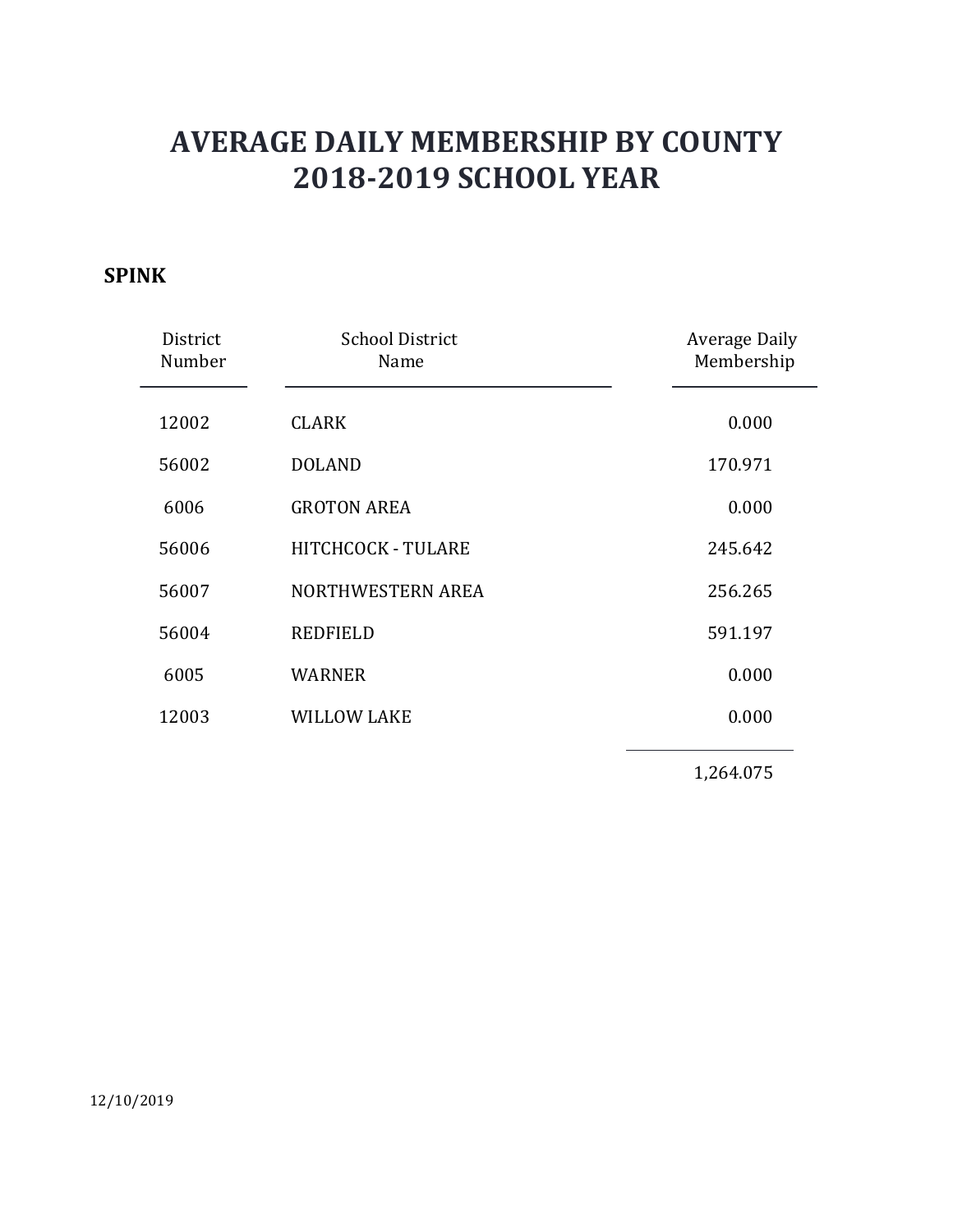#### **STANLEY**

|                    | <b>AVERAGE DAILY MEMBERSHIP BY COUNTY</b> |                                    |
|--------------------|-------------------------------------------|------------------------------------|
|                    | <b>2018-2019 SCHOOL YEAR</b>              |                                    |
| <b><i>NLEY</i></b> |                                           |                                    |
| District<br>Number | <b>School District</b><br>Name            | <b>Average Daily</b><br>Membership |
| 57001              | <b>STANLEY COUNTY</b>                     | 564.594                            |
|                    |                                           | 564.594                            |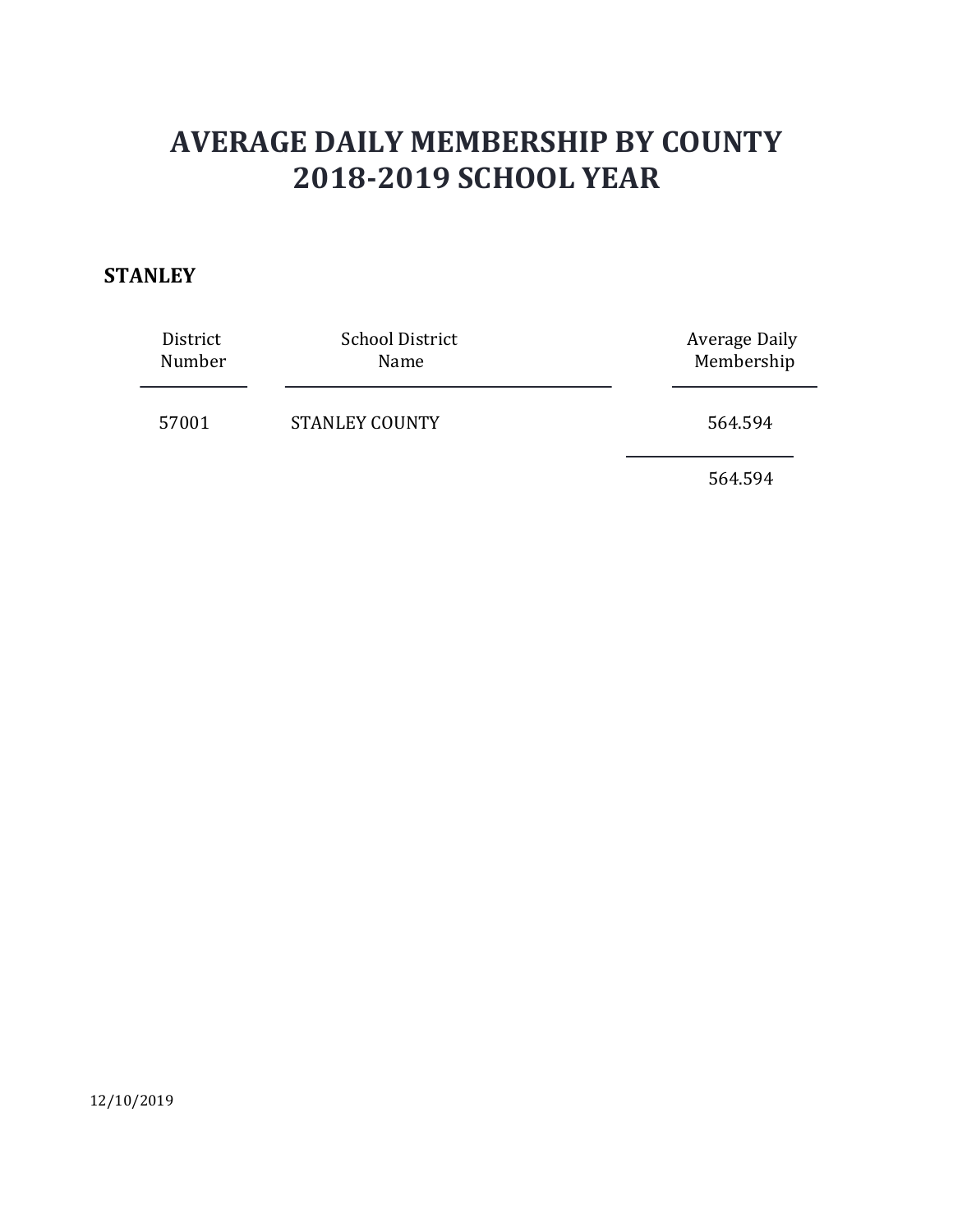### **SULLY**

|                    | <b>AVERAGE DAILY MEMBERSHIP BY COUNTY</b><br><b>2018-2019 SCHOOL YEAR</b> |                                    |
|--------------------|---------------------------------------------------------------------------|------------------------------------|
| <b>LY</b>          |                                                                           |                                    |
| District<br>Number | <b>School District</b><br>Name                                            | <b>Average Daily</b><br>Membership |
| 58003              | AGAR - BLUNT - ONIDA                                                      | 225.931                            |
| 34002              | HIGHMORE - HARROLD                                                        | 0.000                              |
|                    |                                                                           | 225.931                            |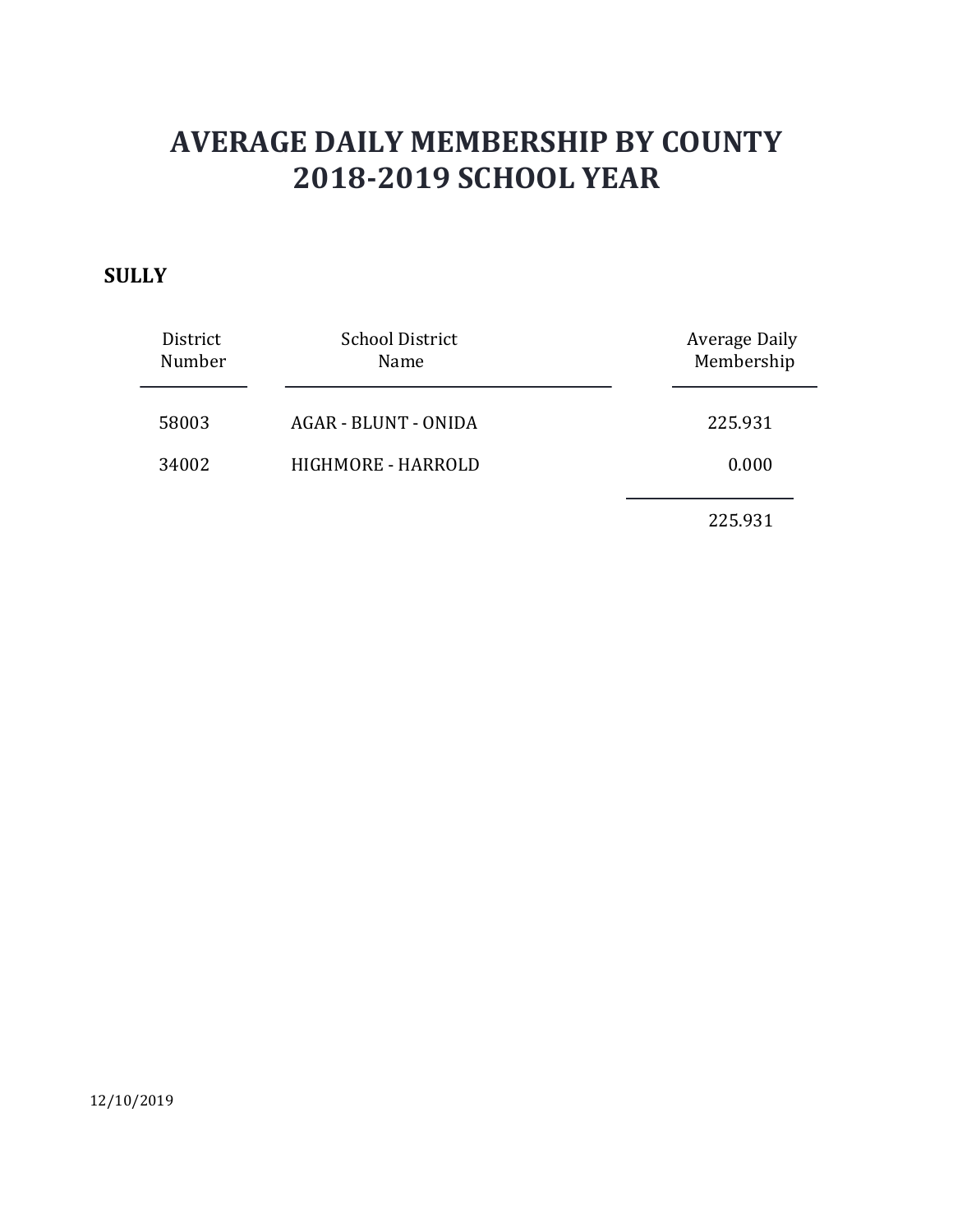### TODD

|                          | <b>AVERAGE DAILY MEMBERSHIP BY COUNTY</b><br><b>2018-2019 SCHOOL YEAR</b> |                                    |
|--------------------------|---------------------------------------------------------------------------|------------------------------------|
| DD<br>District<br>Number | <b>School District</b><br>Name                                            | <b>Average Daily</b><br>Membership |
| 66001                    | TODD COUNTY                                                               | 2,824.126                          |
|                          |                                                                           | 2,824.126                          |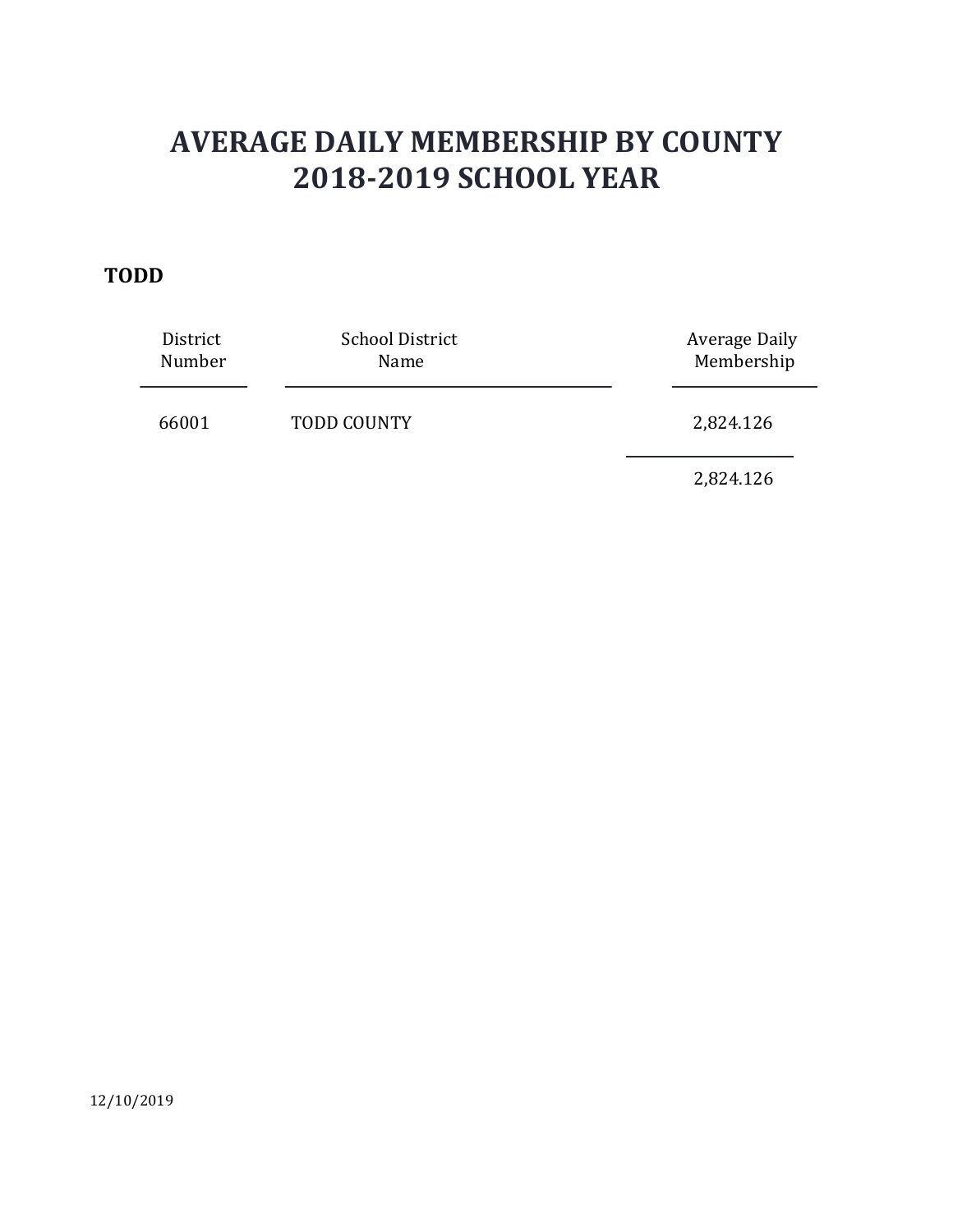### **TRIPP**

|                    | <b>AVERAGE DAILY MEMBERSHIP BY COUNTY</b><br><b>2018-2019 SCHOOL YEAR</b> |                                    |  |
|--------------------|---------------------------------------------------------------------------|------------------------------------|--|
| PP                 |                                                                           |                                    |  |
| District<br>Number | <b>School District</b><br>Name                                            | <b>Average Daily</b><br>Membership |  |
| 59003              | <b>COLOME CONSOLIDATED</b>                                                | 194.325                            |  |
| 26004              | <b>GREGORY</b>                                                            | 0.000                              |  |
| 42001              | <b>LYMAN</b>                                                              | 0.000                              |  |
| 59002              | <b>WINNER</b>                                                             | 750.172                            |  |
|                    |                                                                           | 944.497                            |  |
|                    |                                                                           |                                    |  |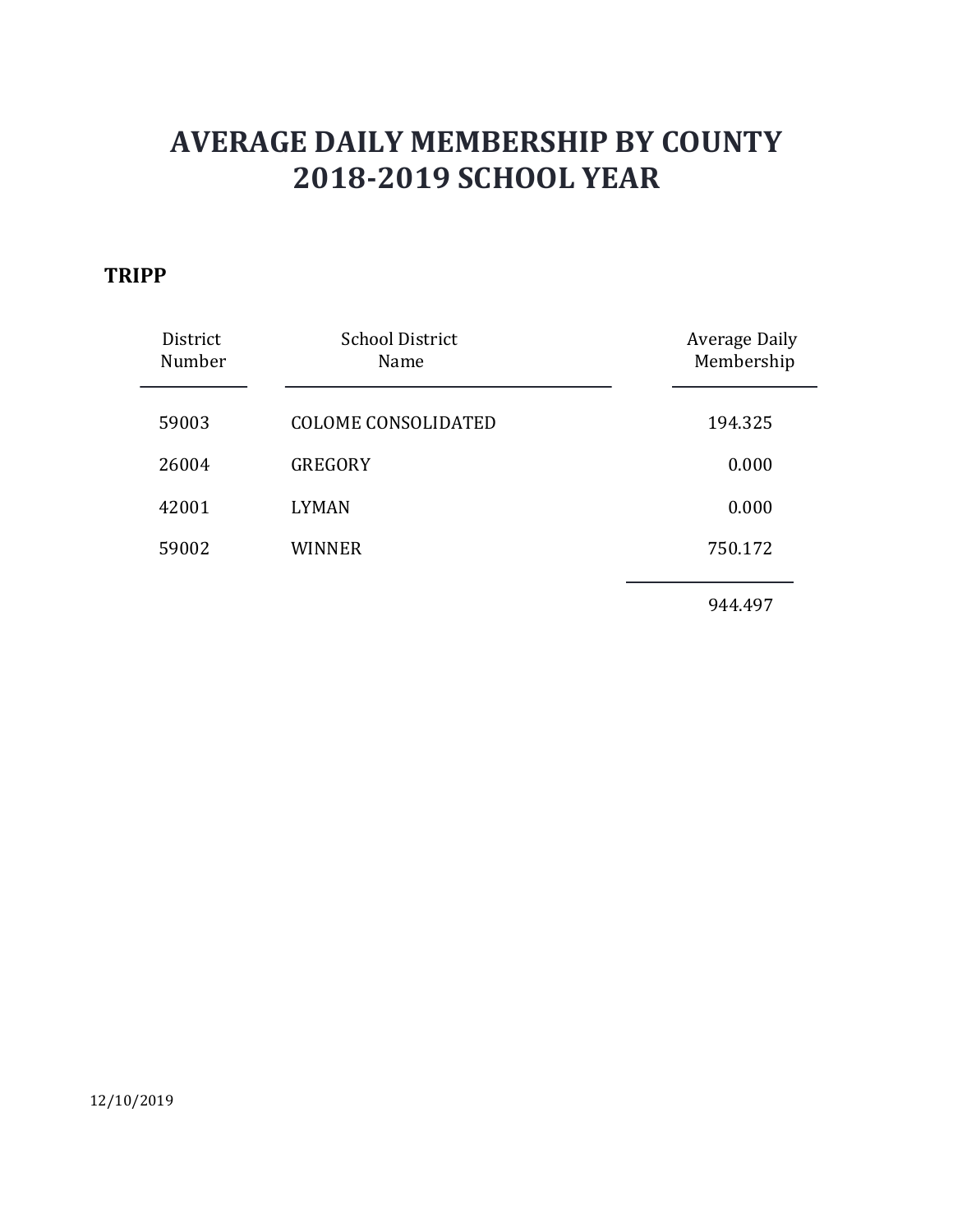### **TURNER**

| <b>AVERAGE DAILY MEMBERSHIP BY COUNTY</b><br><b>2018-2019 SCHOOL YEAR</b><br><b>NER</b><br><b>School District</b><br>District<br>Number<br>Name<br>60001<br><b>CENTERVILLE</b><br>33001<br><b>FREEMAN</b><br>13003<br><b>IRENE - WAKONDA</b><br>41004<br><b>LENNOX</b><br>60003<br><b>MARION</b><br>33002<br><b>MENNO</b> |                                    |
|---------------------------------------------------------------------------------------------------------------------------------------------------------------------------------------------------------------------------------------------------------------------------------------------------------------------------|------------------------------------|
|                                                                                                                                                                                                                                                                                                                           |                                    |
|                                                                                                                                                                                                                                                                                                                           |                                    |
|                                                                                                                                                                                                                                                                                                                           | <b>Average Daily</b><br>Membership |
|                                                                                                                                                                                                                                                                                                                           | 261.853                            |
|                                                                                                                                                                                                                                                                                                                           | 1.000                              |
|                                                                                                                                                                                                                                                                                                                           | 38.083                             |
|                                                                                                                                                                                                                                                                                                                           | 188.030                            |
|                                                                                                                                                                                                                                                                                                                           | 219.753                            |
|                                                                                                                                                                                                                                                                                                                           | 0.000                              |
| 60004<br><b>PARKER</b>                                                                                                                                                                                                                                                                                                    | 376.770                            |
| <b>VIBORG - HURLEY</b><br>60006                                                                                                                                                                                                                                                                                           | 386.460                            |
|                                                                                                                                                                                                                                                                                                                           | 1,471.949                          |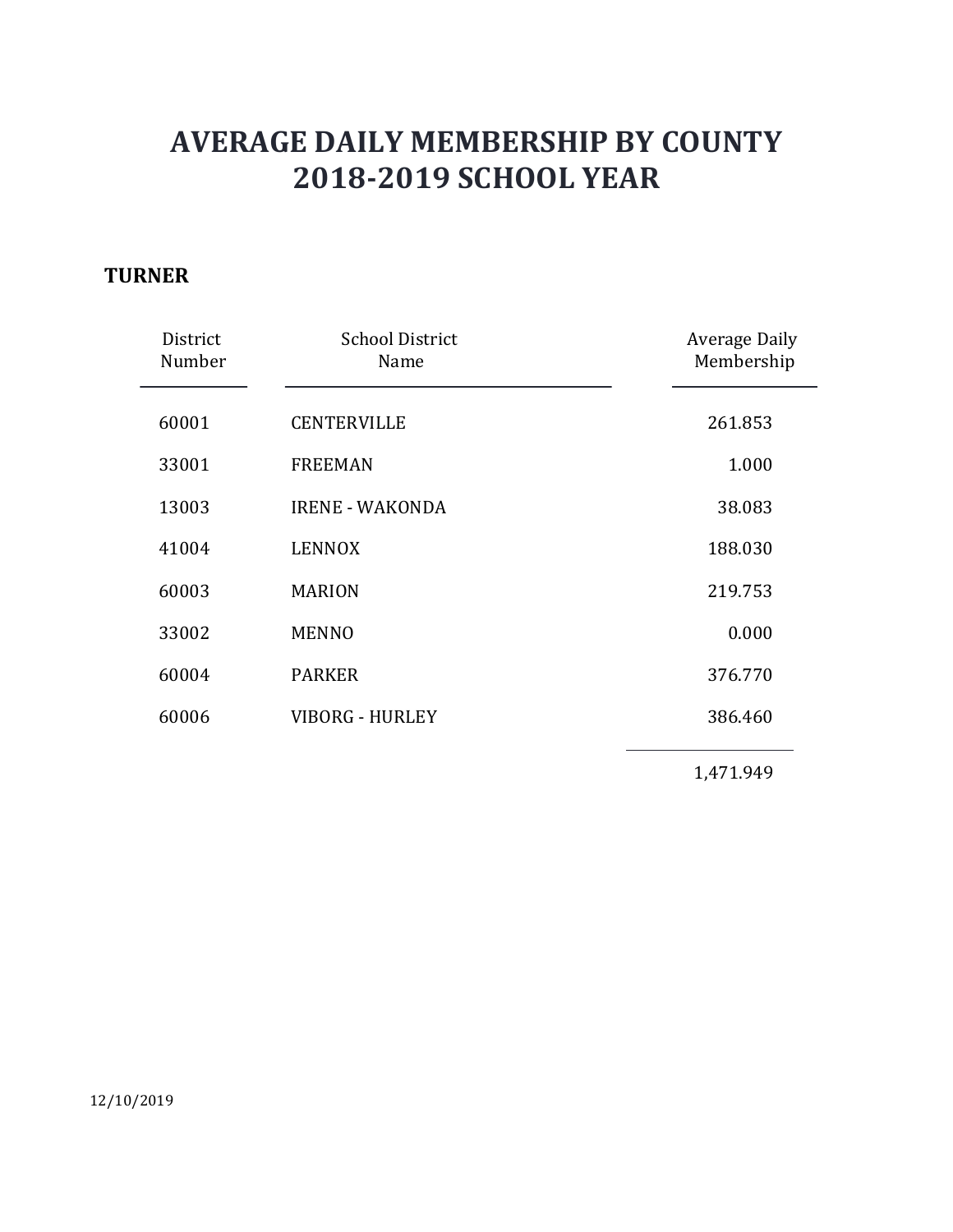#### UNION

| <b>AVERAGE DAILY MEMBERSHIP BY COUNTY</b><br><b>2018-2019 SCHOOL YEAR</b> |                                |                             |  |
|---------------------------------------------------------------------------|--------------------------------|-----------------------------|--|
| <b>IION</b>                                                               |                                |                             |  |
| District<br>Number                                                        | <b>School District</b><br>Name | Average Daily<br>Membership |  |
| 61001                                                                     | <b>ALCESTER - HUDSON</b>       | 306.713                     |  |
| 61002                                                                     | <b>BERESFORD</b>               | 472.554                     |  |
| 61008                                                                     | DAKOTA VALLEY                  | 1,492.249                   |  |
| 61007                                                                     | ELK POINT-JEFFERSON            | 817.739                     |  |
| 13001                                                                     | <b>VERMILLION</b>              | 3.000                       |  |
|                                                                           |                                | 3,092.255                   |  |
|                                                                           |                                |                             |  |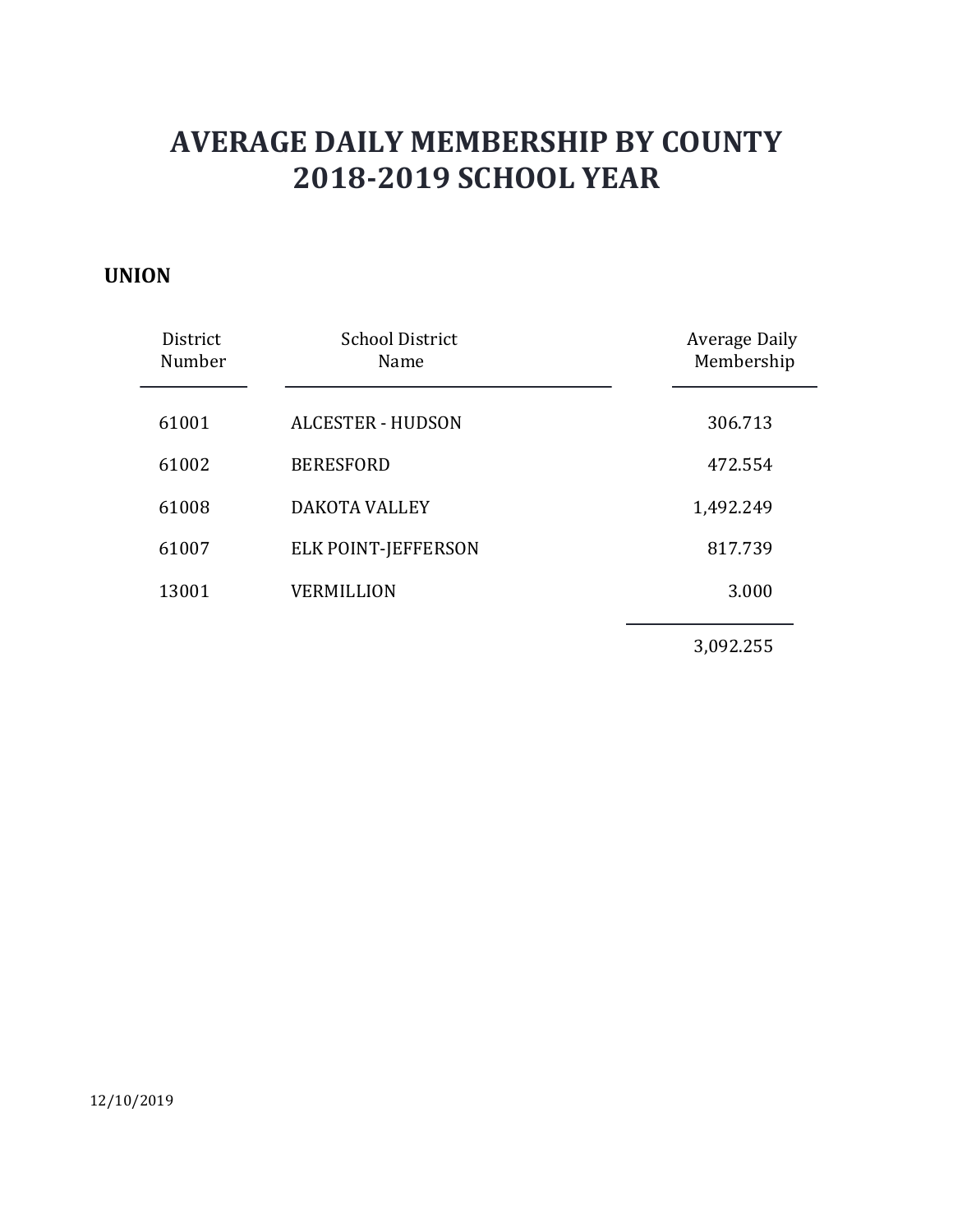#### WALWORTH

| <b>AVERAGE DAILY MEMBERSHIP BY COUNTY</b><br><b>2018-2019 SCHOOL YEAR</b> |                                |                                    |
|---------------------------------------------------------------------------|--------------------------------|------------------------------------|
| <b>LWORTH</b><br>District<br>Number                                       | <b>School District</b><br>Name | <b>Average Daily</b><br>Membership |
|                                                                           |                                |                                    |
| 22001                                                                     | <b>BOWDLE</b>                  | 2.000                              |
| 53002                                                                     | <b>HOVEN</b>                   | 1.000                              |
| 62006                                                                     | MOBRIDGE - POLLOCK             | 609.158                            |
| 62005                                                                     | <b>SELBY AREA</b>              | 241.930                            |
|                                                                           |                                | 854.088                            |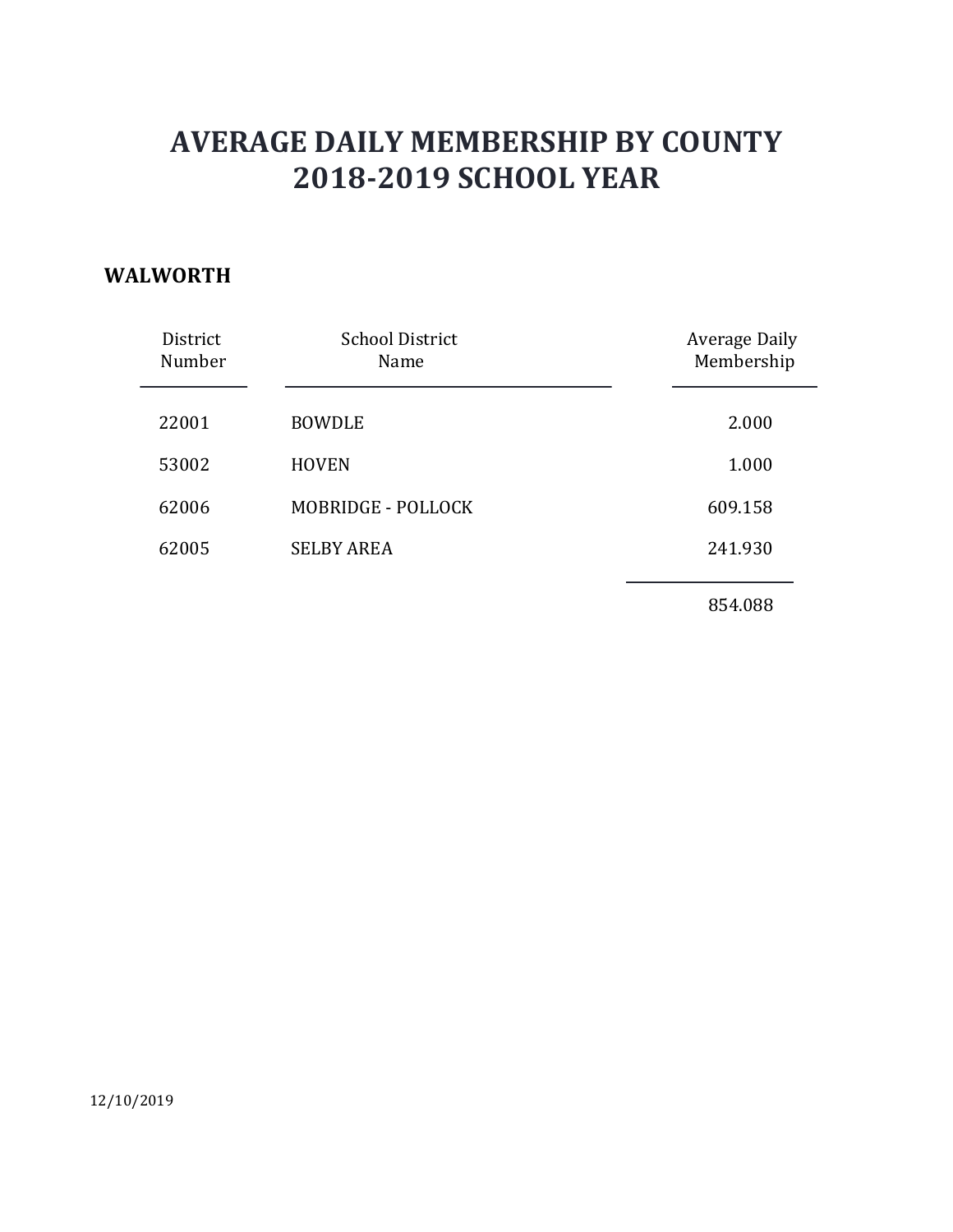### YANKTON

|                    | <b>AVERAGE DAILY MEMBERSHIP BY COUNTY</b><br><b>2018-2019 SCHOOL YEAR</b> |                             |  |
|--------------------|---------------------------------------------------------------------------|-----------------------------|--|
| <b>IKTON</b>       |                                                                           |                             |  |
| District<br>Number | <b>School District</b><br>Name                                            | Average Daily<br>Membership |  |
| 4002               | <b>BON HOMME</b>                                                          | 0.000                       |  |
| 63001              | <b>GAYVILLE-VOLIN</b>                                                     | 176.393                     |  |
| 13003              | <b>IRENE - WAKONDA</b>                                                    | 70.399                      |  |
| 33002              | <b>MENNO</b>                                                              | 43.308                      |  |
| 4003               | <b>SCOTLAND</b>                                                           | 10.047                      |  |
| 60006              | VIBORG - HURLEY                                                           | 9.000                       |  |
| 63003              | <b>YANKTON</b>                                                            | 3,170.605                   |  |
|                    |                                                                           | 3,479.750                   |  |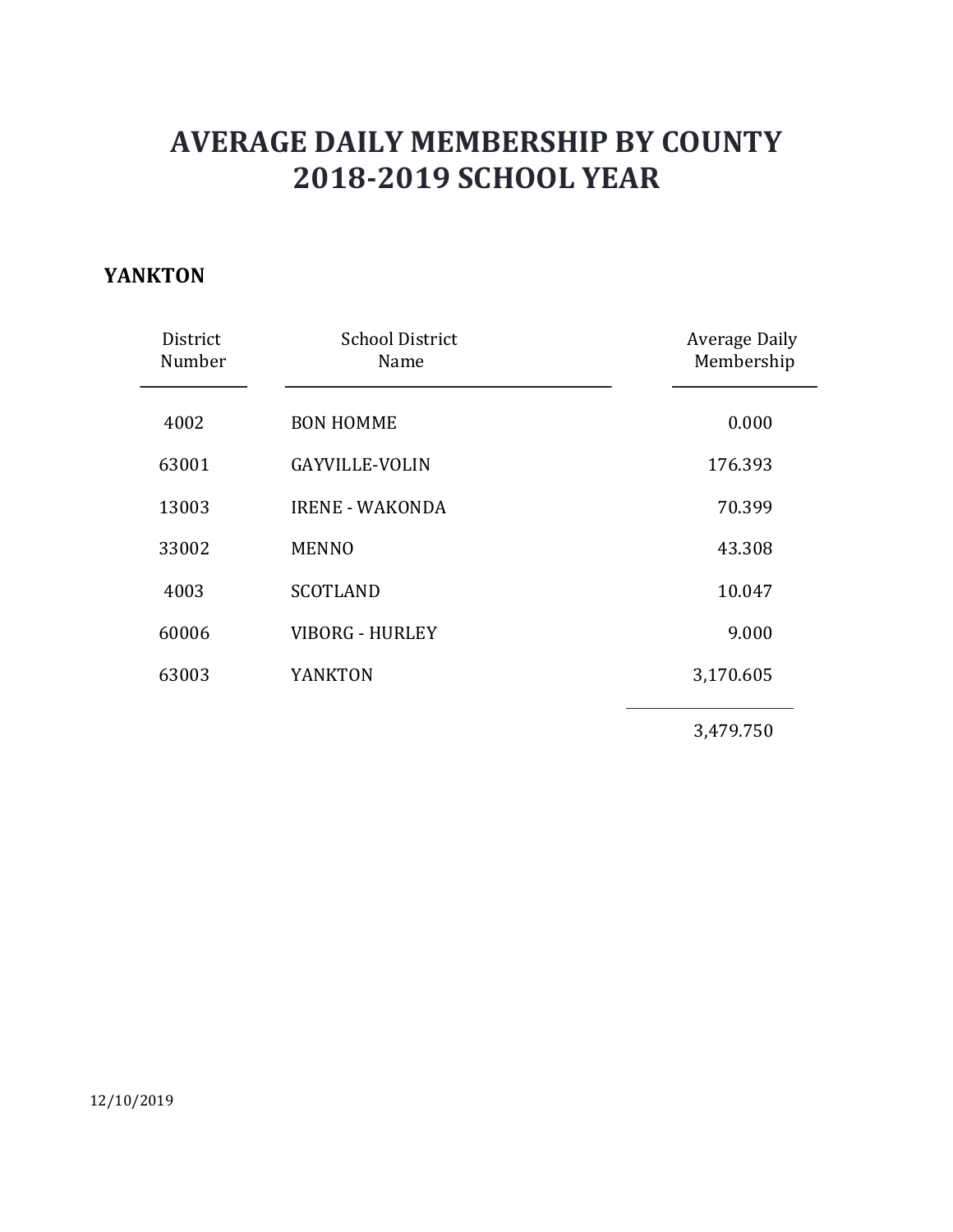#### **ZIEBACH**